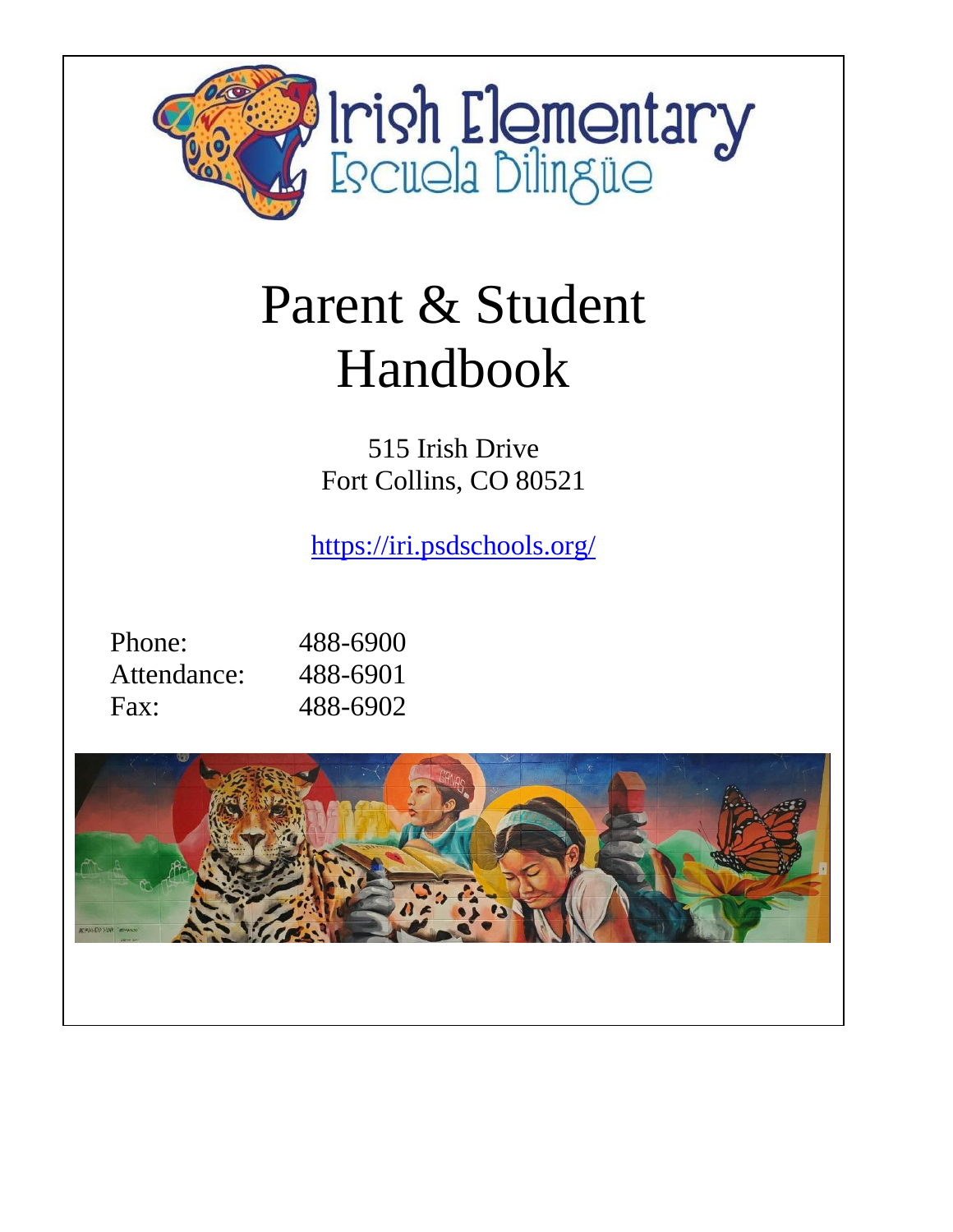**Table of Contents: Ctrl + Click to go directly to that section.**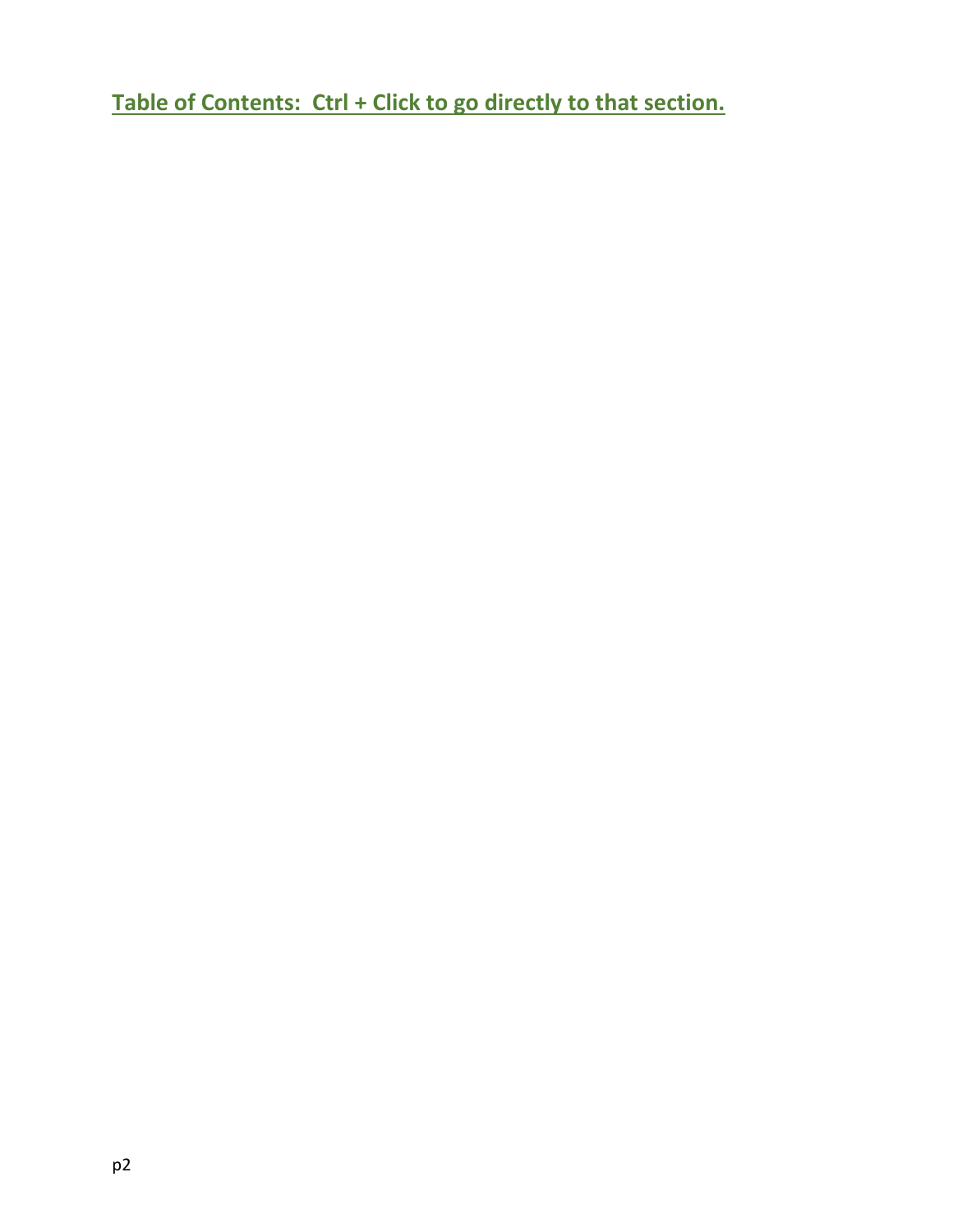| Reporting student absences, late arrivals, and early releases12 |  |
|-----------------------------------------------------------------|--|
|                                                                 |  |
|                                                                 |  |
|                                                                 |  |
|                                                                 |  |
|                                                                 |  |
|                                                                 |  |
|                                                                 |  |
| Parent Drop Off, Pick Up and Student Walkers' Procedures 18     |  |
|                                                                 |  |
|                                                                 |  |
|                                                                 |  |
|                                                                 |  |
|                                                                 |  |
|                                                                 |  |
|                                                                 |  |
|                                                                 |  |
|                                                                 |  |
|                                                                 |  |
|                                                                 |  |
|                                                                 |  |
|                                                                 |  |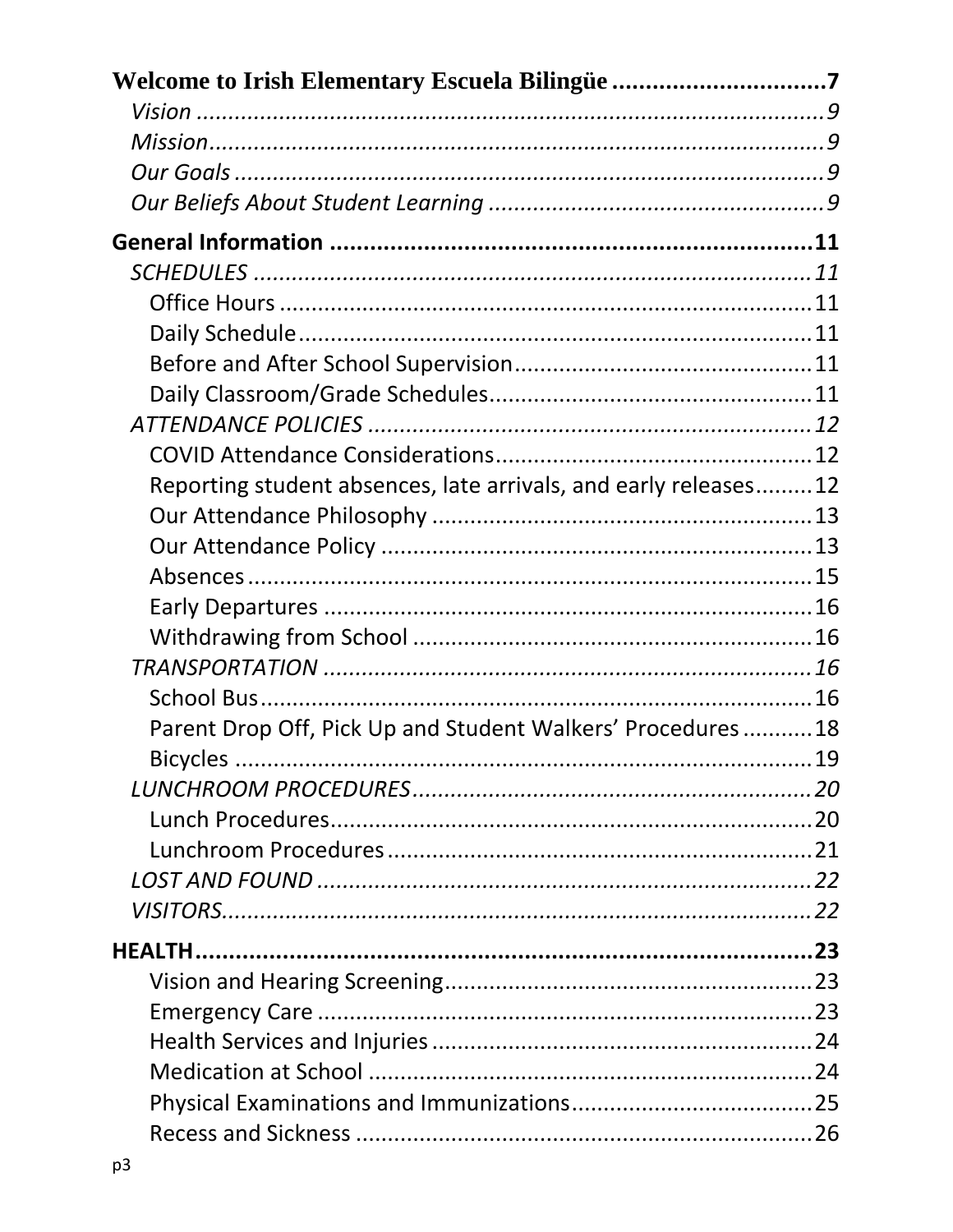| Symptom Screening and Obligatory Absences due to COVID Health         |  |
|-----------------------------------------------------------------------|--|
|                                                                       |  |
|                                                                       |  |
|                                                                       |  |
|                                                                       |  |
|                                                                       |  |
|                                                                       |  |
|                                                                       |  |
|                                                                       |  |
|                                                                       |  |
| Items Prohibited by District's Code of Conduct31                      |  |
| Sex Offender Registry Information Available 31                        |  |
|                                                                       |  |
|                                                                       |  |
|                                                                       |  |
|                                                                       |  |
| Fire Drills, Lockdowns, and Evacuation Procedures 33                  |  |
|                                                                       |  |
|                                                                       |  |
|                                                                       |  |
|                                                                       |  |
|                                                                       |  |
|                                                                       |  |
| Personal items, and use of Cell Phones or Other Electronics at School |  |
|                                                                       |  |
|                                                                       |  |
|                                                                       |  |
|                                                                       |  |
|                                                                       |  |
|                                                                       |  |
|                                                                       |  |
|                                                                       |  |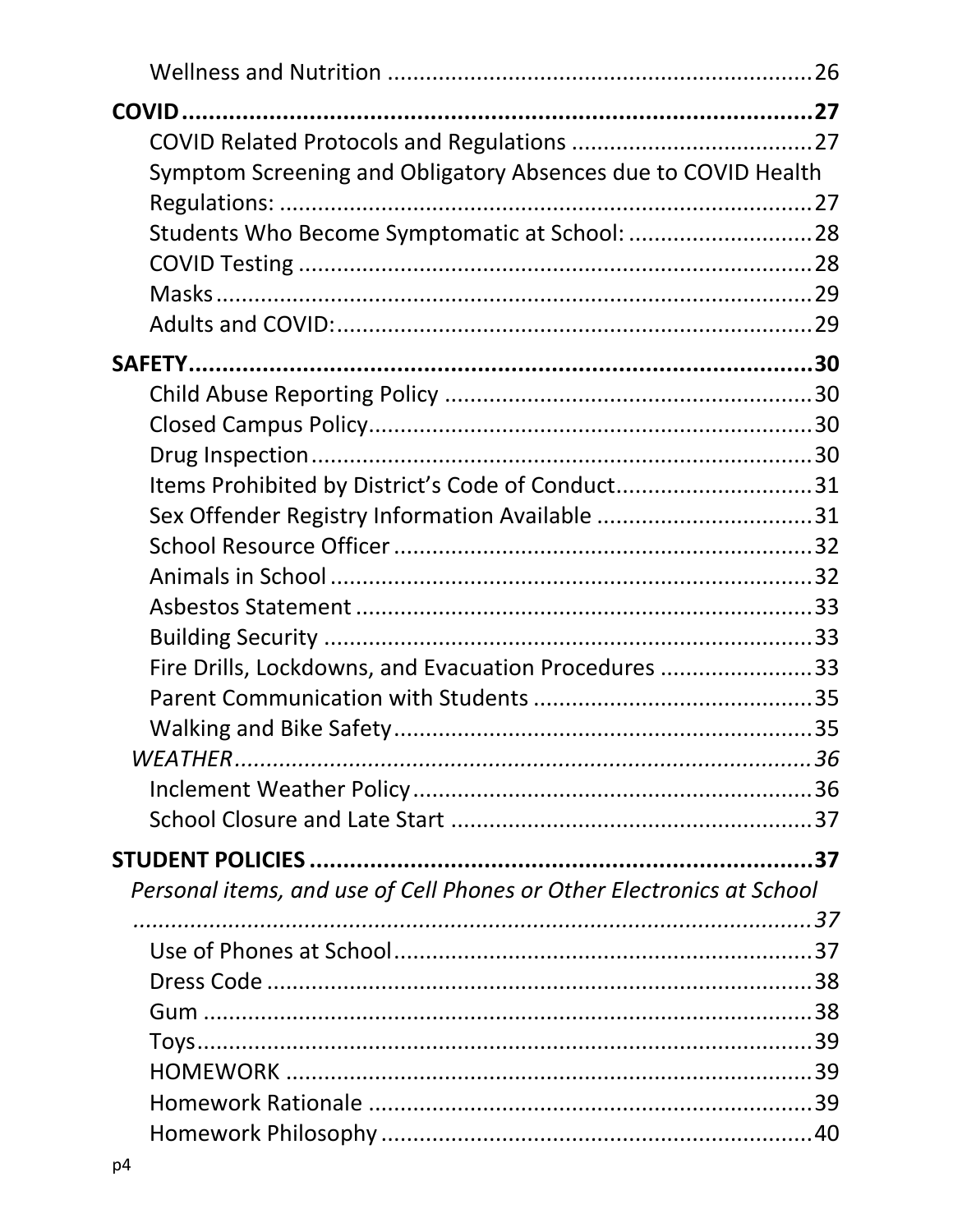| Homework Communication and Time Guidelines41                        |  |
|---------------------------------------------------------------------|--|
|                                                                     |  |
|                                                                     |  |
| Lost Textbooks, Damaged Laptops/Technology and School Materials     |  |
|                                                                     |  |
|                                                                     |  |
|                                                                     |  |
| What is a Dual Language Immersion Program?45                        |  |
| What are the Benefits of a Dual Language Immersion Program?  45     |  |
|                                                                     |  |
|                                                                     |  |
|                                                                     |  |
|                                                                     |  |
|                                                                     |  |
|                                                                     |  |
|                                                                     |  |
|                                                                     |  |
|                                                                     |  |
|                                                                     |  |
|                                                                     |  |
|                                                                     |  |
|                                                                     |  |
|                                                                     |  |
| Student Behavioral Mistakes and Learning Opportunities55            |  |
|                                                                     |  |
|                                                                     |  |
|                                                                     |  |
|                                                                     |  |
|                                                                     |  |
| Acadience Reading Assessments (Formally DIBELS/IDEL): 58            |  |
| <b>CMAS (Colorado Measurement of Academic Success) and PARCC</b>    |  |
| (Partnership for Assessment of Readiness for College and Careers)59 |  |
|                                                                     |  |
|                                                                     |  |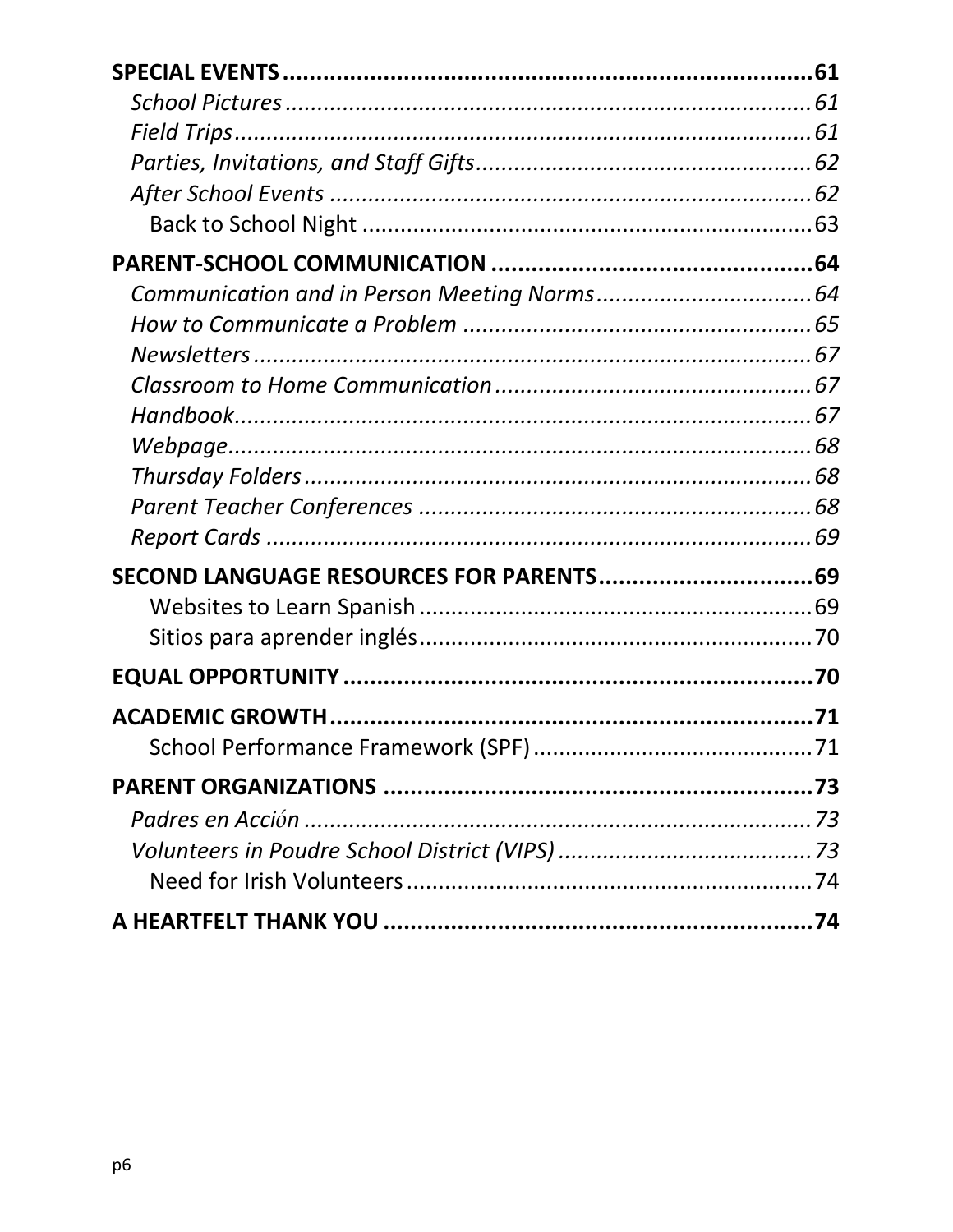## <span id="page-6-0"></span>Welcome to Irish Elementary Escuela Bilingüe *A Dual Language School!*

The purpose of this handbook is to provide information regarding Irish Elementary Escuela Bilingüe, as well as our school's rules and procedures. Poudre School District policies and regulations (including but not limited to those in the District's Student Rights & Code of Conduct booklet) apply at Irish Elementary and takes precedence over our rules and procedures if there is any inconsistency or conflict. Although this handbook may reference certain District policies and regulations, the actual language of the referenced policies and regulations takes precedence over the language in this handbook. [District: Student Rights and Code of Conduct](https://www.psdschools.org/sites/default/files/PSD/school_services/Student%20Rights%20and%20Code%20of%20Conduct/SRCC_2021-22_eng-FINAL.pdf)

The staff and I are pleased to welcome you to our very special school. We are dedicated to ensuring that every family knows the valuable role they play in making Irish Elementary a community school. In order to work for the success of all students, the participation of everyone in the Irish community is needed. The doors of Irish Elementary and my office are always open to you.

Irish Elementary Escuela Bilingüe was built in 1968 and was named in honor of Mrs. Jean Powell Irish. Mrs. Irish served as teacher and principal for the Poudre School District for over thirty years. She always felt that it was important to work to the best of one's ability and always encouraged her students to find satisfaction in having done their best.

Our school motto is: 'Irish - A Place to Grow' and our school colors are blue and white. Our mascot is the jaguar, the largest feline of the Americas and a symbol for valor and wisdom in many Mesoamerican cultures. To learn more about and/or to donate to help protect this incredible animal visit: <https://www.panthera.org/>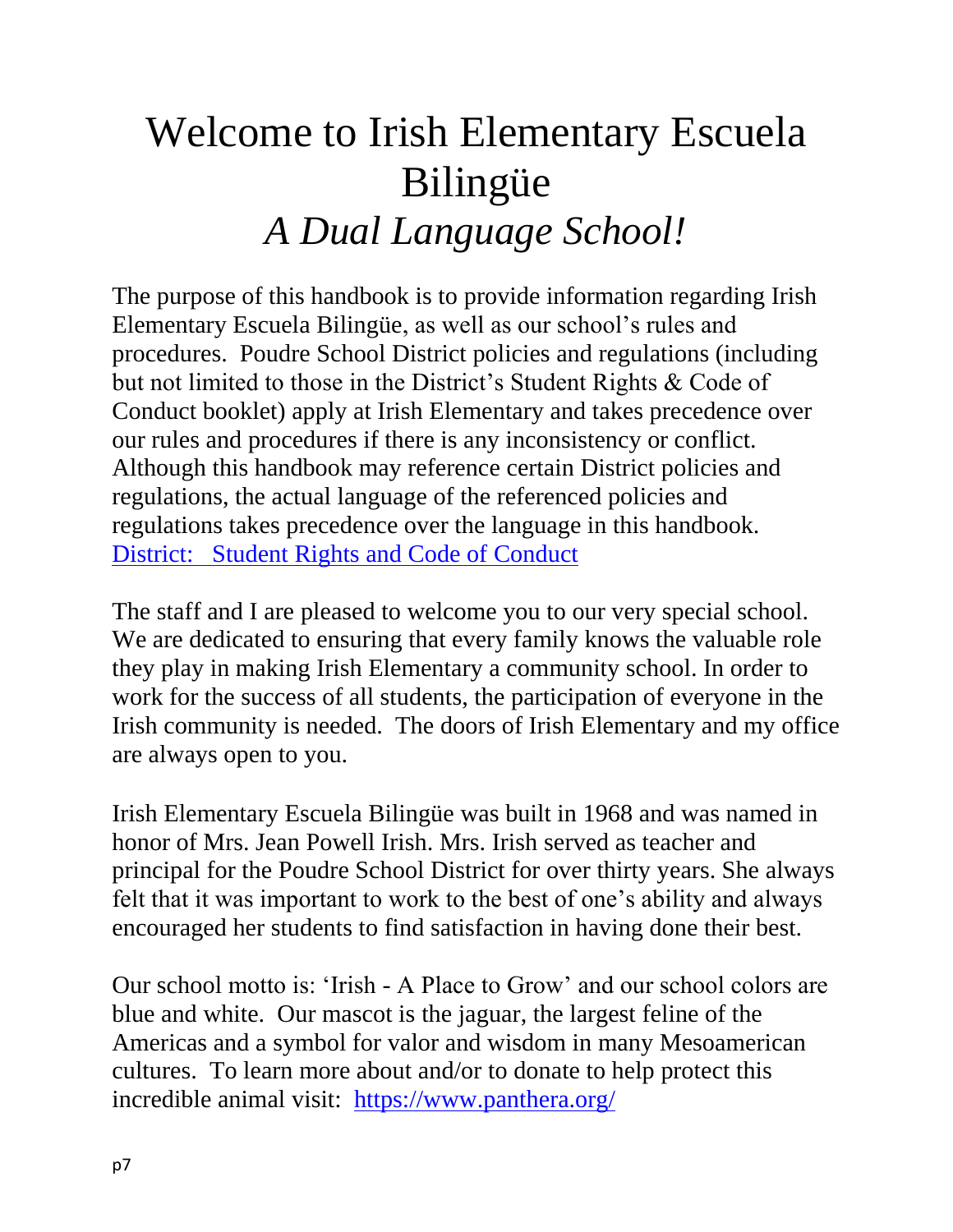A primary focus at Irish Elementary is to spark of greatness each day for every child. We want to prepare the children to be lifelong learners and productive members of a diverse, multilingual, and global society. We wish to actively involve all students in a process that will enable them to communicate and cooperate effectively in two languages. In addition, we guide them to become high level problem-solvers that see through the lens of learning different cultures and language. We are looking forward to providing your children with a variety of learning experiences designed to accomplish these goals. We believe each child is unique and the staff recognizes and respects the needs of each individual. We will help each child acquire and develop the knowledge and skills necessary to achieve academic excellence.

Irish Elementary Escuela Bilingüe is an amazing place for children to grow. It is our commitment to nurture growth and belonging. Our entire community is driven to support and help students realize their potential as productive citizens in the global community. It is only together that we can accomplish all our goals. Please call or visit the school any time. We look forward to working with all students and parents in realizing our vision for the school.

Sincerely, Lindsey Walton Principal Irish Elementary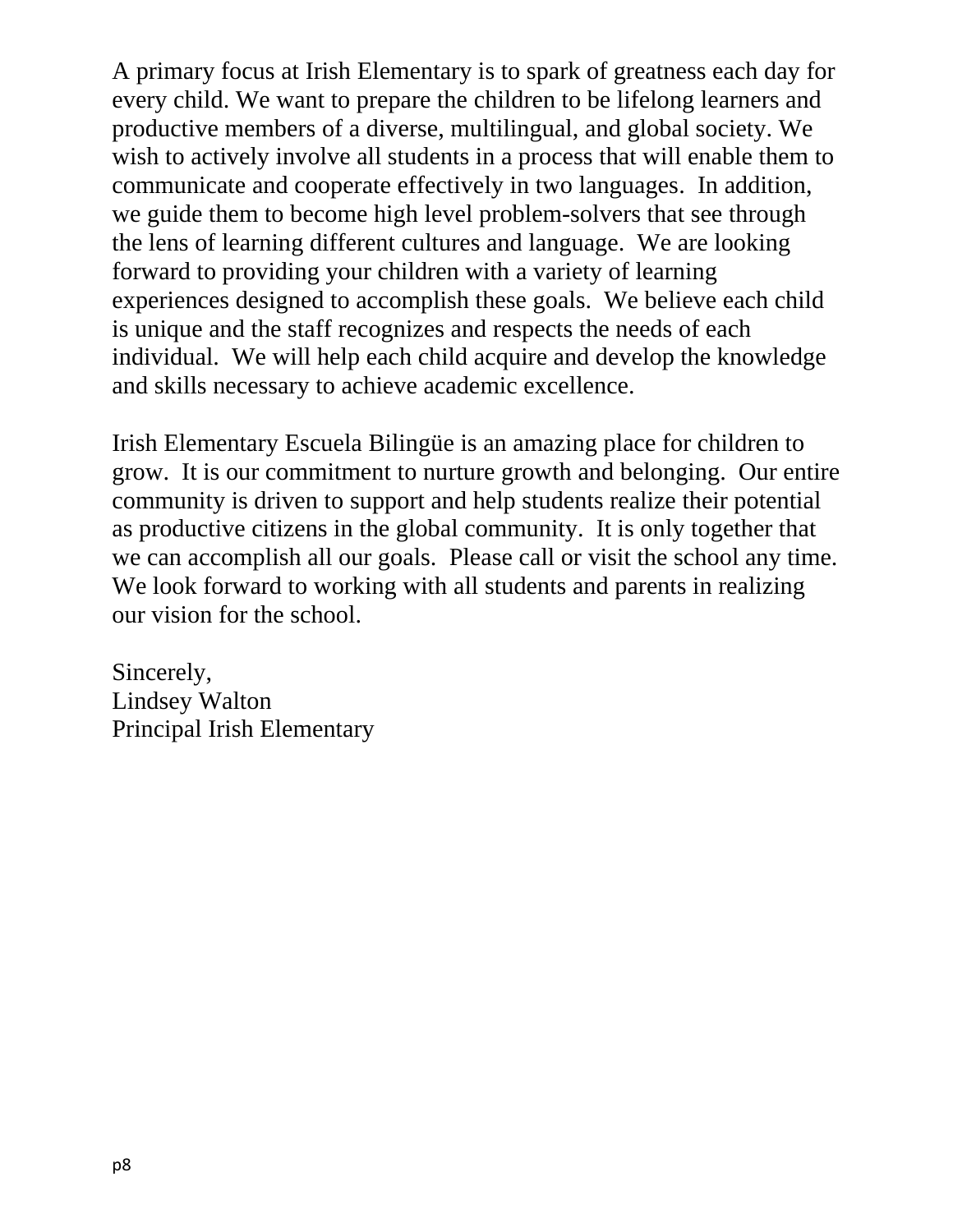## <span id="page-8-0"></span>Vision

Irish students will transition to middle school bilingual, biliterate, and bicultural with the 21<sup>st</sup> century learning skills to be successful in a diverse, multilingual global society.

## <span id="page-8-1"></span>Mission

We are here to nurture every Irish Elementary student to his/her full academic, social and emotional potential through diverse language and learning experiences that build 21<sup>st</sup> century skills.

## <span id="page-8-2"></span>Our Goals

- Every student at Irish will make adequate growth every year in both their first and second language according to the CELP standards and individual student goals.
- Every student at Irish will make adequate growth every year in mastery of grade level Colorado Academic Content Standards.
- All students will show competency in character development, selfregulation, and social skills that result in a rich understanding of their own heritage as well as empathy and understanding for others.

## <span id="page-8-3"></span>Our Beliefs About Student Learning

We believe that our students...

- learn best through opportunities for personal exploration and for communication with others.
- learn best, through explicit modeling of important concepts, with high quality instruction in an environment of high expectation and mutual respect.
- achieve their greatest potential in a safe, non-threatening environment where students' basic needs are met, and a positive relationship exists between students, instructors, family, and community.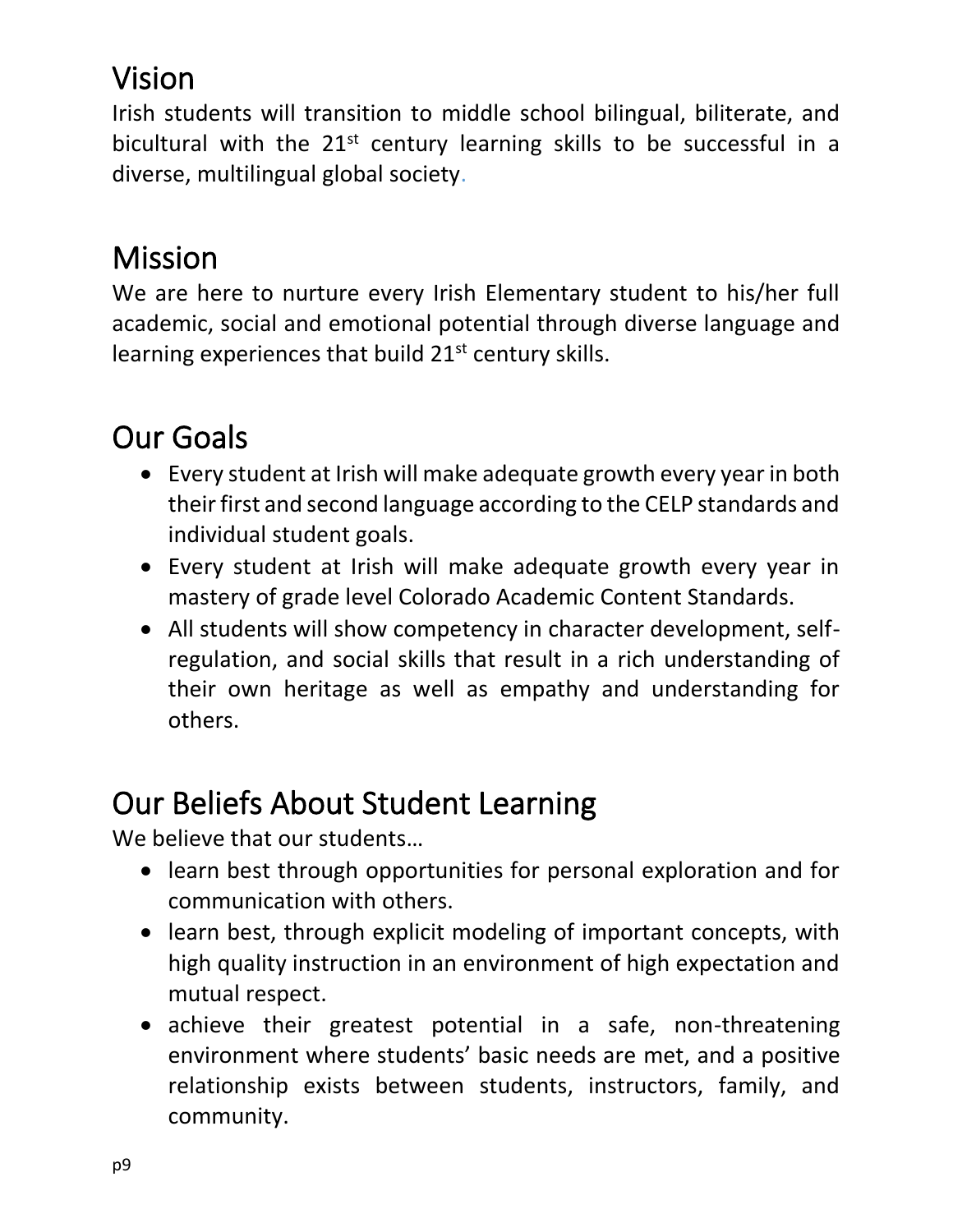- are intrinsically motivated to learn when concepts are presented within authentic contexts that respect the varied learning styles within a classroom.
- are academically successful when their native language is valued, developed, maintained and used as a bridge to access their second language.
- most effectively learn a second language when they are consistently provided quality instruction from educators who conscientiously employ strategies based on best practices research in the area of second language acquisition.
- will be motivated to learn when they are empowered to respect their heritage and the heritage of others while in an environment that prepares them to be lifelong learners in a multicultural world.
- benefit from a consistent implementation of a developmentally appropriate school-wide behavior plan that allows students and teachers to focus on learning.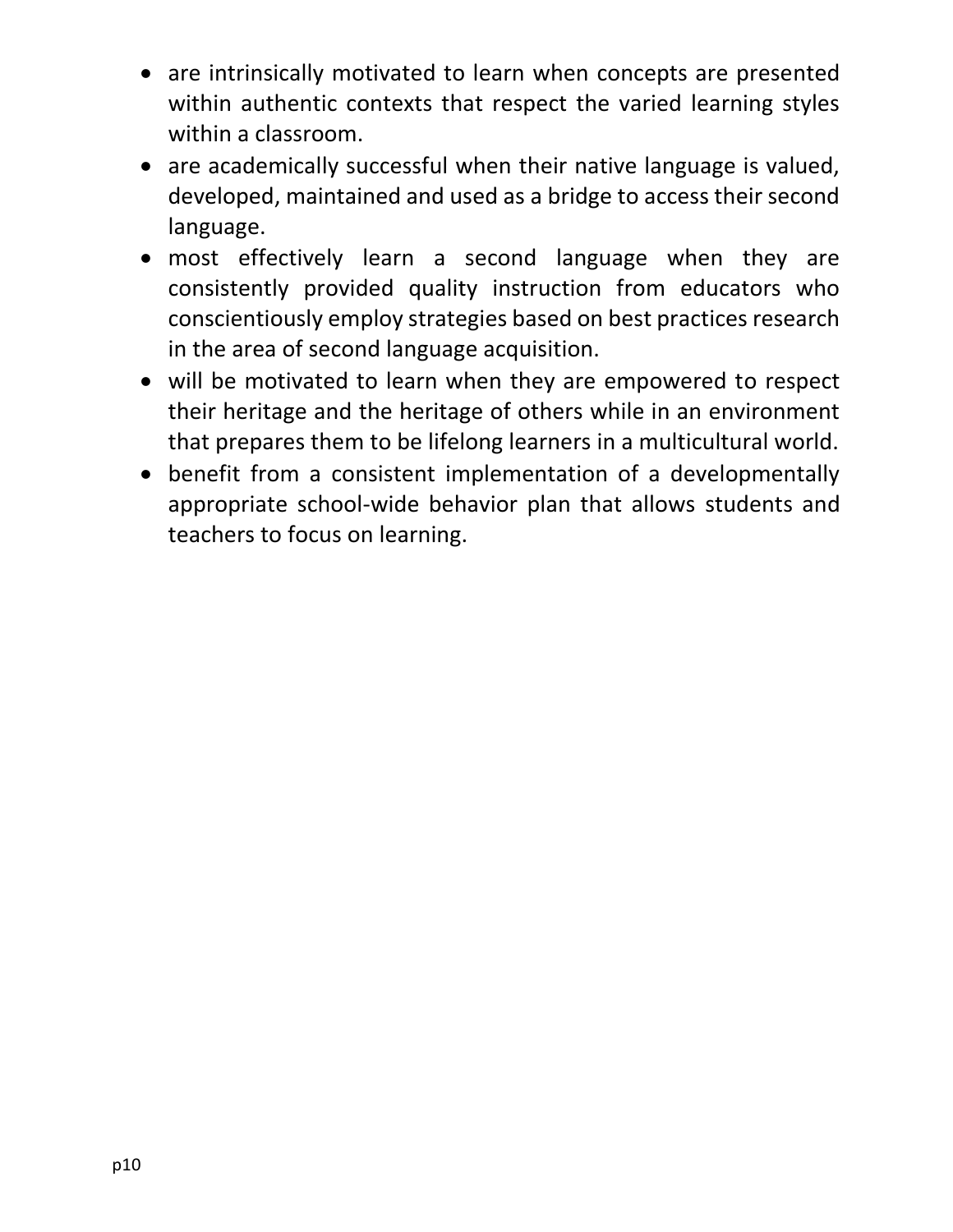## General Information

### <span id="page-10-1"></span><span id="page-10-0"></span>**SCHEDULES**

#### <span id="page-10-2"></span>Office Hours

8:00 am – 4:00 pm, Monday through Friday

#### <span id="page-10-3"></span>Daily Schedule

*Full Day Kindergarten through Fifth Grade:* 

8:30 am – Arrival Begins: Supervision outside begins/students may go to their playground and/or get their breakfast.

| $8:45$ am $-$ First bell:      | Students line up to enter the building |
|--------------------------------|----------------------------------------|
| $8:50$ am $-$ Second bell:     | Students enter building and begin      |
| classes, tardy after this bell |                                        |
| $3:30$ pm $-$ Dismissal:       | All students are dismissed             |

#### <span id="page-10-4"></span>Before and After School Supervision

*Students should not arrive to school until 8:30 am.* Supervision outside school areas does not start until 8:30 am. Parents and guardians are responsible for supervising their children if they choose to arrive with their child prior to 8:30am to use the park. After school supervision is present until all the students have been picked up. *All students must be picked up by 3:45 pm.*

#### <span id="page-10-5"></span>Daily Classroom/Grade Schedules

Your child's classroom teacher will communicate what their classroom/grade level daily schedule and routines will be.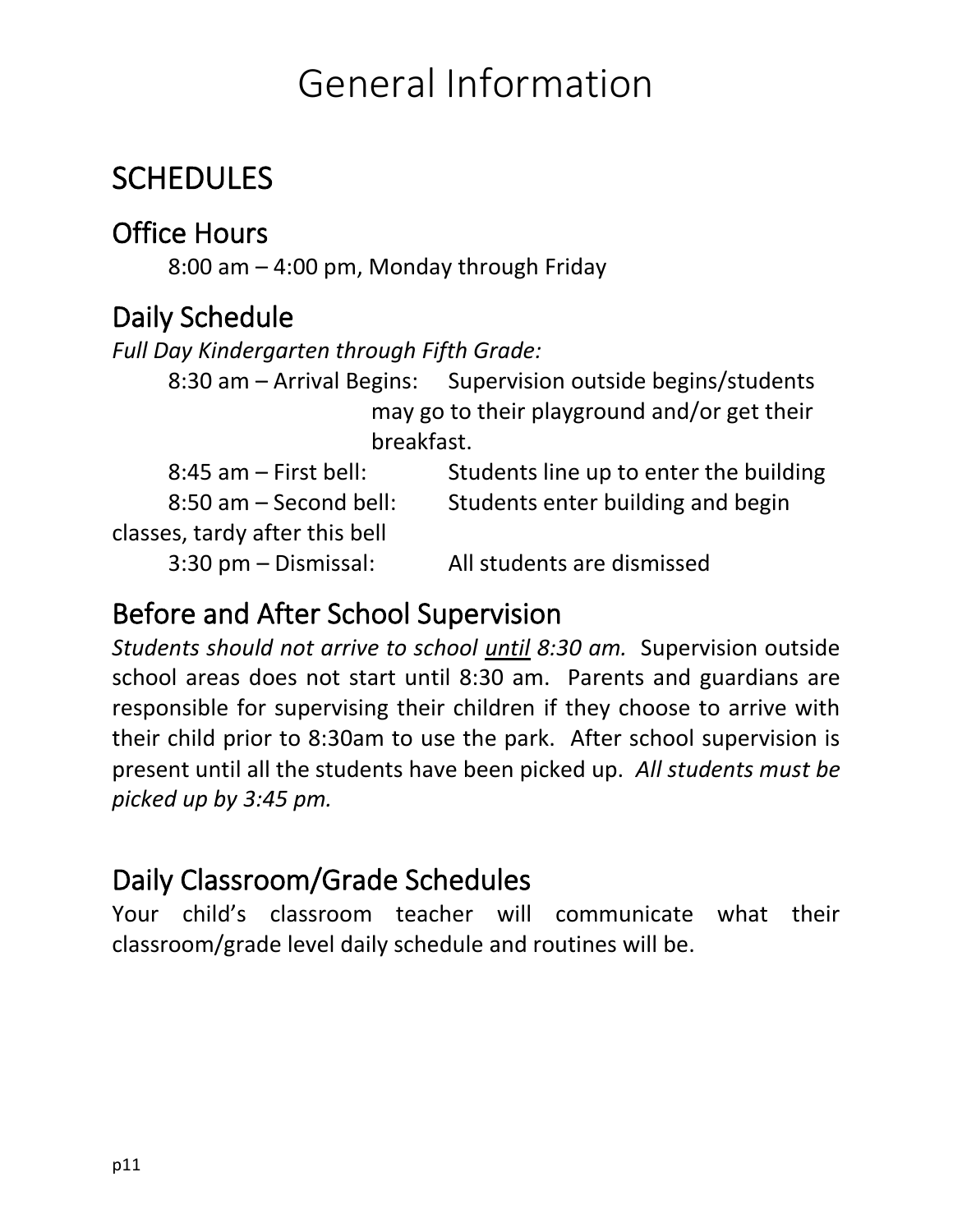## <span id="page-11-0"></span>ATTENDANCE POLICIES

#### <span id="page-11-1"></span>COVID Attendance Considerations

The below attendance policies are in reference to normal yearly attendance policies and *are* applicable for all non-COVID absences. Please know that we understand that we continue to live and work in a pandemic and that absences related to COVID illness, exposures, isolation, and quarantines are always excused. **Please see the COVID information section for further information about when a student should be kept home from school and for when you might be asked to come pick up a student showing symptoms.**

#### <span id="page-11-2"></span>Reporting student absences, late arrivals, and early releases

Please call the attendance line at 970-488-6901 to report in advance that your child will be absent as soon as you know. If it is before school hours, you can leave a voice mail message. Per district policy, all elementary students must be accounted for every day. Help us ensure that all students are safe and accounted for by calling and leaving a message regarding your child's absences. It is also critically important to keep the office informed of any new phone numbers and addresses so that the school can reach you in case of an emergency.

If a child arrives after 8:50 am, they are considered late and must check in at the office. They will need to have a 'Tardy Slip' filled out before they can go into the classroom.

If it is necessary for a student to leave school during the day, please come to the office to sign out your child. We can arrange for your child to meet you in the office. A child will be released only to a person listed on the Emergency Contact/Early Dismissal form that must be filled out at the beginning of each year. If you wish your child to be released to anyone else throughout the year, you must update this information in person in the front office **prior** to the day this change will take effect.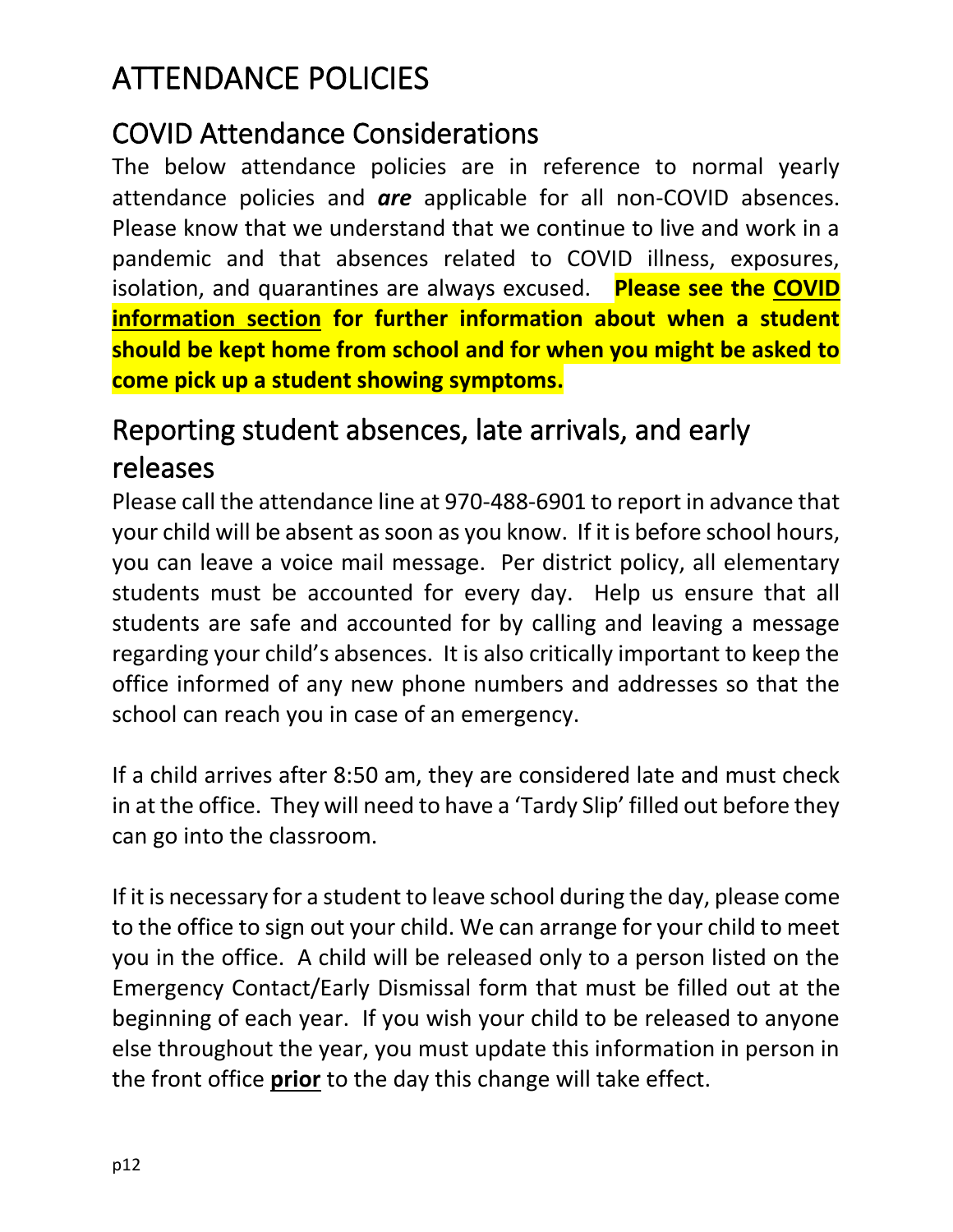Please refer to district policy "Student Absences & Excuses" (JH) for more detailed information regarding what are considered excused and unexcused absences.

#### <span id="page-12-0"></span>Our Attendance Philosophy

Education is an on-going process, which requires regular attendance. Participation in classroom activities is crucial to your child's learning process. He/she is an important part of the learning community. Your child's success in school depends on interaction with students and teachers. Makeup work cannot substitute for this interaction; therefore, it is critical for each child to attend school every day unless he or she is ill. Attendance in school is the responsibility of the student and the parent(s) or guardian(s). It is the student's responsibility to see the instructor for make-up work when he or she returns to school.

State law requires that parents or guardians ensure that every child under their care and supervision receives adequate education and, if of compulsory attendance age, attends school. If you are struggling to support your student's attendance for any reason, please communicate with the school staff. We want to help.

#### <span id="page-12-1"></span>Our Attendance Policy

This policy has been developed for the safety and well-being of each child. The parents should notify the school of the reason for the absence(s). A telephone call on the day of the absence is required as early as possible. The attendance number is 970-488-6901. You can leave a voice mail message if it is before or after office hours.

Student attendance is a critical factor to successful academic achievement and our attendance systems are crucial for student safety. In addition to daily attendance, it is also important that students arrive at school on time and be prepared for learning. In order to support attendance and arriving at school on time, the following guidelines were established: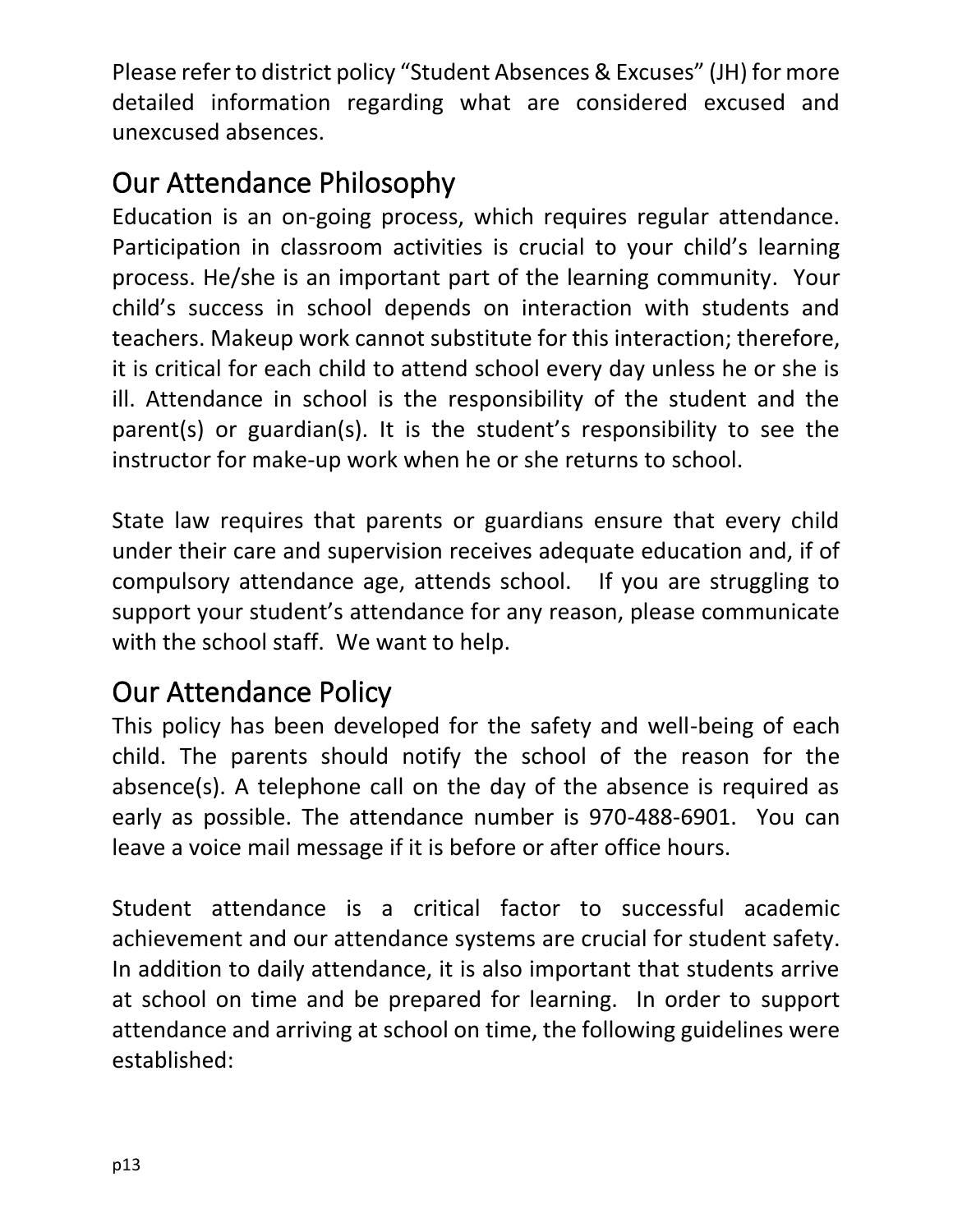- Parents need to call each morning when their child is absent or tardy as early as possible.
- Parents will be called if the school has not been notified and their child is absent; this is for the child's safety.
- Parents will be notified of the school vacation times through the school/district [calendar.](https://www.psdschools.org/your-district/calendars) Family vacation times are discouraged while school is in session. Make-up work will be assigned at the discretion of the teacher. It is the parents' responsibility to discuss the academic standing of their child prior to vacation. Certain subjects are difficult to make up due to interaction with teacher and students.
- A child is tardy if they arrive at or after 8:50 am. Three tardies will be considered as one absence. A child that is late due to a late bus will not be marked tardy.
- Parents will receive official school communication once the student has accumulated 10 absences in the form of an attendance letter. A second attendance letter will be sent out if the student accumulates 12 or more absences. An attendance referral will also be filled out and submitted to the district truancy prevention officer. In addition, accumulating 4 absences and/or 4 tardies in a trimester will be recorded on the student's report card as "having significantly affected their academic achievement." (COVID related absences are exempt from this policy)
- After the 10<sup>th</sup> absence, you may be required to meet with counselors and administrators to make a plan to help the student attend more regularly. (COVID related absences are exempt from this policy)
- If a student attends less than one hour, no attendance can be counted, and the student will be recorded absent for the entire day.
- If a student attends from one hour up to 3 hours and 44 minutes, one-half day of attendance will be counted.
- If a student attends 3 hours and 45 minutes or more, a full day of attendance will be counted.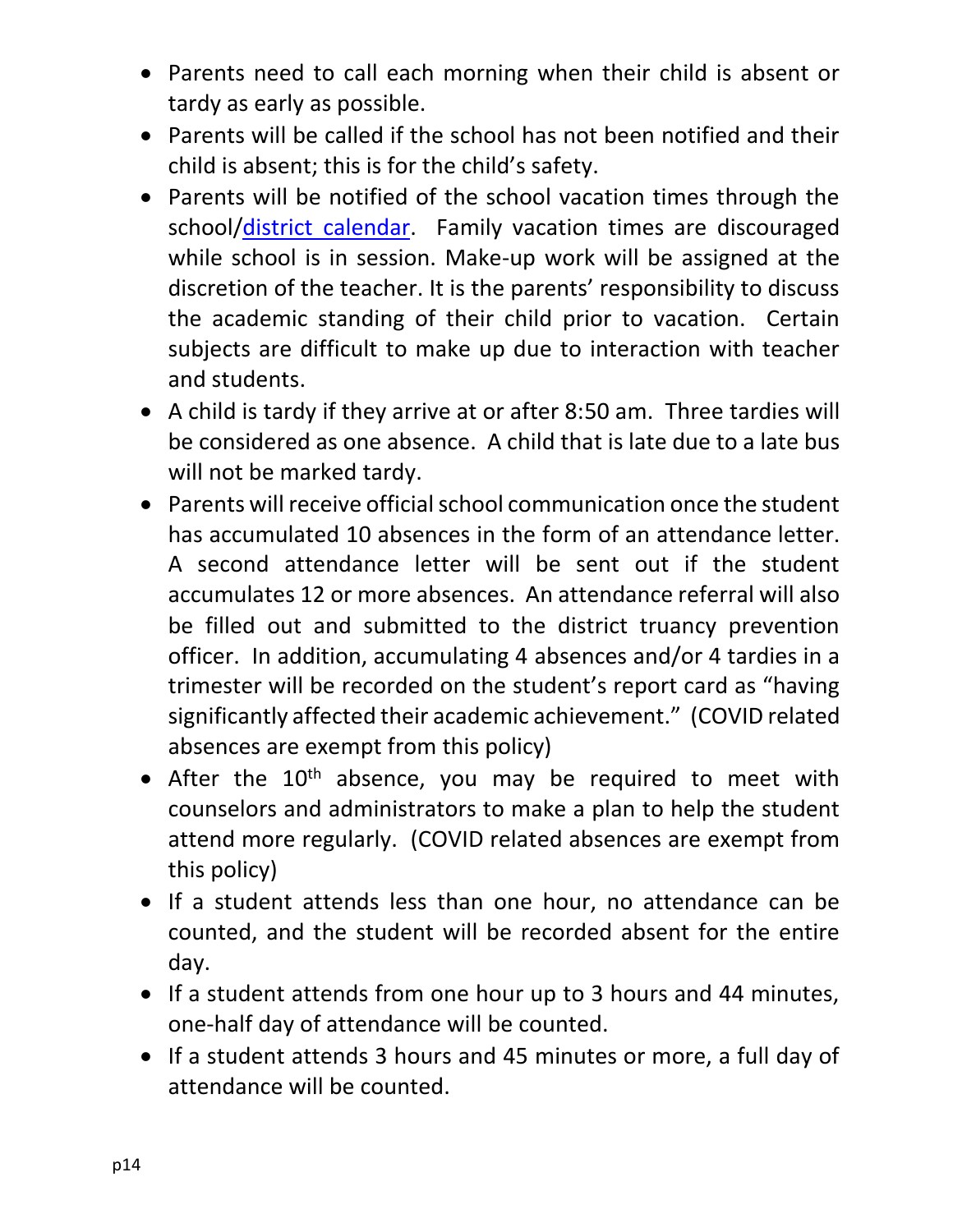- Lunch breaks and lunch recesses adjoining the lunch break may not be counted as attendance.
- Attendance need not be consecutive. For example, a student might be present for a portion of the time at the beginning of the day, miss time during the middle of the day, and then return later. The total amount of time during which the student is in school determines the amount of attendance or absence for that day.

#### <span id="page-14-0"></span>Absences

**Please see the COVID section for updated information on what are the current rules, procedures, and regulations around students demonstrating symptoms of COVID or might have been exposed.** 

At the elementary level there are two different codes to record absences, excused or unexcused. According to School of Board policy the following shall be considered excused absences:

- A student that has a COVID related symptom or exposure.
- A student, who is ill, injured, or whose absence is approved by an authorized school administrator. Prearranged absences shall be approved for appointments or circumstances of a serious nature that cannot be taken care of outside of school hours.
- A student who is absent for an extended period due to physical, mental, or emotional disability.
- A student who is attending any district-sponsored activity with advance approval of the school administration.
- A student who is excused by a parent/guardian for observance of a religious holiday.
- A student who is in the custody of the court or law enforcement authorities.
- Absences due to illness, extended vacation, or medical appointments are considered excused under this policy.

All other absences not included under this policy will be considered unexcused absences. We are committed to helping families keep their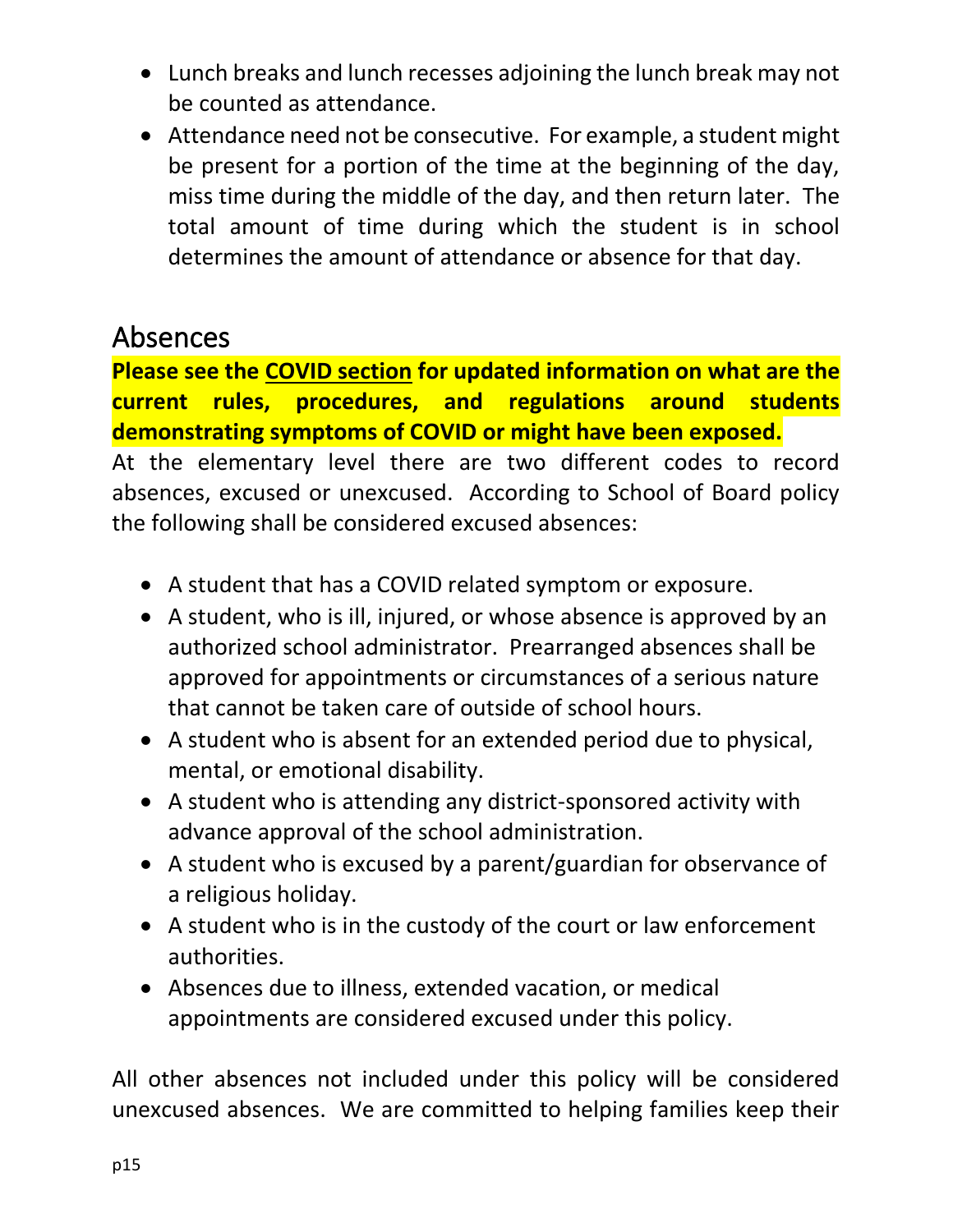children at school the entire school day. We encourage parents to make medical appointments in the afternoon if possible. Chronic tardiness also creates a disruption in the classroom as well as for the child. Although occasional tardiness is understood, chronic tardiness will result in attendance letters and referrals being sent. We feel that learning how to arrive at school on time is a lifelong skill that can be transferred to arriving at 'work' on time.

#### <span id="page-15-0"></span>Early Departures

Parents are expected to sign out any student that is checked out early due to appointments or emergencies. The office will call down to the classroom to have the student sent to the office ready to go. Security protocols require that all students be picked up from the office only, please do not pick them up from their classroom or the playground.

#### <span id="page-15-1"></span>Withdrawing from School

In the event you will be leaving Irish Elementary School, please notify you child's homeroom teacher and office staff ideally with two week's advance notice. This will provide time for all records and information to be ready at the time of withdrawal.

### <span id="page-15-2"></span>**TRANSPORTATION**

#### <span id="page-15-3"></span>School Bus

Parents and guardians rightfully expect safe and efficient school bus service. Please know that riding the school bus is a privilege, not a right. This year the district is anticipating an even greater shortage of bus drivers thereby limiting the number of students that may receive bussing tremendously. Therefore, even if you have received transportation prior, this year, that might not be possible. **To ensure you have the best chances of receiving bus transportation, you must visit the following website as soon as possible:** 

<https://www.psdschools.org/Transportation/Bus-Request>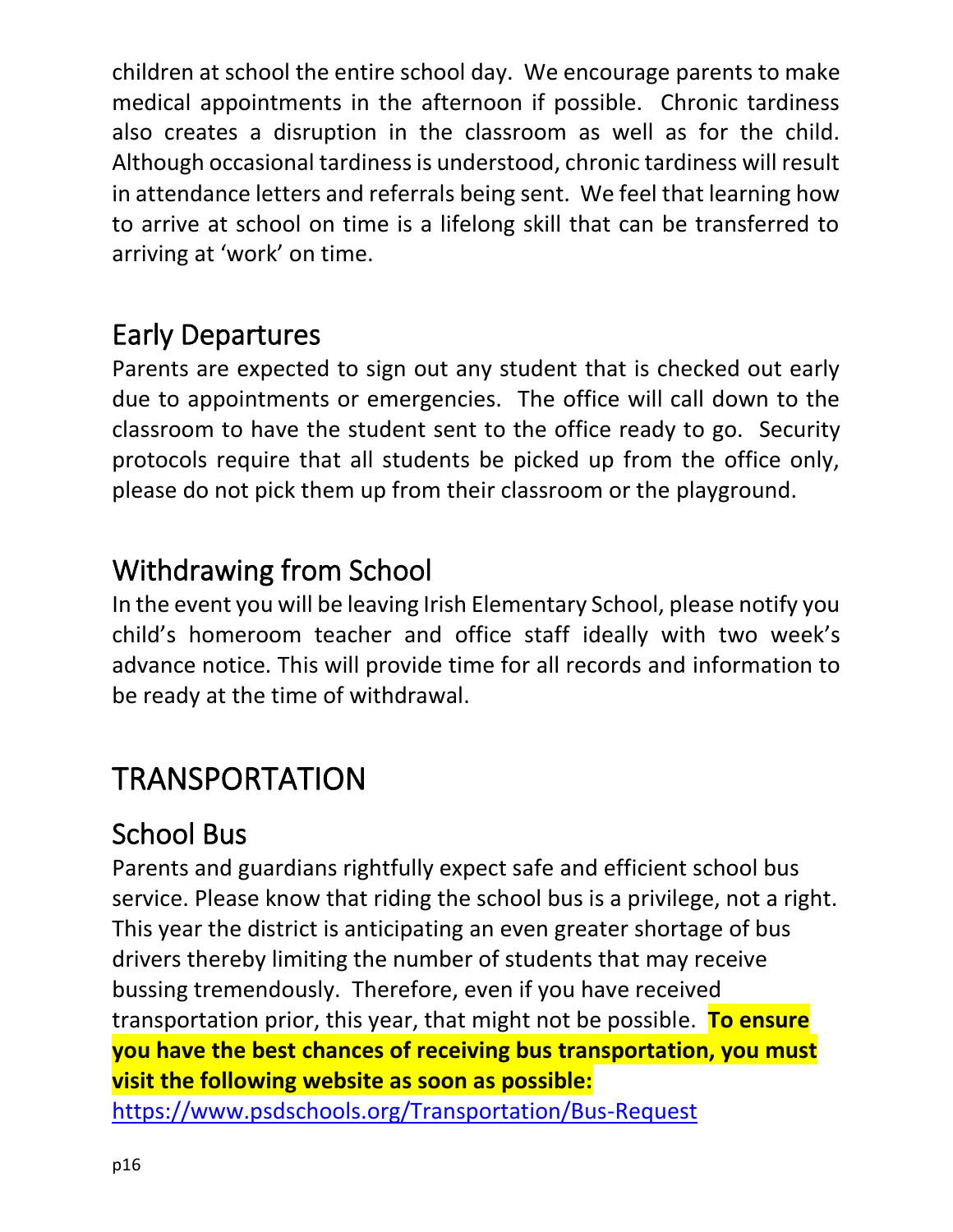If you are granted bus transportation, here are the expectations:

- Students **MUST** be accompanied by an adult over the age of 18 at the bus stop. If you are unable to accompany your child to the bus stop, please make arrangements for a friend, family member, or neighbor to supervise your child at the bus stop. Lack of supervision at the bus stop may result in a suspension of a student's bus privilege.
- Students should be at their bus stop about five minutes before the designated pick-up time, not earlier.
- All students are expected to behave in a safe and courteous manner while waiting at the bus stop and while riding the bus. All students learn the bus rules each fall. The rules should be read by both the student and parent, signed and returned to the bus driver. Inappropriate bus behavior may result in suspension of a student's bus privilege.
- All school buses are equipped with video cameras. Requests to see a video, or if you have questions about an incident on the bus, please write: [transportation@psdschools.org](mailto:transportation@psdschools.org) or call 970-490-3232
- Students are not allowed to ride a different bus route or ride home with a friend without a bus pass. A bus pass can be obtained by sending a written note or calling the office before 2:00 pm with students' names, grade level, teacher's name and the bus number.
- Please notify the office if there is a change in bus transportation. If the office is not notified by 2:00 pm, then the student will be sent on his or her own bus.
- If you or your child are experiencing issues on the bus, here is the order in which communication should occur to ensure the best outcome:
	- $\circ$  Talk to the bus driver first.
	- o If the bus driver is unable to solve the problem, contact the transportation supervisors: transportation@psdschools.org Include your child's name, the bus number, what was the attempted solution with the bus driver, your proposed solution, and your name and contact information. You may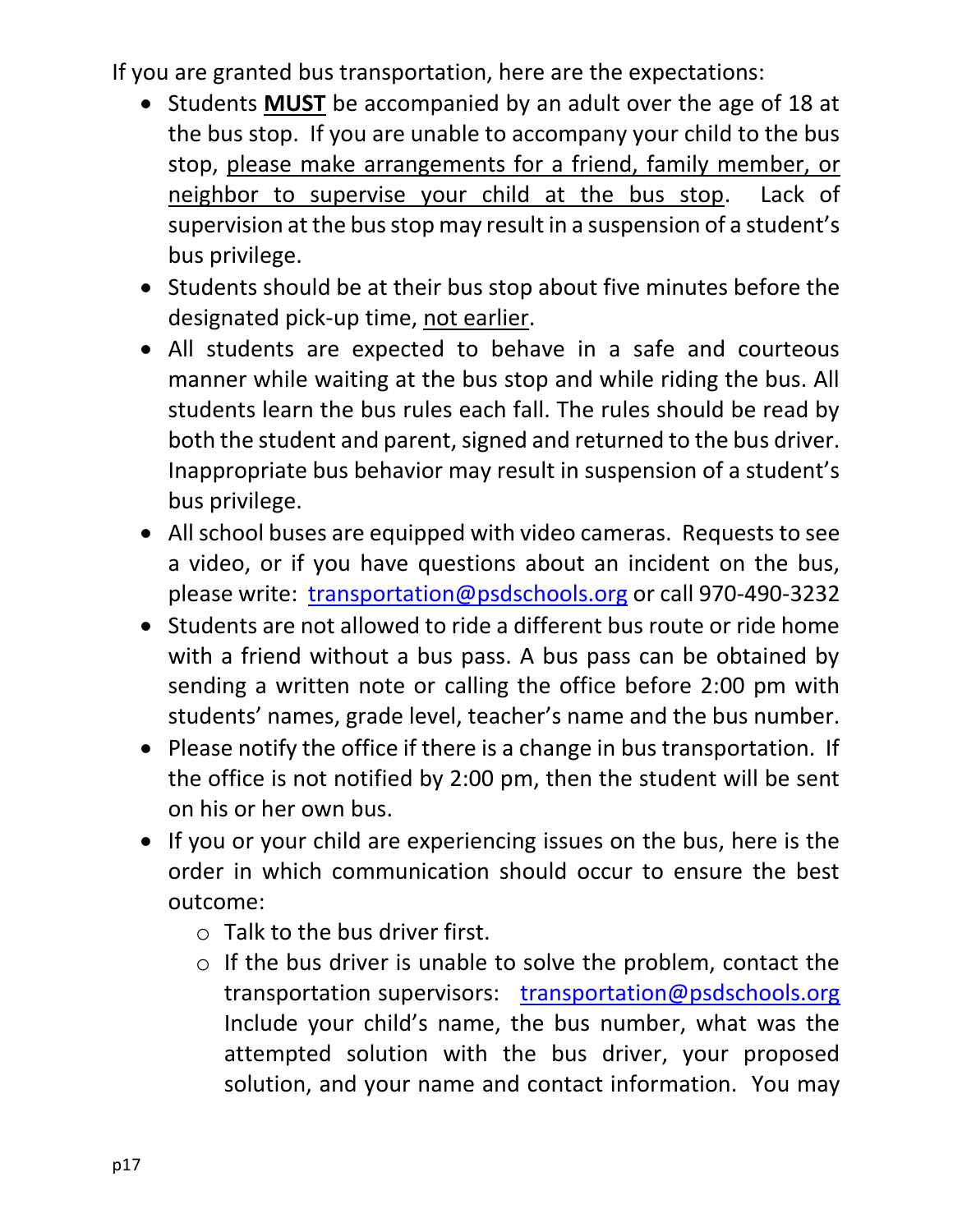also call them at: 970-490-3232 and give them that information over the phone.

o If you have been unable to solve any issues with transportation after attempting steps 1-2, please call us at Irish Elementary and we'll do our best to assist you, but please know that transportation is a totally separate department from Irish and we don't have any direct control in that department.

## <span id="page-17-0"></span>Parent Drop Off, Pick Up and Student Walkers' Procedures

When dropping off or picking up students, cars need to park in the parking lot or drive into the correct parent pick-up lane for your grade. In the pick-up/drop off lines, cars should not attempt to pass each other or do any other dangerous practices that could endanger the children, staff or other cars. Additionally, cars should not park in handicap spaces unless they have a handicap designation visible on their car. The speed limit around a school at any time of day is 20mph and in the parking lot it is 5mph. Any illegal or reckless driving practices on, or near, school property will be reported to police to ensure the safety of all children. If you are in a hurry, it is recommended that you come a few minutes before dismissal, park your car outside (not in the pickup or bus lanes) and check out your child from the main office. Reckless or aggressive driving anywhere on or near the school will not be tolerated. Additionally, you should follow all laws and regulations of safe child transport in your vehicles. Colorado law states: "Colorado law requires that children up to 15 years old riding in a motor vehicle be properly secured. Children under 8 years old must be restrained in the appropriate child restraint system. Older children must use a seat belt or a child restraint system." In addition, children should ride in the back seat of cars instead of the front seat.

p18 Cars should not be parked on the east side of Irish Drive in order to allow traffic to flow smoother while students find their ride home. Children should not be dropped off in the lane near the dumpsters or in the bus lanes. In addition, no vehicles are allowed to make a U-turn on Irish Drive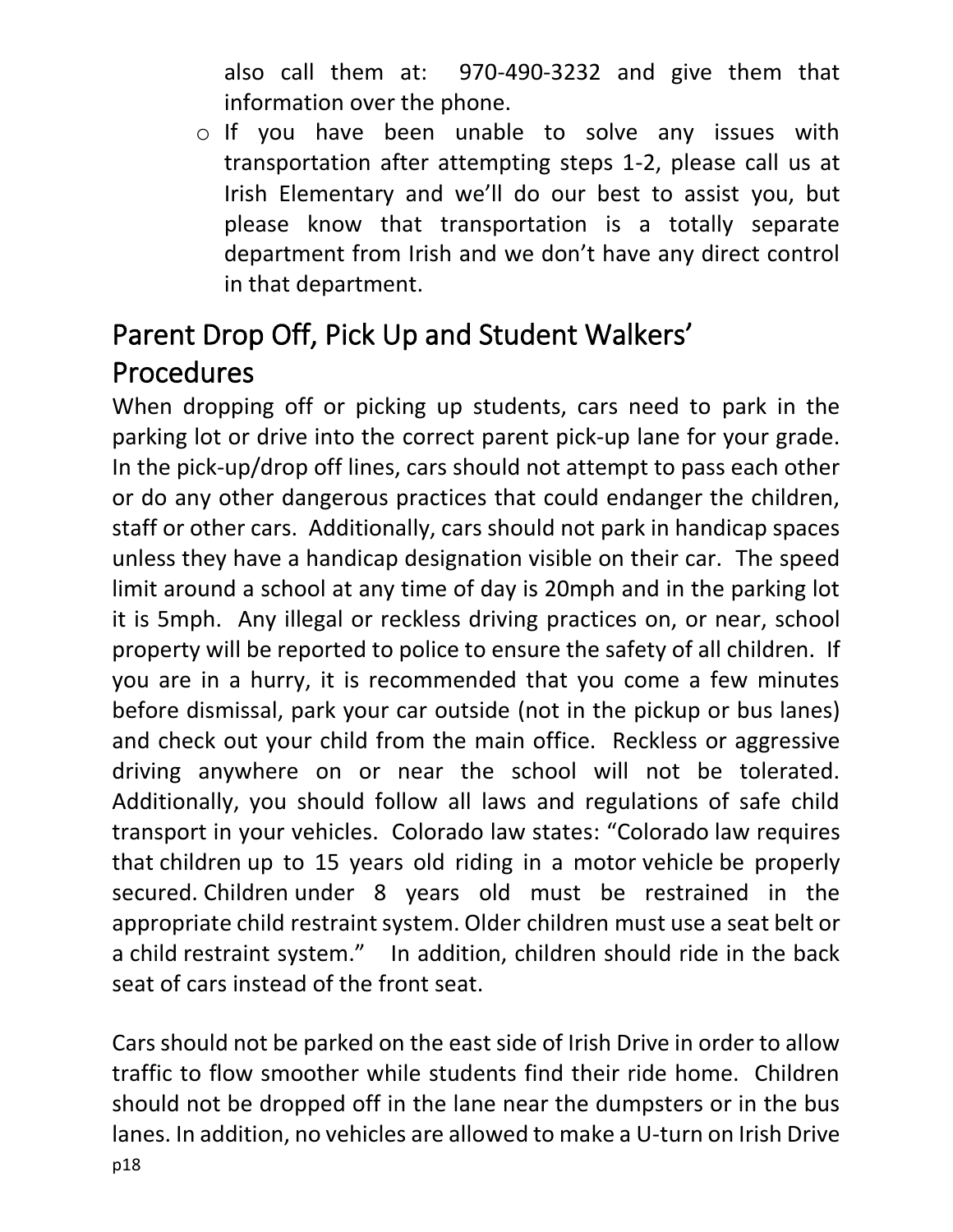to head in the opposite direction. Instead, please continue south on Irish Drive and turn right on Cherry. Vine Drive and LaPorte Ave. can both be accessed from Sunset Drive. This is both easier to navigate and safer for our students and their families. Day care vans should pick up students in the East pickup location, in front of the school, with the Kindergarten students.

We do our best to load students into their vehicles as efficiently as possible. We thank you for your patience as we load up to 200 students, supervise those not yet loaded, and ensure that all students are released only to the appropriate adult. It is expected that the instructions of school personnel are followed at all times at parent pickup to effectively direct traffic and maintain the safety of the students. If staff is directing traffic, you must obey their instructions.

Children picked up by car will exit the building at approximately 3:28 pm. Students who walk home will be accompanied to the corner (with assisting in crossing the street if necessary) by an adult. They are to wait for the adult to walk with them.

Please see map for parent pick up locations.

#### <span id="page-18-0"></span>Bicycles

Please note that the amount of car traffic (due to bus shortages) has increased by about 400% in the last two years; please take that information into account when deciding if your student or family feel comfortable riding to school. Irish Elementary discourages students that are younger than third grade from riding their bicycles to school without an adult escort. It is important that bicycle riders know and observe safety rules and have the physical ability and strength to control their bikes at all times. Bicycles must be walked, not ridden, on school grounds. When leaving school, bicycle riders must walk their bikes to Cherry Street accompanied by staff or an adult. Bicycles are to be parked in the designated parking areas. It is recommended that all bikes ridden

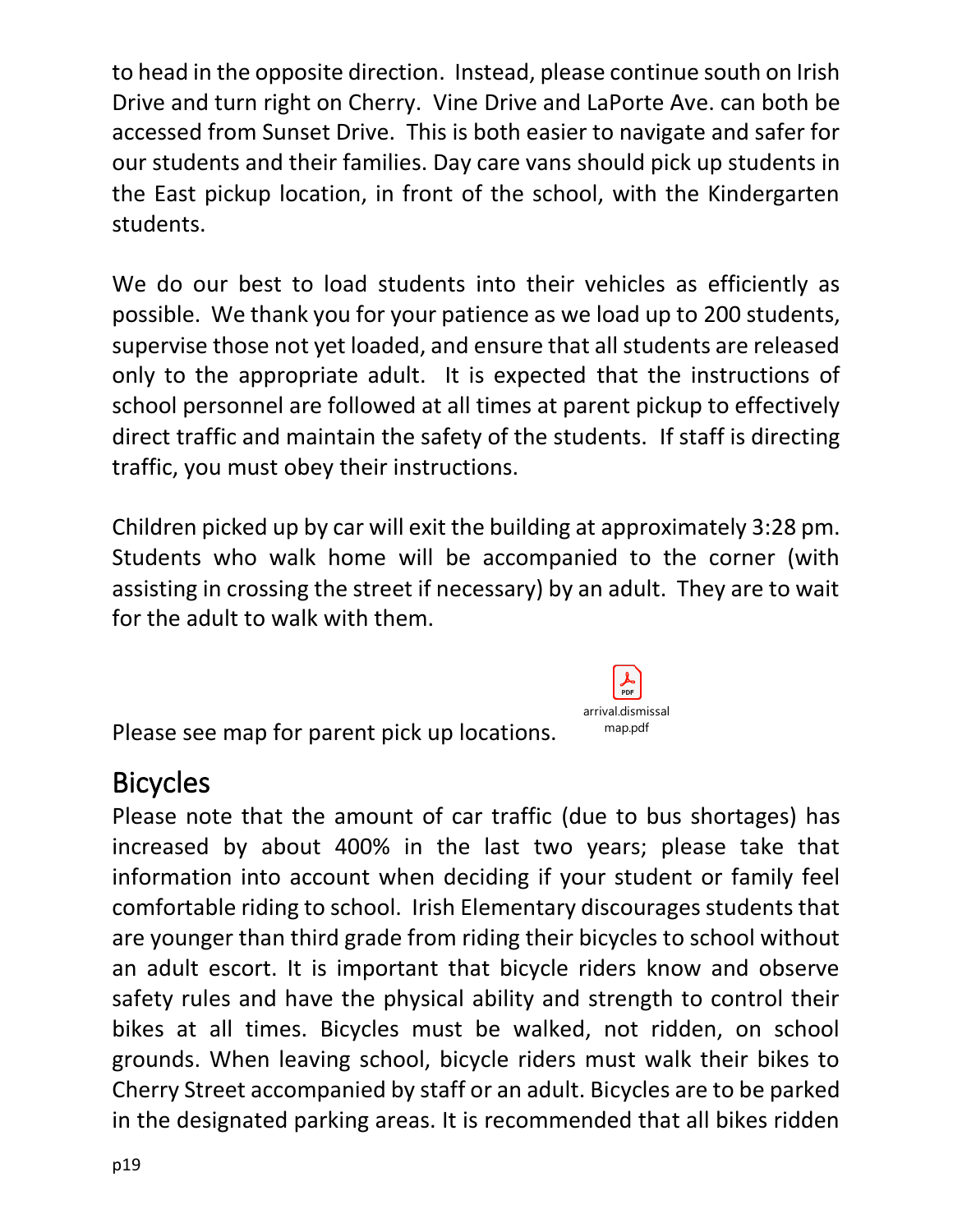to school be parked in the bike rack and locked. Children should be at the bicycle racks only to park and retrieve their own bicycles. Irish Elementary highly recommends that bicycle riders wear safety helmets. Irish Elementary is not liable for lost, stolen, or broken bike equipment.

## <span id="page-19-0"></span>LUNCHROOM PROCEDURES

#### <span id="page-19-1"></span>Lunch Procedures

Students are allowed to bring a cold lunch from home or buy a hot lunch from the cafeteria. Menus for hot lunches are located on the district website [\(https://psdschools.nutrislice.com/menus-eula\)](https://psdschools.nutrislice.com/menus-eula). If the government says that we must start charging lunches again the procedure is as follows: Lunches may be paid weekly on the first day of each school week or daily as the child goes through the lunch line. This means that each child is responsible for his/her own money. Parents have the option of paying for their students' lunch via the parent portal located on the Poudre School District website [https://www.psdschools.org/schoolpay.](https://www.psdschools.org/schoolpay) We recognize that students will occasionally forget their money, so they may charge for one day at a time. For families who need financial assistance in purchasing hot lunches, application may be made for free or reduced lunch rates through the office at any time. Applications are sent home during the weeks prior to the first day of school. Children may bring a lunch from home and purchase milk or juice. Children may leave campus with their parent/guardian for lunch. They will be excused from school when the rest of the class is taken to lunch (parents must sign out students and sign them back in at the office), and they will be expected back at school when the class resumes after lunch. We hope to eventually offer family members are to be able to join their students for lunch in the cafeteria. We will inform you once health code allows us to do this again. When we are able to do so, you will still need to register in our volunteer system for security reasons.

<https://www.psdschools.org/community/volunteers> Please do so online or stop by the office to get signed up. You must check in with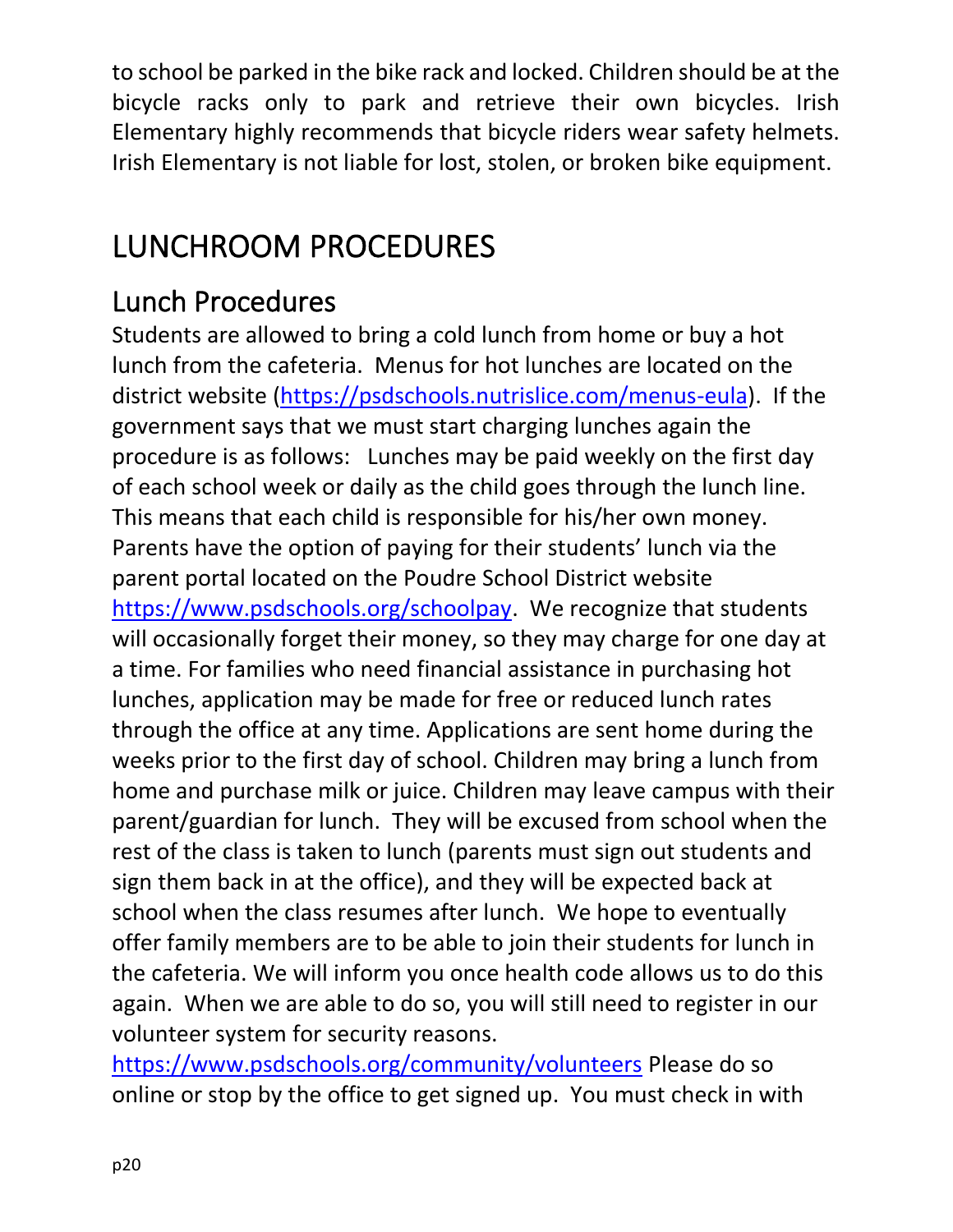the office and every time you come in you must get a visitor's pass. For adults eating lunch, you pay as you go through the line.

### <span id="page-20-0"></span>Lunchroom Procedures

Due to time restrictions in getting over 350 students served lunch within a 65-minute time window, we have adopted certain rules and behavior that are expected of all students.

Some students will go out to recess before lunch, and some will go to lunch before going to recess depending on the grade level. Staff will line students up for lunch in a staggered schedule to avoid long lunchroom lines.

- Students must be responsible for putting on coats, hats, and gloves if the weather calls for it. Students will not be allowed to re-enter the building to retrieve these items.
- Students need to ask their playground supervisors permission to re-enter the building to use the restroom.
- As students enter the lunchroom, they will be directed by the lunchroom supervisors to line up to get their food.
- Students are encouraged to not take more food than they can eat.
- After they receive their food, students must input their ID number or show their ID card to the food clerk.
- All students are expected to eat lunch. They will be encouraged to eat all the food they chose.
- Students will all wash their hands prior to getting their food. Please reinforce proper handwashing routines at home so the students know how to do this independently.

p21 We highly encourage parents **not** send unhealthy items to school for their child such as fried chips, candy, sugary snacks, or soft drinks and/or sports drinks. If you need more information around healthy food options for your child, please contact the office and our staff will be happy to help generate healthy ideas. If certain food items are deemed to be a detriment to a student (high sugar content or has caffeine, etc.) school personnel will contact parents/guardians to make a plan for lunch, food items, and/or the subsequent behavior of the student. Students are not allowed to share food at lunch. As part of our Wellness and Project Smile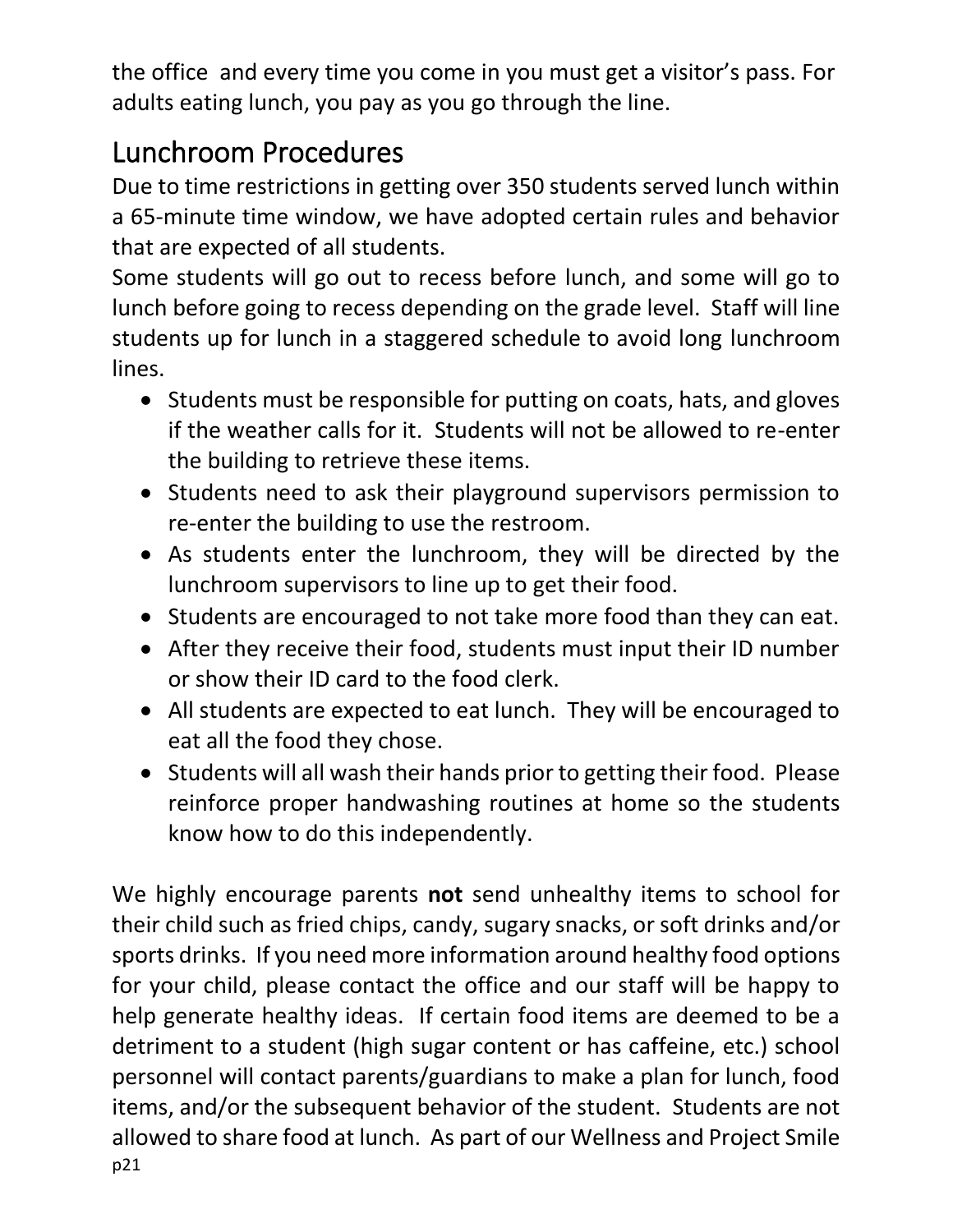programs, we find it critical that teachers and parents together teach and support good wellness and dental hygiene habits. This year, we probably will not be able to brush our teeth at school, so please have students do this at least twice daily at home. If you are in need of hygiene items such as toothbrushes, toothpaste, soap, etc. please let the office know and we will help you.

## <span id="page-21-0"></span>LOST AND FOUND

The school's lost and found is located in a closet by the teacher's workroom. Please label your students clothing items (coats, boots, mittens), so that they can be returned to the student rather than tossed in the Lost and Found pile. We encourage parents and students to stop by the lost and found area from time to time to check for misplaced articles. Small items such as jewelry, electronics, glasses, etc., are kept in the office. Items not claimed are given to charities.

### <span id="page-21-1"></span>**VISITORS**

Parents, family, and community members are welcome to visit anytime. Prior to your visit you must pass a COVID symptom screener and be ready to put on a mask upon request. To ensure that you get the most out of your visit, and to ensure the security of our school it is highly recommended you call in advance and set up an appointment with the teacher or administrator that you would like to visit with. This will help minimize the impact of your visit on instruction because when parents come to visit the classroom the teacher may feel like they have to stop instruction to conference with the visitor. It is required that you check in at the office when you arrive. You will be asked to sign in and wear a visitor's name tag. If you are not registered as a volunteer and coming to visit, you will be escorted to your destination to ensure you get what you need/want out of your visit, to adhere to district security standards, and to ensure that the visit does not interrupt instruction for the students. If your visit was not planned for and nobody is available to escort you, you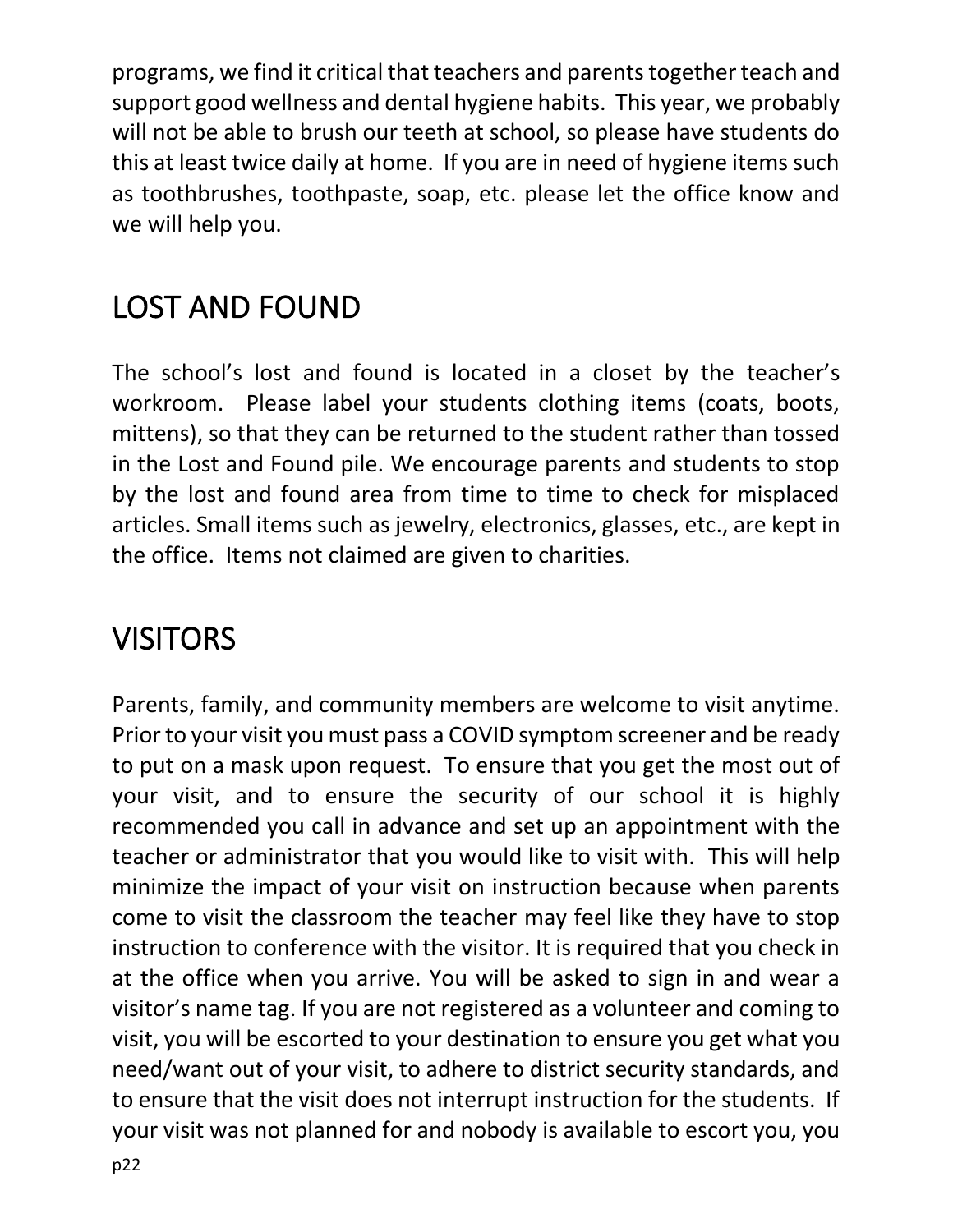may be asked to wait or to make an appointment for a future visit so we can attend to your needs as you deserve. These district policies exist in order to help us to maintain security for our children and ensure uninterrupted learning environments. You may also access the website to look for a teacher's e-mail address so you may schedule an appointment with them.

**Kindergarten parents:** *If COVID/health code allow*, kinder parents are allowed to go to classrooms to drop off and visit their students without making an appointment for only the first two weeks of school to help transition your child to the school day if you like. These visits are to be limited to a few minutes. After two weeks, it is best for child and the teacher that parents are not present for the beginning/end of school and therefore, after two weeks Kinder parents must also follow the appointment protocols to visit their child's classroom.

**Note:** Contact information for your teacher will also be sent via the year's first classroom newsletter and available on our website. <https://iri.psdschools.org/> We are also always looking for volunteers to help us in our mission and vision of educating every child every day. Please see the section on volunteering for more information.

## HEALTH

#### <span id="page-22-1"></span><span id="page-22-0"></span>Vision and Hearing Screening

Each fall (Oct-Nov) Health Services conducts a Vision and Hearing Screening for all K-5 students. Students new to the district are screened as they transfer in throughout the year. If your child experiences difficulties, you will be notified by the school nurse or district audiologist. If you have questions or concerns throughout the school year, please contact Health Services through the school office.

#### <span id="page-22-2"></span>Emergency Care

School personnel will give first aid care to sick or injured students. Parents or the designated contact person will be called immediately if an accident or illness occurs. We depend on the student to report his or her injury. Since the school does not have the facilities to care for severely ill or injured children, parents need to make immediate arrangements if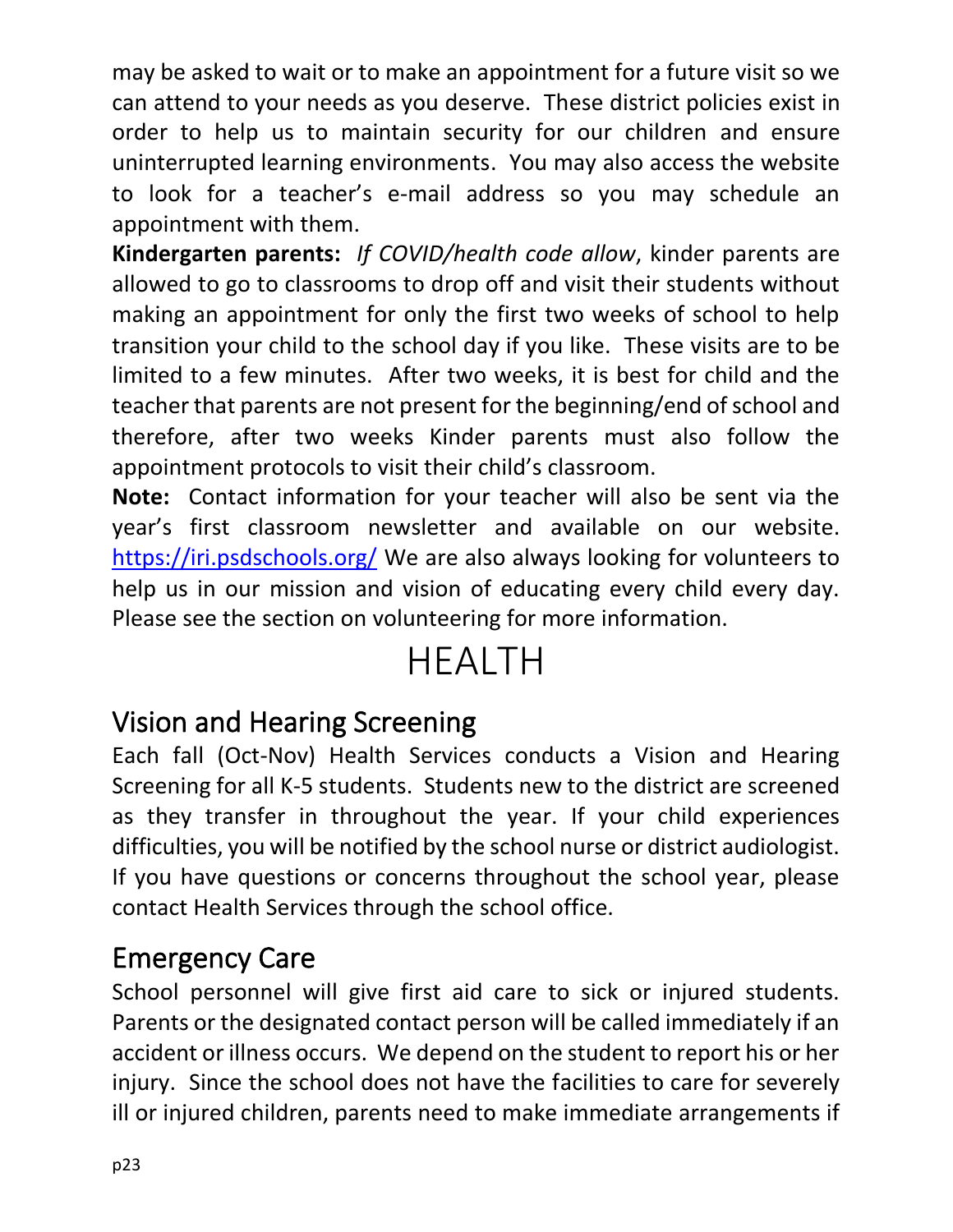the school staff feels it is necessary. For this reason, it is extremely important that the school have current telephone numbers and that you answer calls from the school immediately. We have a policy to contact parents when students have a fever, a head injury, or any serious injury. Students with a temperature of 100˚F or higher, students who are vomiting, or students who have other signs of contagious illness will be sent home. Students who have toileting accidents at school and require a change in clothes will be provided clean clothes at school. If we do not have anything in the child's size, we will call home to have an adult bring some new clothes.

**Ambulances:** In the case of extreme injury or illness, 911 will be called while other staff simultaneously contact parents/guardians. If there is time, consent for ambulance transport will be given from the parent/guardian prior to a child being taken in an ambulance. If there is not time, or if parents/guardians cannot be reached, the emergency medical providers will make the best decision for the health and safety of the child in terms of ambulance transportation. In all cases, parents/guardians are responsible for the health care costs associated with ambulance transportation and subsequent hospital medical attention.

#### <span id="page-23-0"></span>Health Services and Injuries

Limited health services are available through our school. Our health office is staffed every day from by a health technician or registered nurse. In their absence, our office staff supervises and assists with health care and first aid.

#### <span id="page-23-1"></span>Medication at School

We would be happy to provide students with their medicine at school. However, school personnel are not legally allowed to administer the medication unless they are delegated by the nurse and have received training. **All** medications, whether over-the-counter or not, require a physician's signature. This includes things you might not commonly think of as medication such as cough drops, etc. It is critical that you not just give your child cough drops or pain medication to take themselves as needed, all this must be handled through the health office. Here are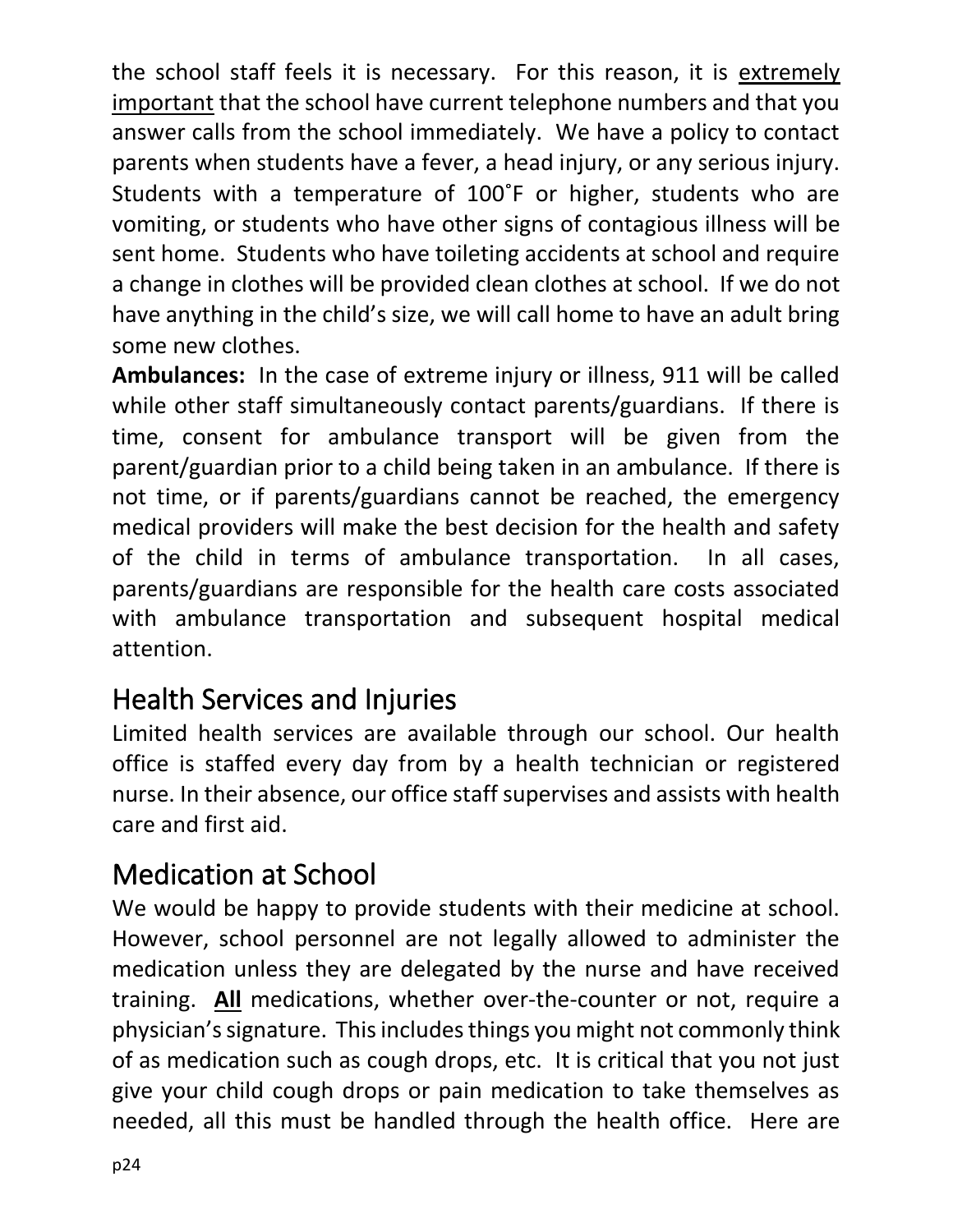some guidelines to follow in order for us to have permission to administer medication:

- Long term medications must be in the original bottle and accompanied by written permission from the physician and the parent/guardian. A form is available in the health office. Doctors' offices often have these forms as well.
- Short term prescription medications (10 days or less) must be in the original container and accompanied by a note signed by the parent/guardian and the child's physician.
- Over the counter medications (cough drops, Tylenol, etc.), whether long or short term, require a permission slip signed by a physician and a parent/guardian, and must be in the container in which they were purchased.
- All medications must be kept in a locked cabinet in the Health Office. Students may not keep medications and administer them to themselves. This helps alleviate a potential danger that medications are lost and/or accidentally ingested by another student or self-administered in the wrong dose. Students will go to the health office to receive their medication.
- Students with severe allergies and asthma are allowed to carry their own medication once a meeting has been held with the student, teacher, and nurse. Parents must contact the school nurse if they wish to use this option so that they understand the procedures and implications.

#### <span id="page-24-0"></span>Physical Examinations and Immunizations

A routine physical examination is good preventive medicine and knowledge of your child's physical condition can assist us in educational planning. We recommend that a physical examination be obtained for all students entering Poudre schools. This report should be sent to the school health office when completed and it will become a part of the cumulative health record. The Colorado Department of Health requires a completed card of immunization for all students in Colorado schools. Any new or transfer student will be requested to show proof of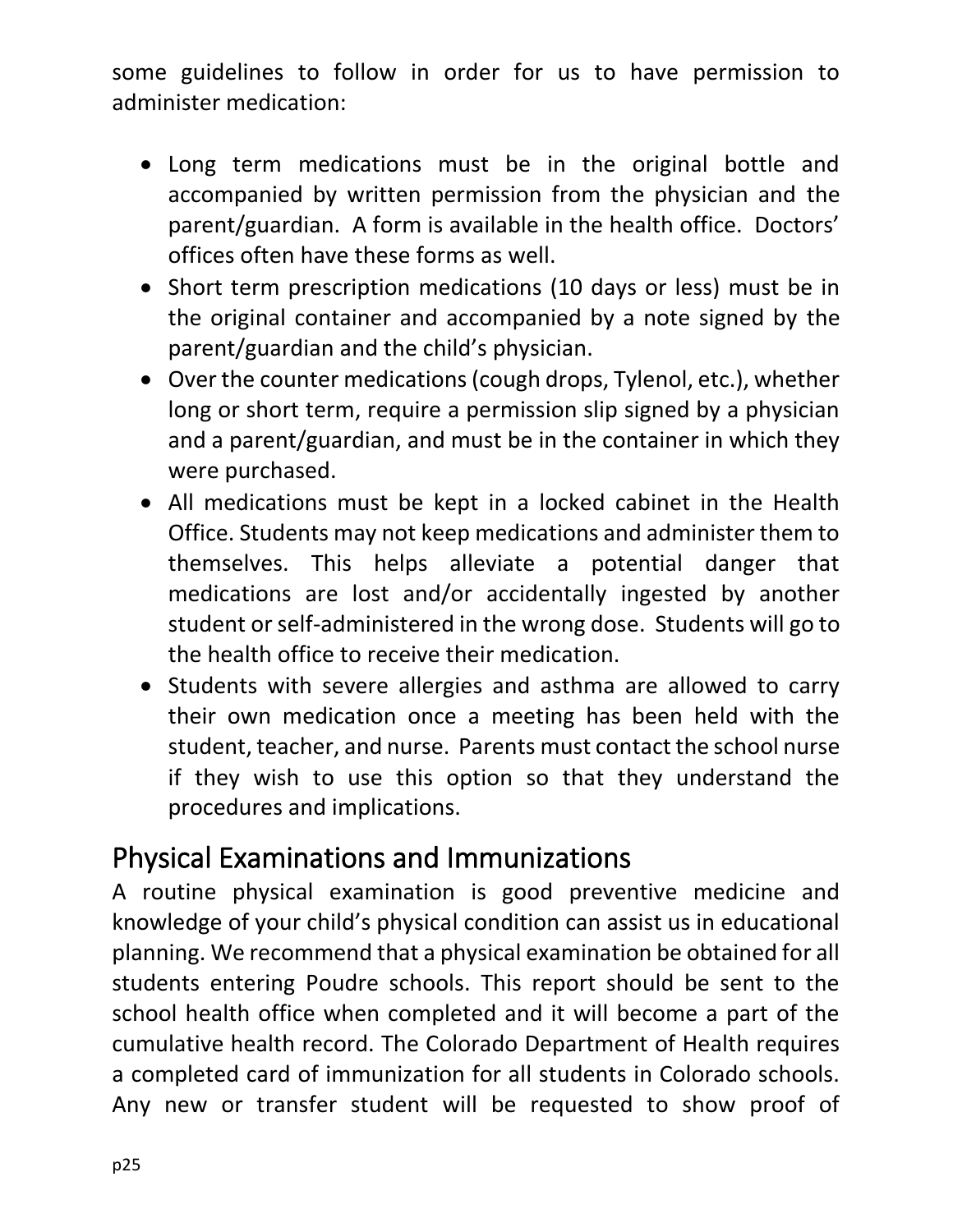immunizations or written exemptions notification before beginning school.

#### <span id="page-25-0"></span>Recess and Sickness

Recess is a time for the students to exercise, enjoy the fresh air, and have time to socialize with one another. It is an important part of a young child's day. We understand that students who have been sick should not be exposed to extreme temperatures. If you would like your child to not participate in recess, parents are encouraged to send a note to the teacher explaining why they cannot be outside. Otherwise, students are expected to be outside during recess time. Since the weather in Colorado can change in a matter of minutes, we encourage parents to make sure their child is adequately prepared for any inclement weather. We do not have the staff to supervise students that want to stay inside because they forgot their hat or gloves, so please make sure they have what they need for the outside weather.

#### <span id="page-25-1"></span>Wellness and Nutrition

Irish Elementary is a strong supporter of helping children create and maintain a healthy lifestyle. We believe that a healthy lifestyle creates the foundation for a lifetime of wellness. Our program is designed to provide and identify opportunities for students to be more physically active daily both at school and at home. All students have Physical Education classes, as well as a daily lunch recess, and an additional grade level recess time. Food choices provided at school must include healthy options of fruits and vegetables. Likewise, in "healthy schools" only healthy snacks are allowed to be brought to school. Exceptions for parties will be allowed on a limited basis but healthy treats such as fruits and veggies are still encouraged. Food treats could also be replaced with non-food items such as pencils, crayons, balloons, etc. If you have questions or need ideas, please talk to your student's teacher. At Irish, we strive to model wellness through healthy choices in all aspects of living.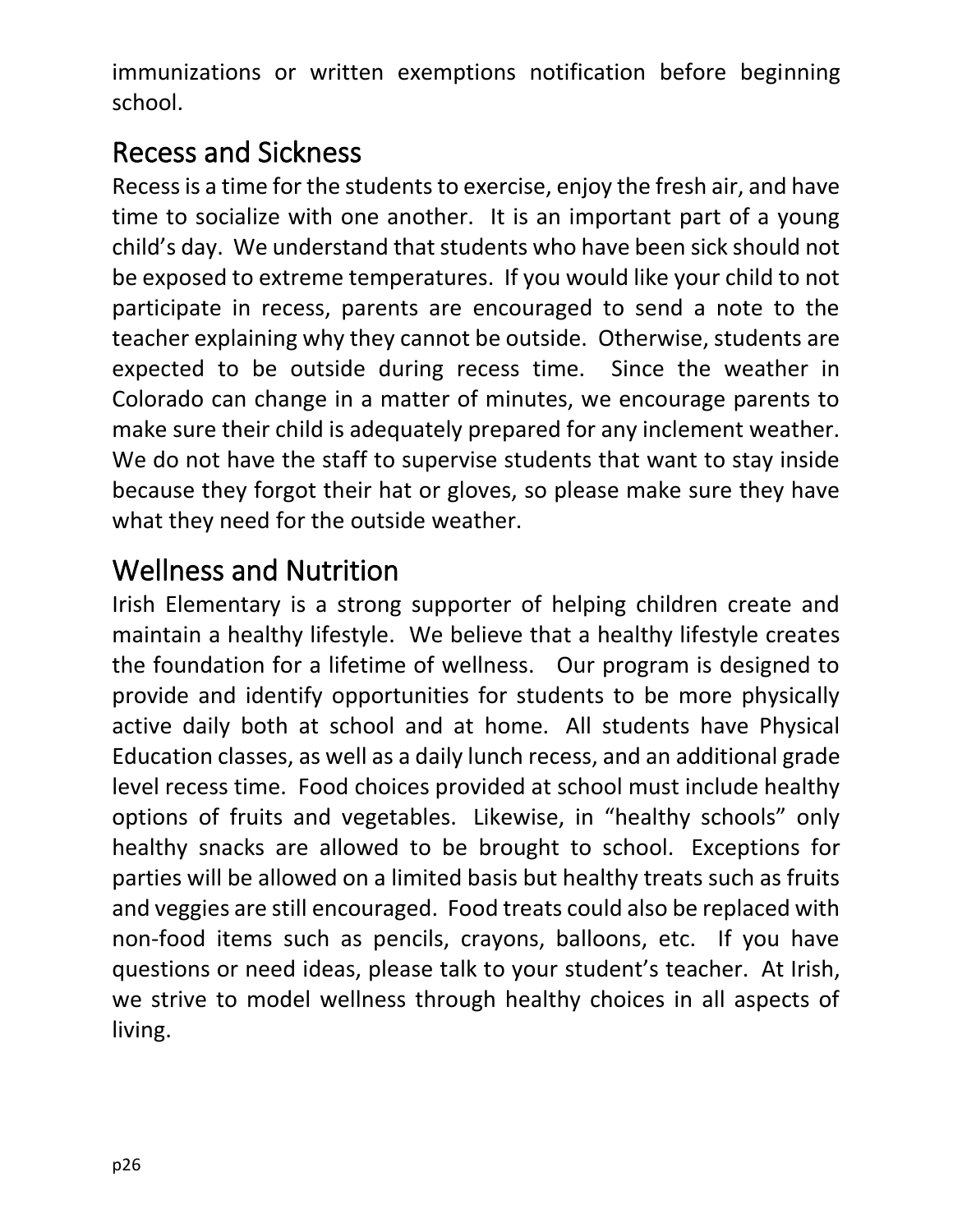## COVID

#### <span id="page-26-1"></span><span id="page-26-0"></span>COVID Related Protocols and Regulations

The general rule to follow is that if your student shows any symptoms of illness not related to an already diagnosed condition (asthma, allergies) or if you believe they might have been exposed to someone with COVID, keep them home and call the office for more information and next steps: 488-6900.

The COVID section will be updated with the most recent COVID protocols and regulations throughout the school year. Please reference back to this section frequently as we are sure these regulations will change continuously throughout the school year to address the changing reality of the virus in our county and schools.

#### <span id="page-26-2"></span>Symptom Screening and Obligatory Absences due to COVID Health Regulations:

Every day during the school year, you must monitor and specifically ask your child if they are experiencing any of the below mentioned symptoms. If they are, even if it is over the weekend, please call the front office as soon as possible to find out when your child could return to school.

If your child develops any of the following symptoms, they must stay home for at least 24 hours. (This does exclude however any unchanged and usual symptoms of a known chronic condition: e.g. asthma, allergies, etc.)

- Fever of 100.4 degrees F. or more, feels feverish, has chills, etc.
- New or worsening cough
- Shortness of breath or difficulty breathing
- Loss of taste or smell
- Sore throat
- Runny nose or congestion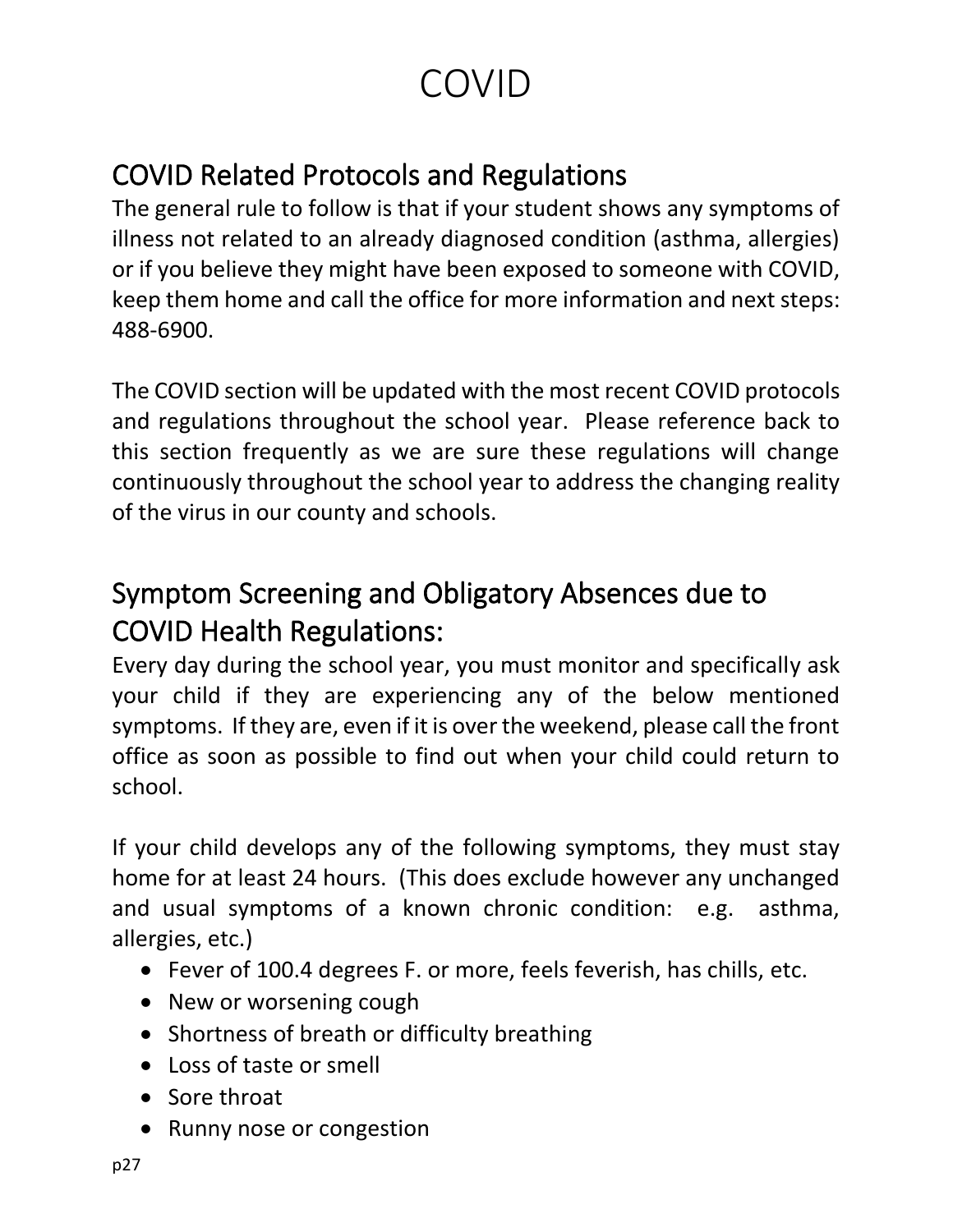- Muscle or body aches
- Headache
- Fatigue
- Nausea or vomiting
- Diarrhea

If the child has any of these symptoms prior to coming to school (even over the weekend), please call the main office at 488-6900 to report and get further information on when the child will be able to return to classes. Also, please reference the district's "Return to Learn" document



#### <span id="page-27-0"></span>Students Who Become Symptomatic at School:

Any student who shows or develops any of the above-mentioned symptoms in a way that is not consistent with an already documented chronic illness (asthma, allergies, etc.) will be escorted from the classroom, asked to wear a mask, and placed in a safe, comfortable, and supervised space that is isolated from other students. The parents or guardians of that student will be contacted to come pick up the child. For the safety of our students and staff, it is expected that the student be picked up as soon as possible, and within a maximum of 1 hour after contact. It is also expected that all phone numbers be updated in our system to be able to call parents and emergency contacts in a timely

 $PDF$ Addressing  $manner.$  Symptoms at School J

#### <span id="page-27-1"></span>COVID Testing

p28 It is never a requirement that a student or family member be tested for COVID. However, it is extremely helpful that both the family and the school know if there is an actual case of COVID that needs to be dealt with. For that reason, we highly recommend that when a student or family member (especially one who has not been vaccinated) has any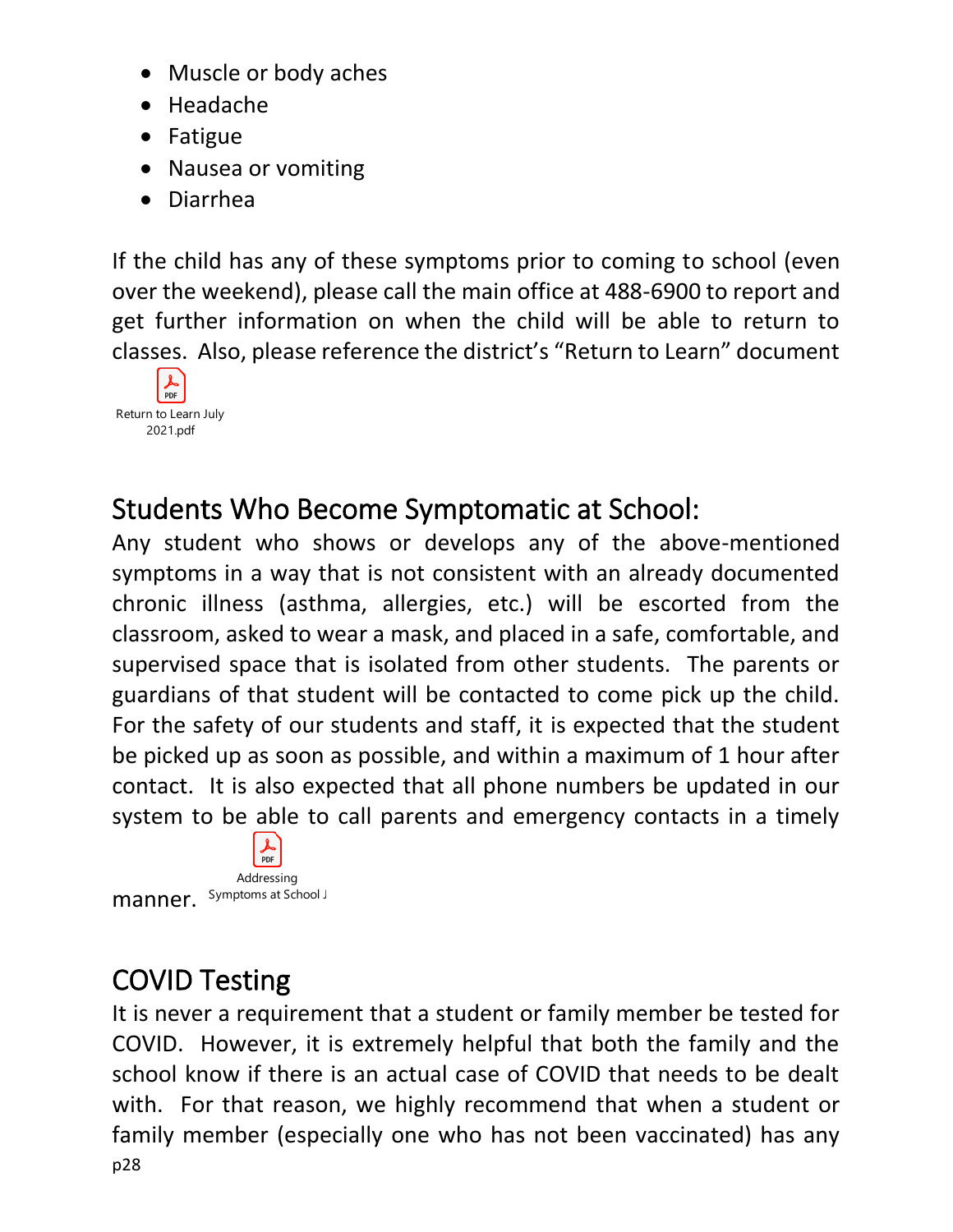COVID symptoms, that they be tested for COVID with a PCR test. By getting a test, you are helping us keep our entire school community safe and it can speed your child's return to school in some cases.

#### <span id="page-28-0"></span>**Masks**

Masks are now required in the school building at all times by all staff, students, volunteers, and visitors. Masks must be worn correctly over the nose and mouth. Parents are expected to provide their child with clean masks and send them with an extra mask in case the first one gets lost or dirty. If there is ever a student that does not have a mask or needs a clean one, the school will provide it.

Masks are not required outdoors, so students may feel free to take off their masks anytime they are outside.

No matter the current mask regulation, Irish is always a welcome environment for masks, so students may always wear a mask even if it is not required by the current regulations.

If you believe that your child has a medical condition that makes wearing a mask detrimental to their health or wellbeing, here are the steps to follow: First, you need to get a note signed by your child's doctor informing us of the condition and his/her recommendation. Then, with that note in hand, make an appointment through the main office with our principal or assistant principal to create a medical 504 health plan. Any student without such a plan, will need to wear a mask at all times in our school building.

#### <span id="page-28-1"></span>Adults and COVID:

Symptom screening will still be required daily for all staff, parents, volunteers, and visitors to the school this year. If an individual presents any symptoms, they must stay home. If anyone in your family or living with your child becomes ill, please encourage them to get tested so we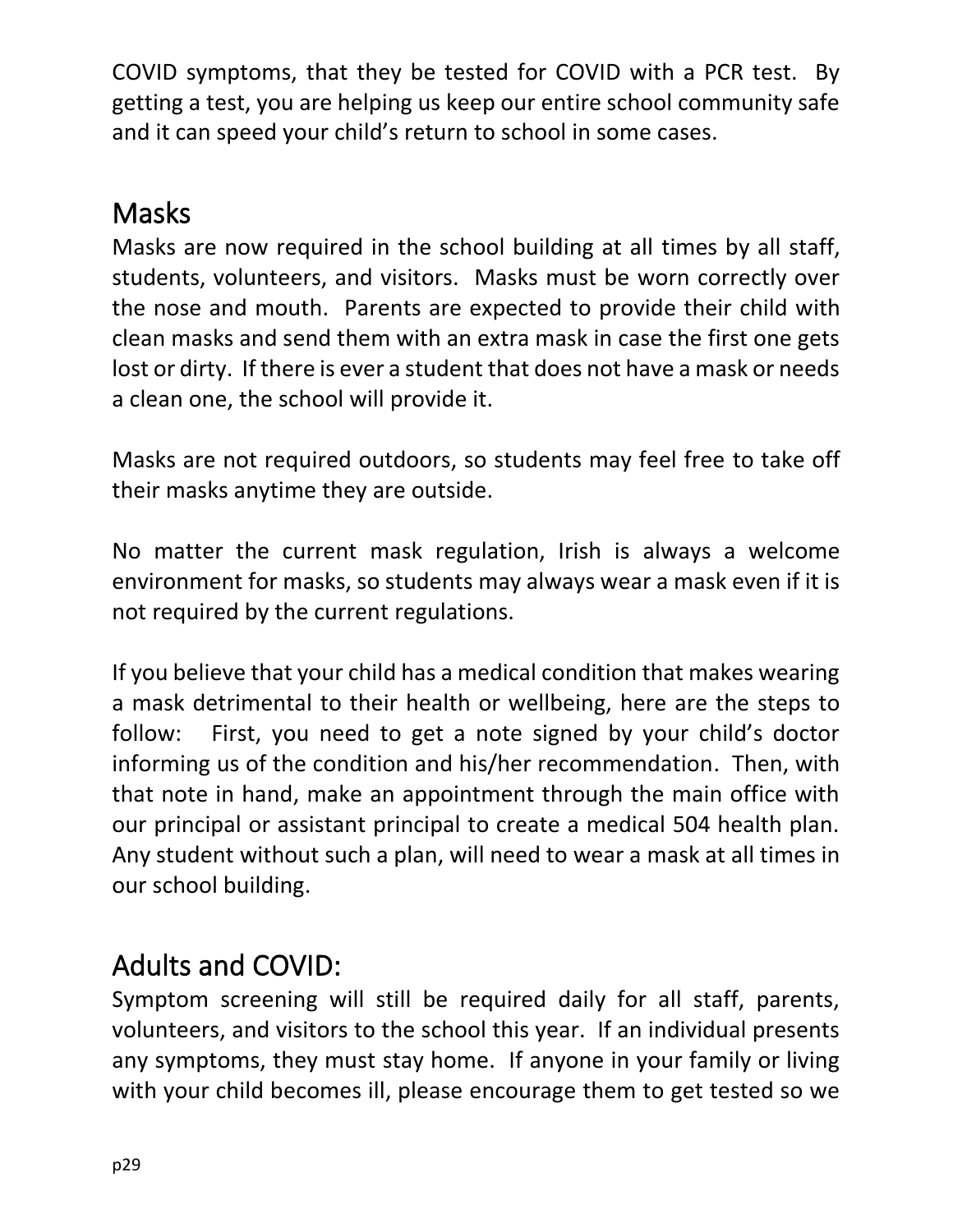can build the best plan of action. Call the office for more detailed information: 488-6900.

## **SAFETY**

#### <span id="page-29-1"></span><span id="page-29-0"></span>Child Abuse Reporting Policy

All Poudre School District employees are mandated by law to report any suspicion of child abuse or neglect to the Department of Social Services. This responsibility is used only when the employee observes conditions or situations that could possibly be as a result of abuse or neglect. Reports are kept confidential and persons creating the report are clear of any civil or criminal liability and their employment shall not be affected.

#### <span id="page-29-2"></span>Closed Campus Policy

For the safety and security of all our students, Irish Elementary follows a closed campus policy. This policy is common amongst all elementary schools in Poudre School District. Exceptions are made when a student is picked up early and checked out through the office. Only legal guardians or designated emergency contacts will be allowed to pick up students. If there is a court order preventing individuals from contacting a child, please make sure the office has a copy of the court order. If a parent wants to take a child that is not their own, they must be on the approved 'contact list'.

#### <span id="page-29-3"></span>Drug Inspection

Poudre School District recognizes that chemical dependency is an illness often preceded by misuse and abuse. The District is committed to assisting parents and school staff in their efforts to help students deal with drugs, alcohol, tobacco, and other related issues. The geographic area surrounding all elementary schools is a designated "Drug Free Zone" and is so posted on street signs and the legal consequences for any individual with drugs in the "Drug Free Zone" are severe.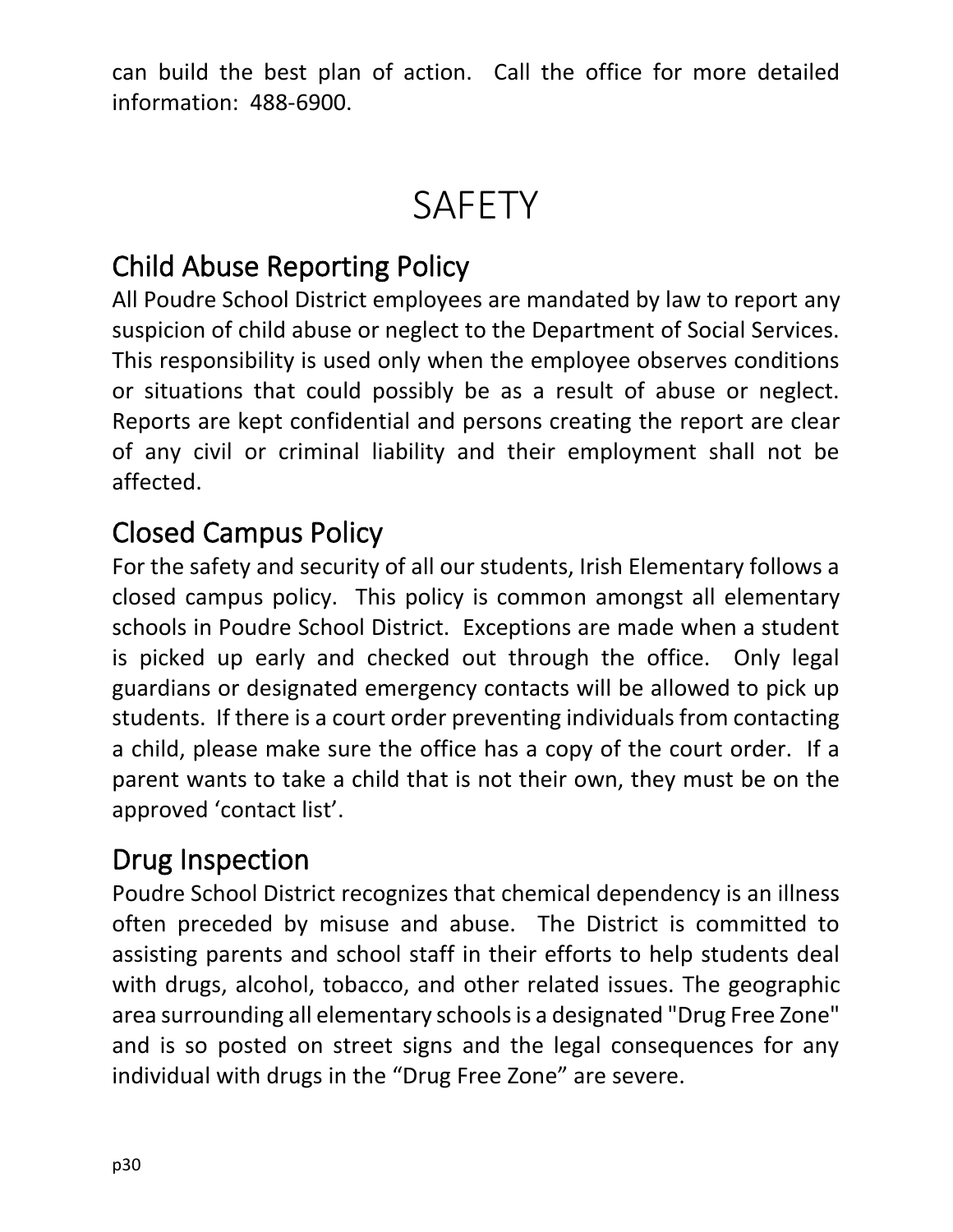The district has the right to randomly use drug dogs on school premises during the school year without prior notice. Specific legal procedures are in place to provide for safety for all students and staff. All students will be given assistance, information, and encouragement to refuse the use of such dependent chemicals.

#### <span id="page-30-0"></span>Items Prohibited by District's Code of Conduct

If a student is found to have an item prohibited by the code of conduct or school rules, that item will be confiscated, and it will only be released to the parent/guardian. Certain items being brought may require suspensions, and/or safety plan to be made.

Prohibited items include, but are not limited to:

- Toys unless authorized by teacher for a specific party, etc.
- Unhealthy snacks, or caffeinated beverages.
- Anything that could be construed as a weapon or a toy weapon
- Drugs/alcohol or drug paraphernalia
- Clothing that doesn't adhere to district's dress code or references gang affiliation.

#### <span id="page-30-1"></span>Sex Offender Registry Information Available

State law (C.R.S. § 22-1-124) requires that all schools notify parents about how to access records on registered sex offenders. Following are ways to obtain information about registered offenders:

A list of offenders living inside city limits is available at City of Fort Collins Police Services. Information about sex offenders via Colorado Bureau of Investigations statewide sex offender list is available at <http://sor.state.co.us/> which will take you to the State of Colorado registry. Simply follow the steps and select the city or county of interest, for the information which is maintained by CBI. The local Fort Collins sex offender registration list can also be accessed by going to the police station at 2221 Timberline Road and filling out a request form (no charge to view list; \$7.50 to purchase copy).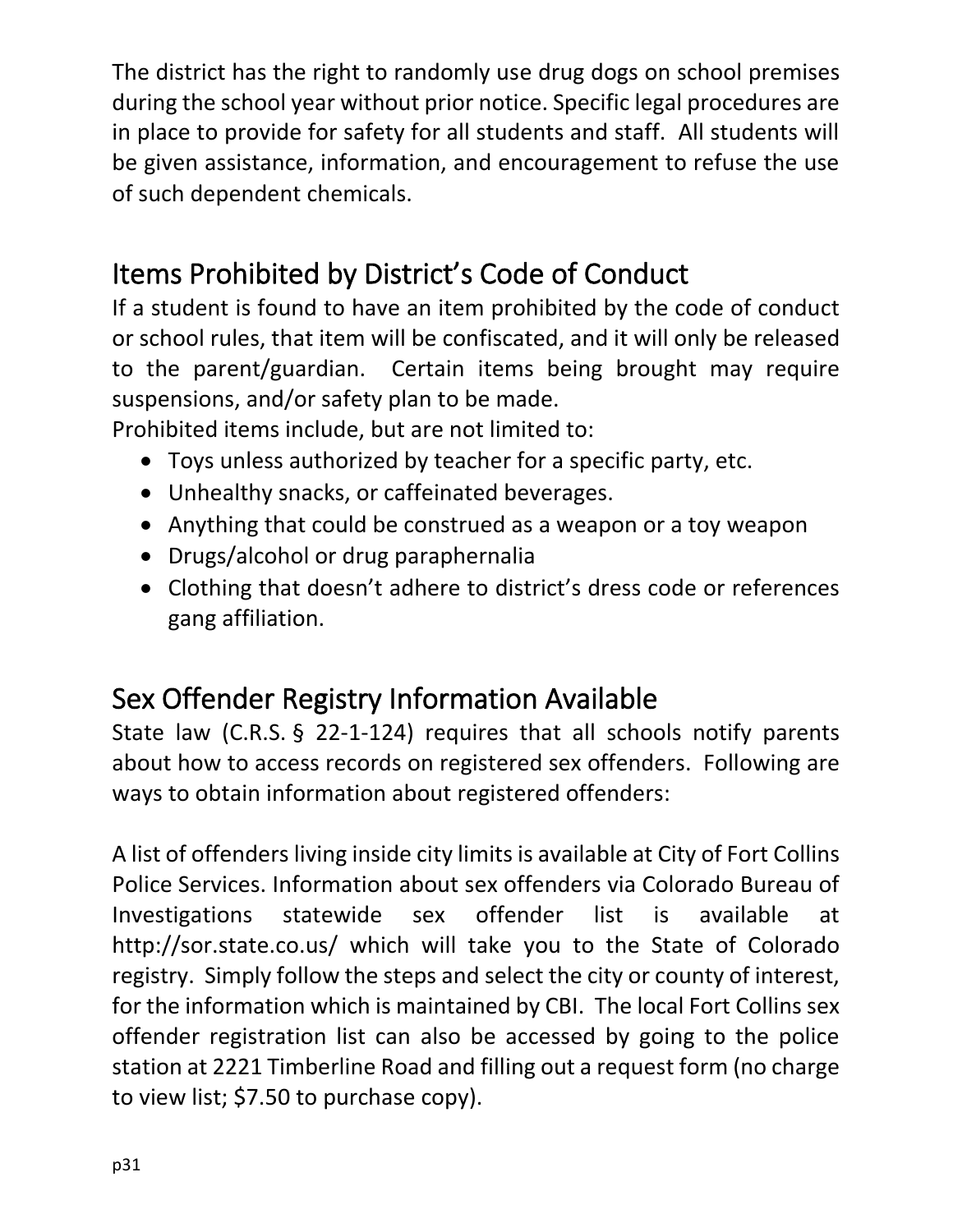A list of offenders living outside city limits in Larimer County is available from the Larimer County Sheriff. Residents can go to the Sheriff's Office administration building, 2501 Midpoint Drive, and view books with information and pictures of sex offenders at no charge. Residents can purchase a list for a fee of \$7.50 through the records department. A database is online at:

<http://www.larimer.org/sheriff/sexoffenders/index.htm>

Colorado sex offenders registry from the Colorado Bureau of Investigation and further information available at: <https://apps.colorado.gov/apps/dps/sor/>

#### <span id="page-31-0"></span>School Resource Officer

The district and our school are very committed to ensuring that our partnership with our school resource officer is a positive and productive experience for all stakeholders (students, teachers, admin, parents, and community). To that end, the district has built a rough draft of procedures that our school equity committee will be using to help guide our own policies and practices around our interaction and collaboration with our school resource officer. We will update this section as soon as we have more information. If you have ideas, questions, comments, or concerns about our school resource officer, please reach out to building administration for assistance. Equally, if you think you would like to serve on our equity committee, please inform David Autenrieth at 970- 219-2972 or [dautenri@psdschools.org](mailto:dautenri@psdschools.org) .

#### <span id="page-31-1"></span>Animals in School

All requests to have animals in the classroom or on school property must be submitted to the principal in writing. The principal has the discretion to permit or deny the presence of animals in the building. Animals may be allowed in classrooms only for a specified and appropriate educational purpose for the time necessary to achieve the educational goal. The written request must include a description of the activity, the type of animal, the educational benefit, the length of the visit and a plan for the care of the animal.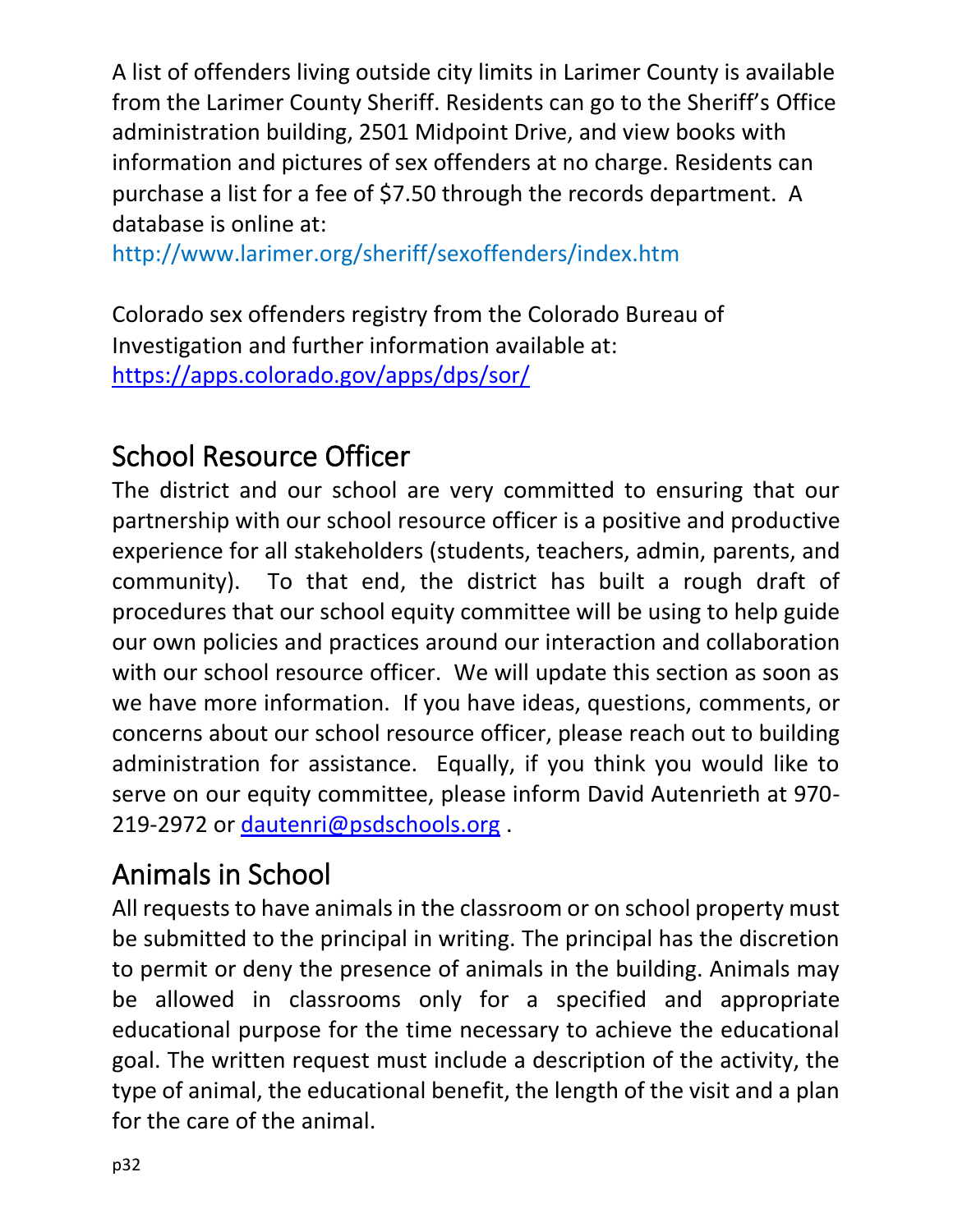'Classroom pets' must comply with district policy. Teachers are responsible for implementing the Board of Education Policy IMG-R for any animals in their classroom by submitting a written request with the specific and appropriate educational purpose related to the education goals.

#### <span id="page-32-0"></span>Asbestos Statement

The Asbestos Hazard Emergency Response Act requires that workers and building occupants, or their legal guardians, are notified annually of the asbestos activities in the schools. Irish Elementary does contain asbestos materials. A copy of the district's Asbestos Management Plan is on file for review in the district's Risk Management Department at the Support Services Center. Copies of individual building inspection reports are on file at each school site. Questions pertaining to asbestos are to be directed to John Holcombe, district Safety/Environmental Coordinator at 490-3497.

#### <span id="page-32-1"></span>Building Security

Irish Elementary will strictly enforce the security of our building. All outside doors will remain locked during the school day, except the front office double doors for beginning of the day and end of the day. All visitors need to register in the front office upon arrival. Every person that visits the school must have either a visitor's sticker pass, a volunteer badge, or a district issued ID (if a district employee). Anyone seen in the building without a nametag will be asked to report to the front office and will be escorted there by school staff. Please understand this is a precaution for the safety of our students.

#### <span id="page-32-2"></span>Fire Drills, Lockdowns, and Evacuation Procedures

Schools are required to have safety drills for fire/evacuation (a minimum of twice a year) and lockdown (at least once a year). Fire drills are timed on how fast we exit the building as well as how fast we can account for every child and staff member. We have successfully developed a process to identify all students within 3 minutes and all adults within 5 minutes.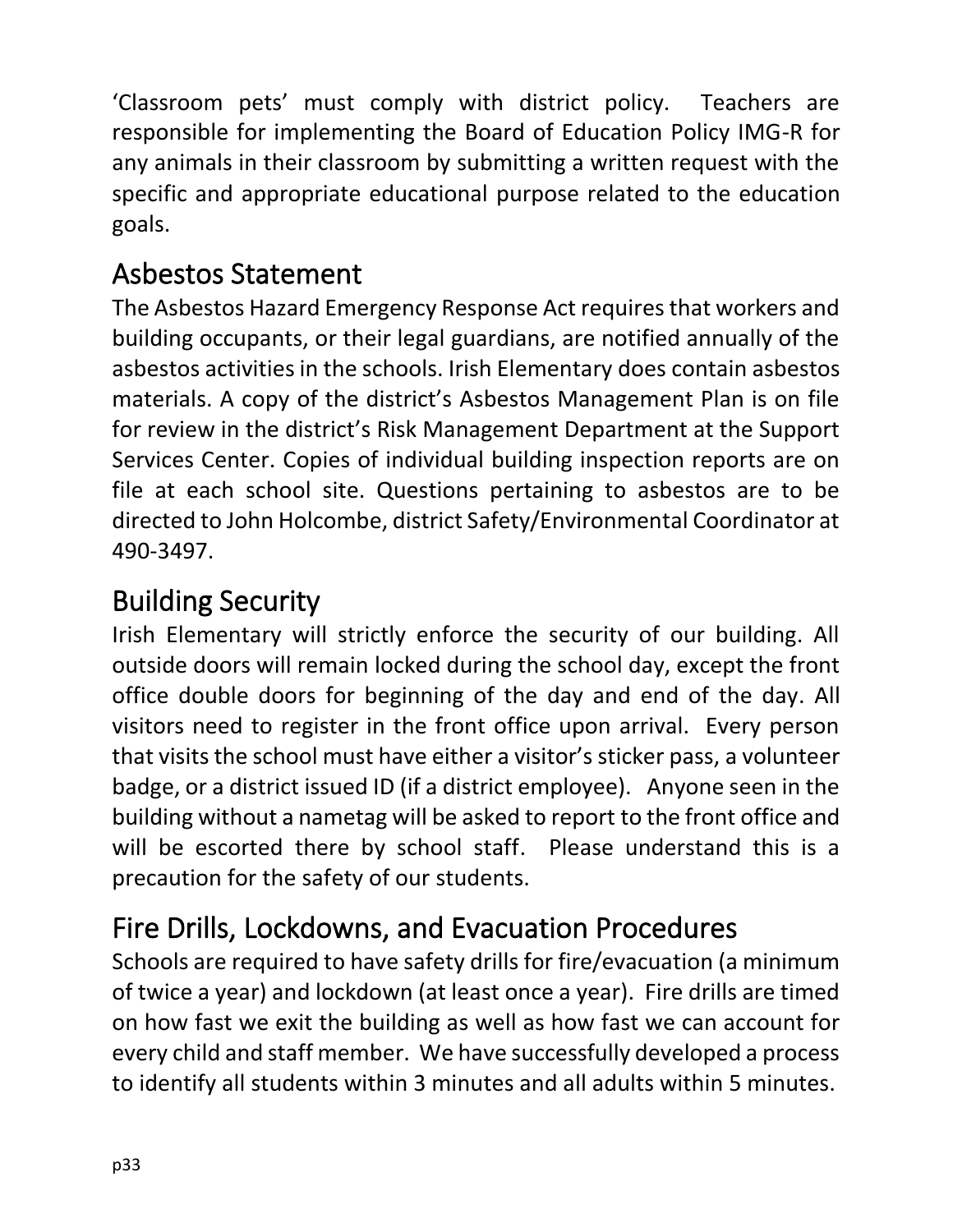Lockdown drills are practiced primarily in the fall and repeated as needed. We have two levels of lockdown. The most serious lockdown level is the one we practice. This drill would occur if students/staff were perceived to be in imminent or potential danger. We expect students, under adult leadership, to find the nearest room where they can be locked safely inside. All external doors are locked immediately. We have communication systems in place that will allow us to find any child who may be in a location different from expected. We do not answer the door or telephone at this time. Students will not be able to answer their cell phones. Students are trained to be extremely quiet and out of sight during this drill. Students and staff have become more comfortable with this type of drill which is general enough to transfer to other public locations if ever needed.

The other level of lockdown would occur only when the external doors need to be locked and the safety of students/staff is not imminent (such as an incident in a nearby neighborhood, a mountain lion outside, etc.). At this time, all staff and students are secured inside the building, safe from external elements. Communication is given to staff so they can continue with teaching inside the school and with any safety measures that may be recommended.

In the unlikely event that we need to evacuate the school, we will have a designated location for students and staff to meet which will be communicated to all parents. Students and staff would walk to the designated location where parents and buses could pick up the students. We will carry all needed information to ensure that we can communicate with parents as needed.

Tornado drills are practiced by classrooms as well. While our area is not susceptible to tornados, we do have a plan that will relocate all students/staff to the safest areas of the building.

p34 We have incorporated several systems to ensure safety and good communication. We have walkie-talkies that allow us to communicate with staff in different parts of the building at all times. We also use these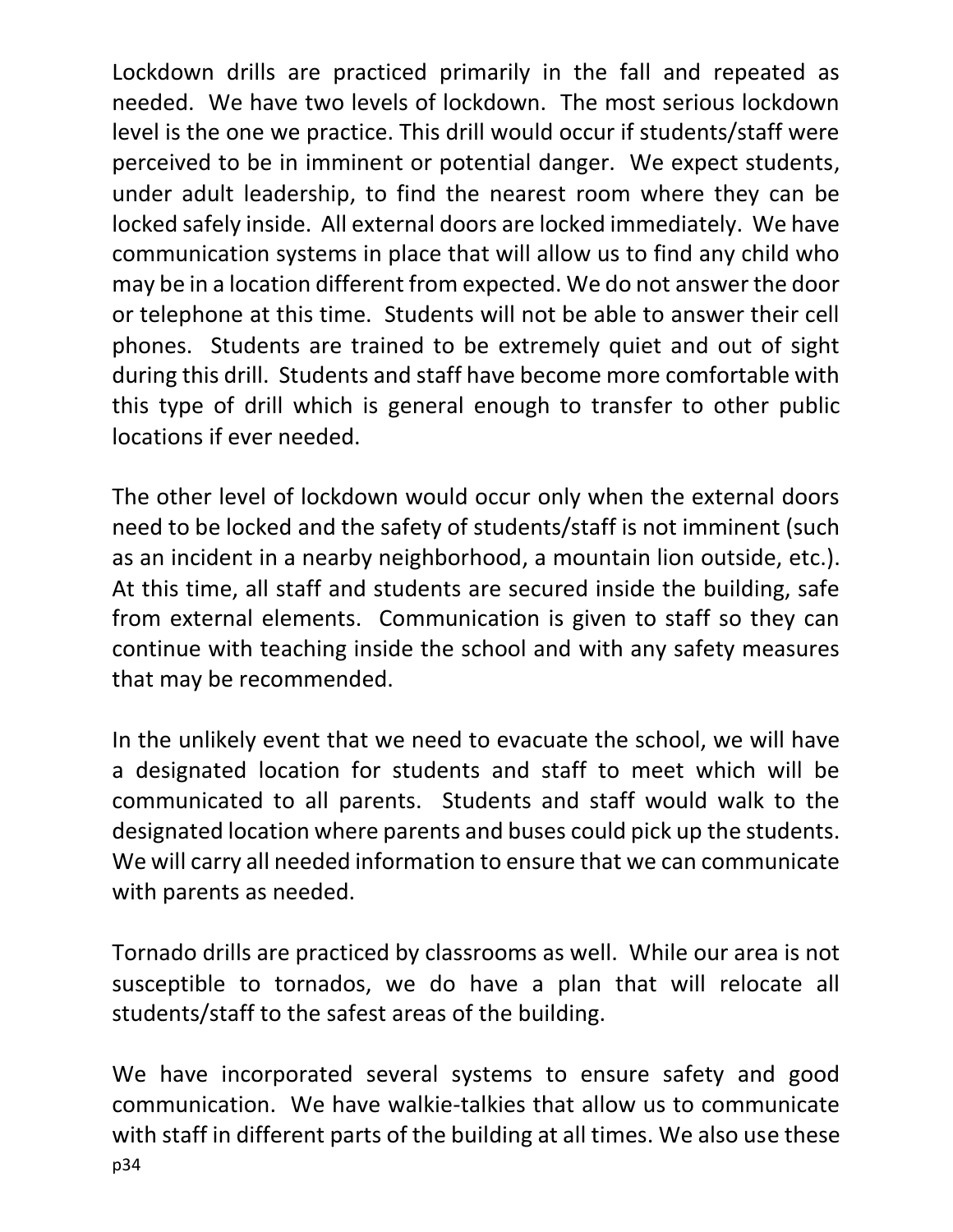when students are outside at recess. We are prepared to give teachers more information as needed through different mechanisms. All adults and children in the building at the time of any drill are expected to participate. Any adult in the building at the time of an actual incident must obey the instructions of school staff during the situation.

#### <span id="page-34-0"></span>Parent Communication with Students

If you need to leave a message for your child, please call the office and we will deliver the message or, if necessary, find your child and bring them to the office. Emergency messages need to go directly to the office to make sure it has been delivered. Please call the office and not your child's cell phone (if they have one). Please remember that the office becomes very busy at the end of the day, so messages received after 2:30 pm may be difficult to deliver before dismissal. We appreciate your understanding and support of our efforts.

#### <span id="page-34-1"></span>Walking and Bike Safety

Please encourage your child to be a safe walker or bicycle rider. When children are given the privilege of walking or riding their bike, they are making a big step towards independence and positive self-esteem. It is necessary for each child to be well informed. Children should cross only at street intersections. Irish does not have crossing guards, so parents that allow their children to walk are aware that they need to train their child to cross roads safely. If you cannot yet trust your child to cross roads safely, then you should walk with your child or you must contact the school to set up an after-schoolsafety plan. Bicycle riders should use bike lanes where they are provided. Please be careful as you drive near our school - watch for children and obey the 20-mph speed limit. At dismissal time please remind your child that they must wait for the adult to walk them to the corner (and cross the first street if required).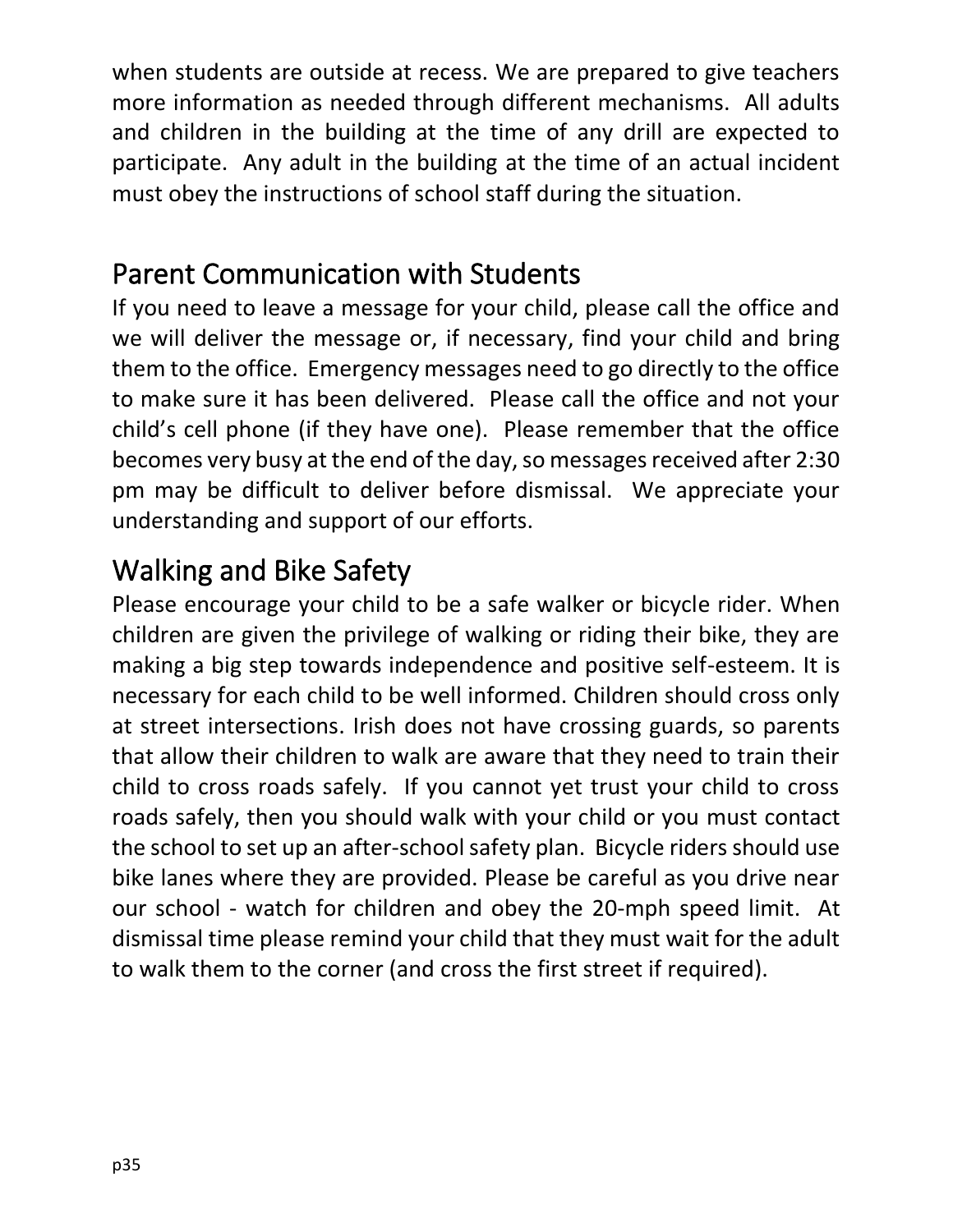## <span id="page-35-0"></span>WEATHER

#### <span id="page-35-1"></span>Inclement Weather Policy

Irish Elementary recommends that all students arrive at school prepared for the changing weather and climate of our area. The following guidelines may be used to help students and parents prepare for the weather.

Parents and students should plan to be outdoors for daily recess breaks and wear appropriate outdoor clothing for the day. The clothing would include coats, hats, gloves, and boots.

We will have indoor recess if the temperature is deemed too cold (generally around 15 degrees or colder), factoring wind chill, students will come into the building and remain in the building during recesses. The principal or designee will make the decision and an announcement will be made over the P.A. system.

An announcement will be made by the principal or designee if it is raining or snowing enough to get students too wet. They will come into the building and remain in the building during recesses.

Teachers will use their own judgment about morning and afternoon recesses based on the above criteria.

There are many opportunities for students to find snow and/or puddles with which to get wet at recess. We instruct students to make choices and anticipate the natural consequences of those choices. E.g. If they do not have snow boots, walking in the snow will lead to wet feet for many hours…is that what they want? We do not have enough supervision staff to ensure that students are not getting wet at recess and we don't want to rob students natural learning opportunities. We also do not have enough replacement clothing for students that do get wet and are wanting dry clothes later. Therefore, we do not enforce any rules around walking in snow without boots, or not making snow angels, etc. If you feel strongly that your child should not be getting wet, please tell your student your expectation and if necessary, tell your teacher as well. You may also feel free to pack a change of clothing in your student's backpack so they may change if they do get wet.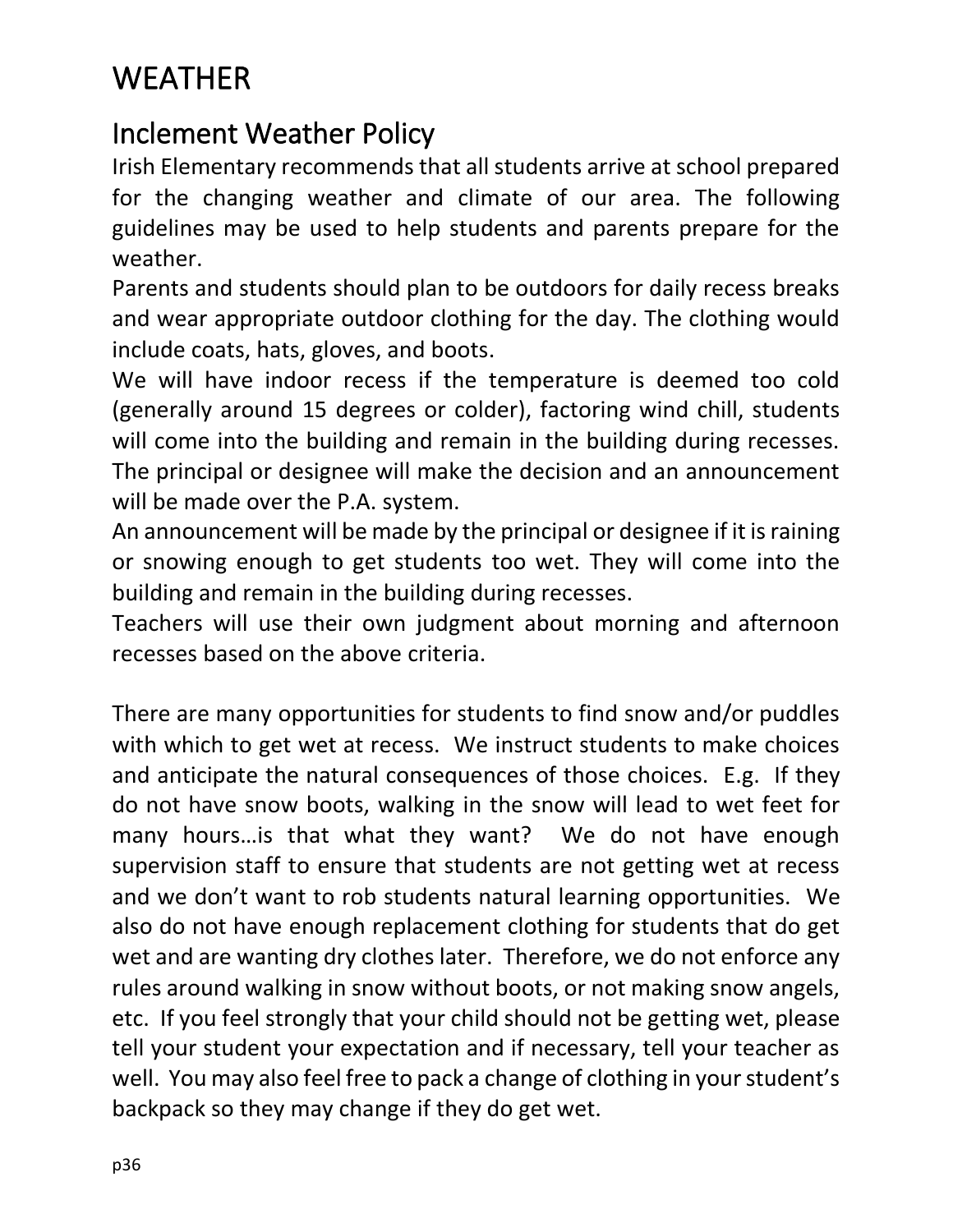#### School Closure and Late Start

School closure and late starts are announced and updated by the district via email, phone, media outlets and available at [https://www.psdschools.org](https://www.psdschools.org/).

# STUDENT POLICIES

## Personal items, and use of Cell Phones or Other Electronics at School

At Irish, we realize that cellphones, handheld game devices and ereaders or tablets are a part of our  $21<sup>st</sup>$  Century culture as well as excellent learning tools. This is why many classrooms have class sets of such devices, as well as our library has access to iPods, e-readers, computers, and tablets. Therefore, we highly discourage bringing these items from home as we do not have the capacity to ensure the security of such devices during the school day. The school is not responsible for lost, stolen, or damaged personal items (electronic or otherwise).

We also understand with our working parent community; many students need to be able to contact their parents via cellphone outside of school hours. If this is the case, we ask that the student turn the phone off and place in their backpack for the day. Cellphone use by students is not allowed during school hours, please see above under "Communication with Students" if you need to communicate with your child during the school day. Again, the school is not responsible for lost or stolen cell phones so consider carefully if bringing the cell phone to school is the right decision for your family.

#### Use of Phones at School

Students will not be allowed to use the school telephones unless they have permission from a staff member. Permission will be given based on the students' individual situation. If you need a special communication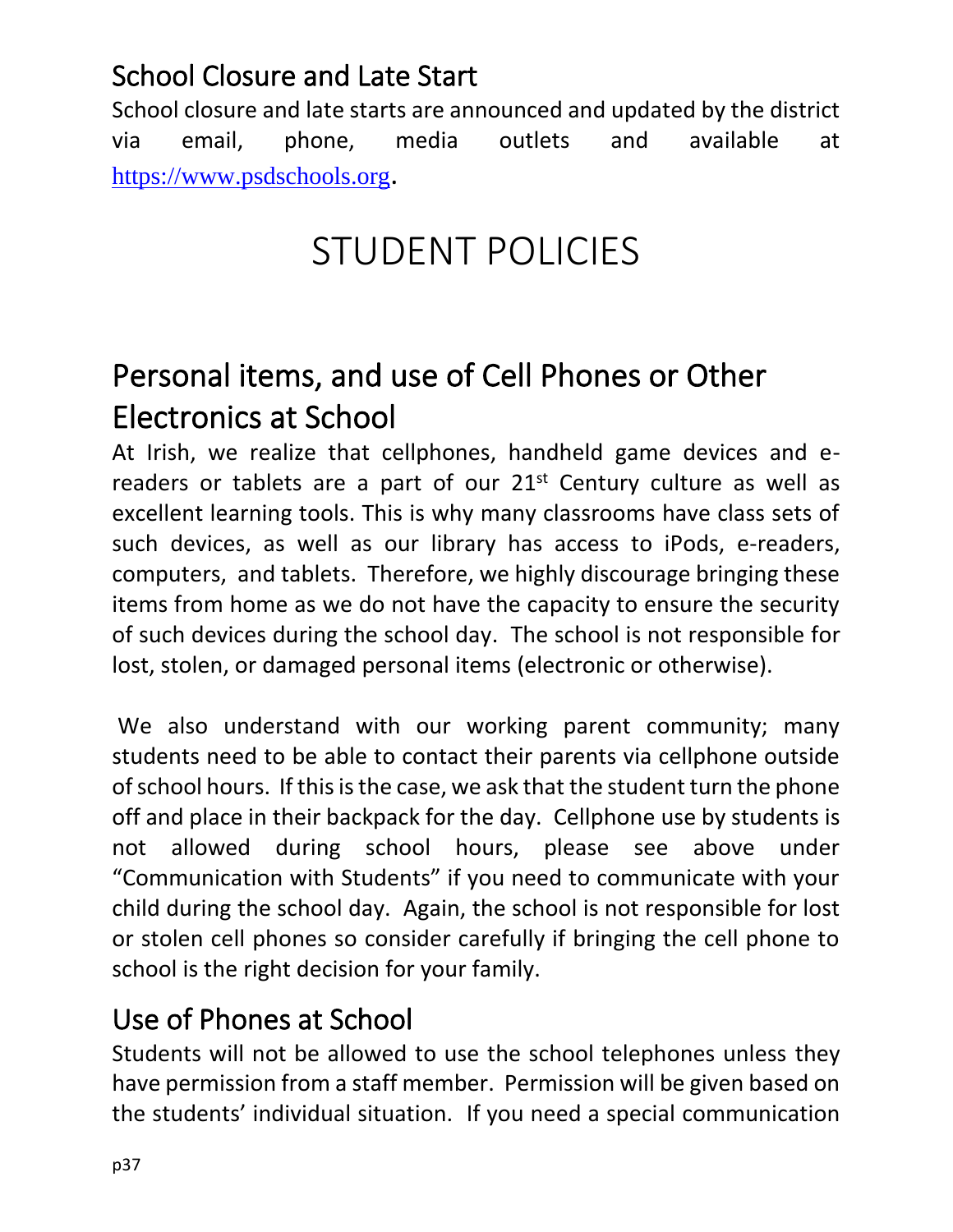plan with your child, please contact your teacher. Students that wish to make after-school plans with their friends will not be allowed to use the phone. These arrangements should be made prior to the school day and communicated to the school office from by the parents.

## Dress Code

Students will wear clothing that is appropriate, comfortable, and not distracting for all school activities. Clothing that is inappropriate distracts students from their primary goal of learning and/or might disrupt students' sense of safety. District policy states that apparel that is deemed disruptive to the classroom environment or to the maintenance of a safe and orderly school is prohibited. We expect adults and students to be responsible for their own clothing. The following clothing items are not allowed to be worn to school:

- Halter tops
- Swim wear
- Short shorts
- Bare midriff shirts
- Visible underwear
- Sagging pants
- Gang related items or clothing
- T-shirts with obscene, racial, sexually suggestive, drug or alcohol slogans.
- Hats, hoodies, and sunglasses are not to be worn in the building
- Shoes with wheels cannot be worn unless the wheel can be taken off.

If there is a question regarding a student's apparel, the classroom teacher, office personnel, or principal will rectify it with the student and notify the parent as the situation warrants. Typically, wearing a shirt inside-out will resolve the problem for the day.

#### Gum

Students are not allowed to chew gum at any point during the school day.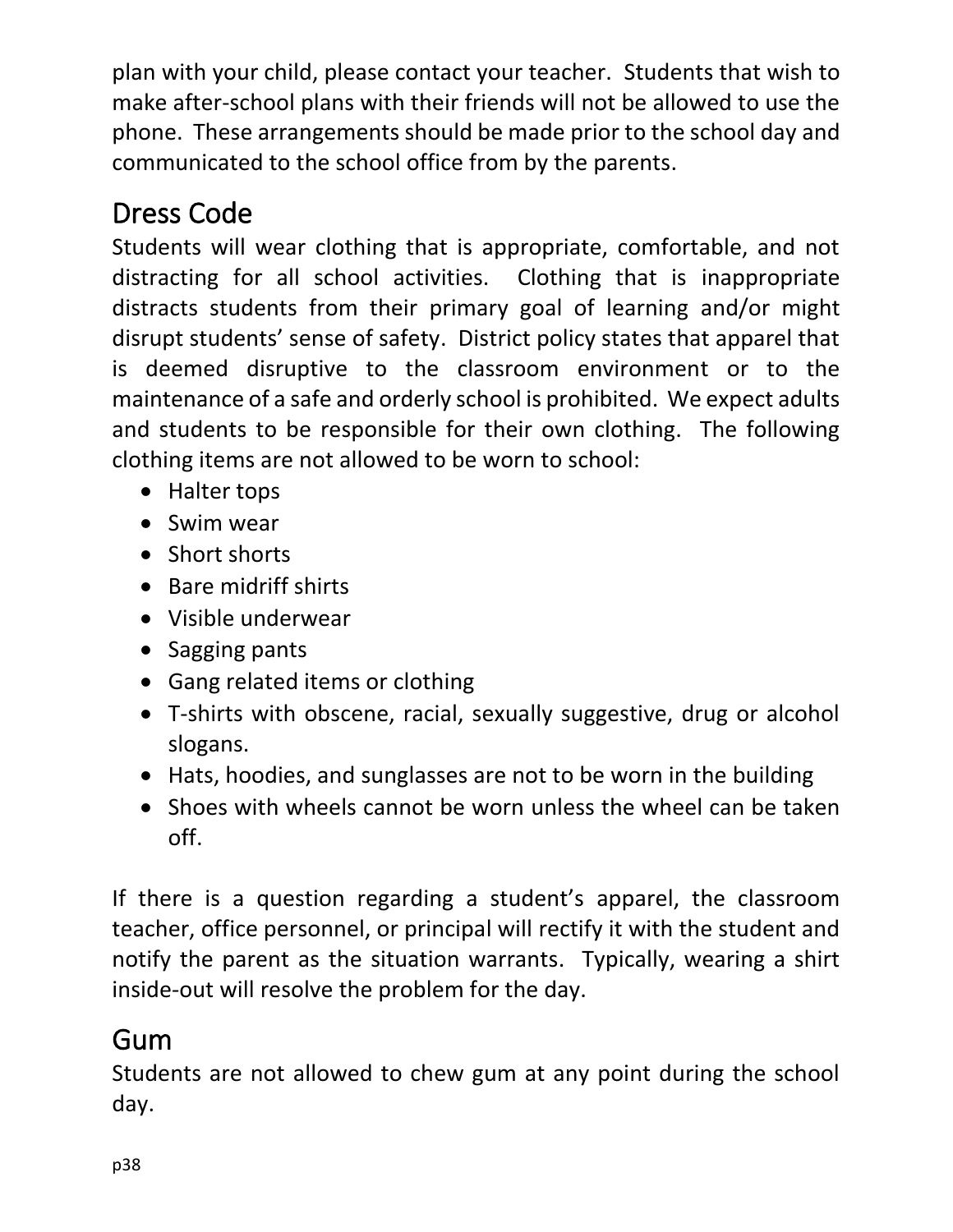## Toys

Irish Elementary provides students with ample equipment and toys for recess and play time that are developmentally appropriate for each grade-level. Therefore, it is not necessary, nor is it recommended, that students bring toys or stuffed animals to school. However, it is difficult to monitor this expectation for over 400 students, therefore, we count on the support of parents to ensure that students are not bringing toys to school. Distracting toys found may be confiscated and either returned at the end of the day or if habitual, it might be stored in the front office for parents to retrieve at their convenience. If there is a special day that students have earned that they are allowed to bring a stuffed animal, etc. the teacher will let you know this in advanced. Even on these days we recommend that students not bring their favorite toys/items as if they get lost, dirty, broken, or confiscated it can be a very sad moment for the students. Irish Elementary is not liable for lost, stolen, or broken items that are brought from home, so please have your child think carefully about what they might bring to school. If toys are ever a repeated issue with a student, we will contact parents to make a plan.

#### **HOMEWORK**

#### Homework Rationale

We believe in the practice of assigning homework for the following reasons:

- Research shows a correlation between homework and academic achievement. Homework involving focused practice enables a student to master the targeted skill. It also improves a students' understanding of their schoolwork.
- Homework helps a student develop good study habits and teaches responsibility and organizational skills.
- Homework is the link between school and home regarding learning. It shows what a student is studying and enables a child to integrate independent learning skills into his/her life beyond school.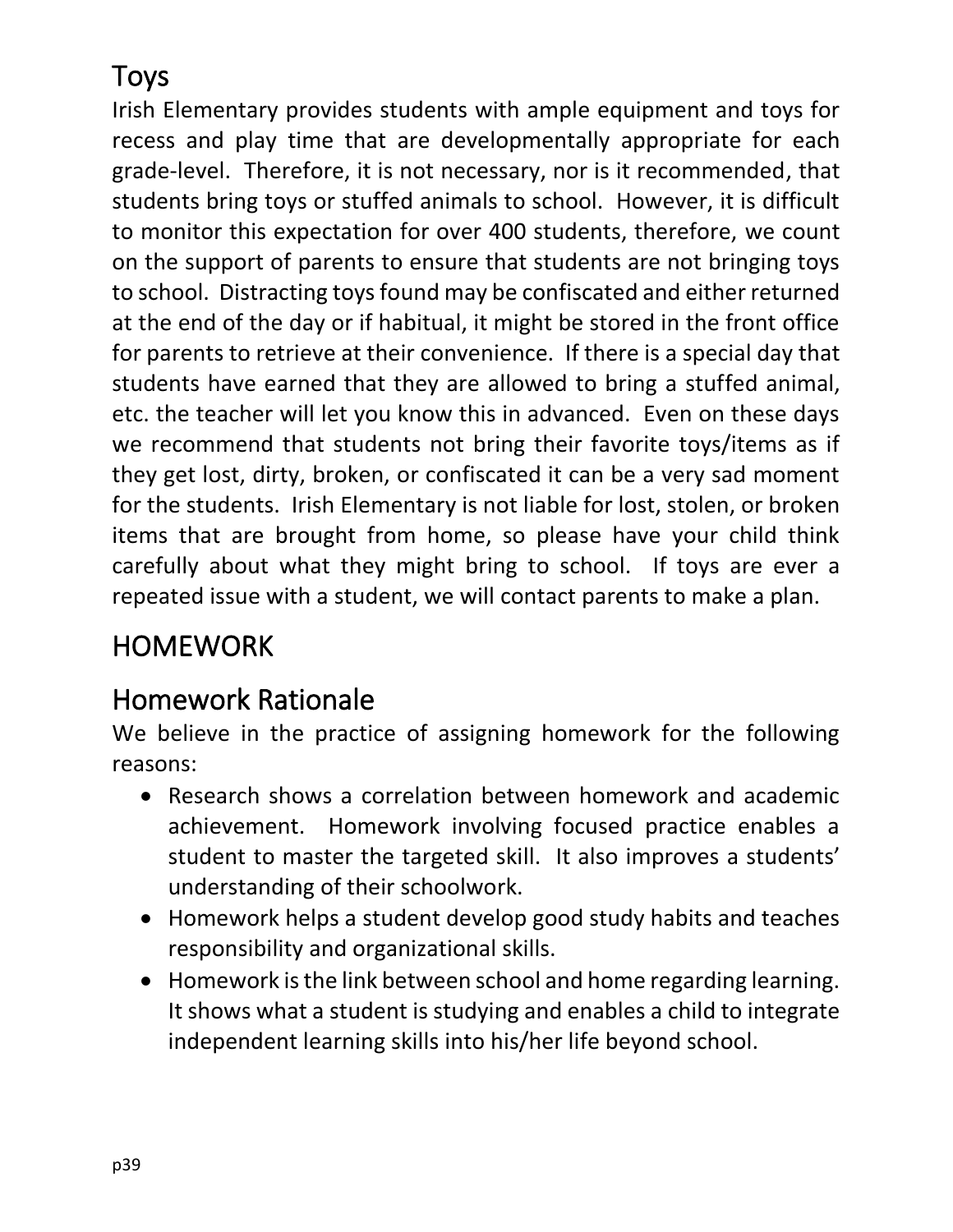#### Homework Philosophy

- The purpose of homework is to allow students to practice and review skills introduced during the school day. The purpose and expectation of the specific assignment should be stated for students by the teacher.
- Homework is assigned in a way that allows students time to complete quality work. The timeframes on which homework is assigned is left to the teacher's discretion but will have clear communication to students and parents.
- Students should be given some choice regarding what they read at home. The enjoyment of reading is increased when students are able to choose the reading materials.
- Learning happens at home by means other than homework. This learning is a vital part of the home to school link. Through teacher/parent/student communication, this learning can be integrated into the concept of homework. Ask your teacher if you have questions on how you can best link home and school learning.
- Daily routines are critical for student success at homework.
- Homework should be sent at a student's independent level allowing them to work/struggle with the problem by themselves. If you feel that the homework is too far from your child's independent level, please inform the teacher.
- Students should feel confident in their homework completion regardless of the language it is assigned in. Parents do not need to know the language of the homework. If you feel that the language is outside of the student's independent level, please inform the teacher.
- Homework is not included as part of a student's final grade. This allows them to explore, struggle, and advocate for help and/or express any frustrations in a note to their teacher without having to worry about their grade being affected. Also, homework has never been a good indication of students' actual mastery of standards which is why they aren't included in the final grade.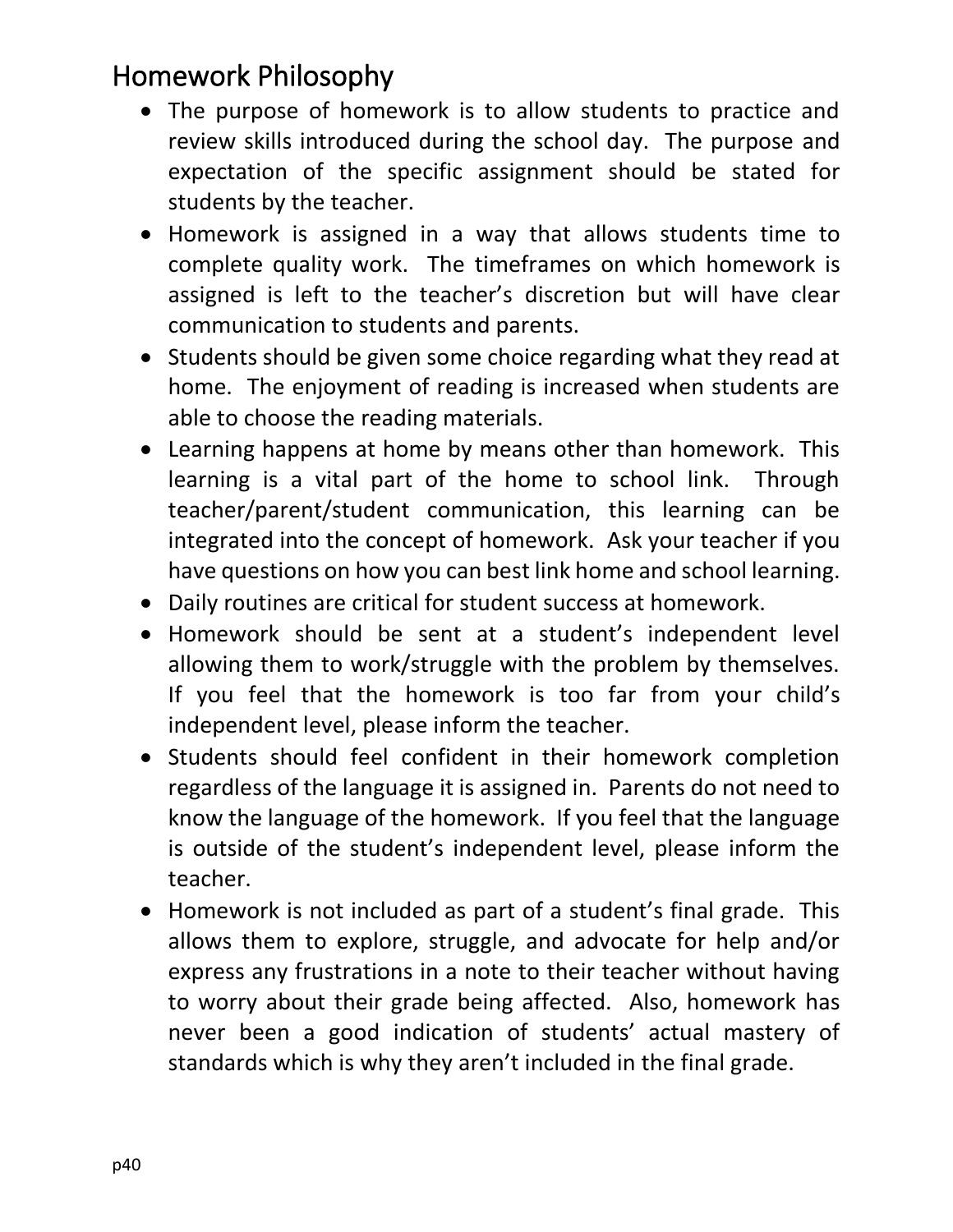- Homework support from parents should be limited to the following activities (as to avoid parents doing too much of the work and thereby taking away the child's learning)
	- o Give accountability for homework and help the student set goals based on teacher feedback of the homework completion and quality.
	- o Providing time and a quiet space to do the homework.
	- o Give the child positive feedback on perseverance, problem solving strategies, etc.
	- o Encourage the child to write the teacher a letter or note if problems arose during the homework. (If too young to write, the child could tell you what to write as you scribe the note for them).
	- o Coach on coping strategies if the student gets frustrated and allow for brain breaks if needed. Also, help keep track of the time to help ensure that students don't go too far beyond the time guidelines.
	- o If no specific homework was assigned that evening, participate in the following with the child:
		- Ask them what they learned that day (don't accept nothing as an answer).
		- Make sure they read (see grid below for time guidelines).
		- **If television time is allowed, make some of the television** time be in their second language.
		- Make sure the child is getting plenty of exercise and fun!

#### Homework Communication and Time Guidelines

Teachers will communicate clearly with students and parents/guardians what the homework assignments for that evening/week are. Teachers will make homework a predictable routine for the students and their families as to make navigating homework time easier. If you have not heard from the teacher about homework, or if there is confusion or an issue, please contact the teacher.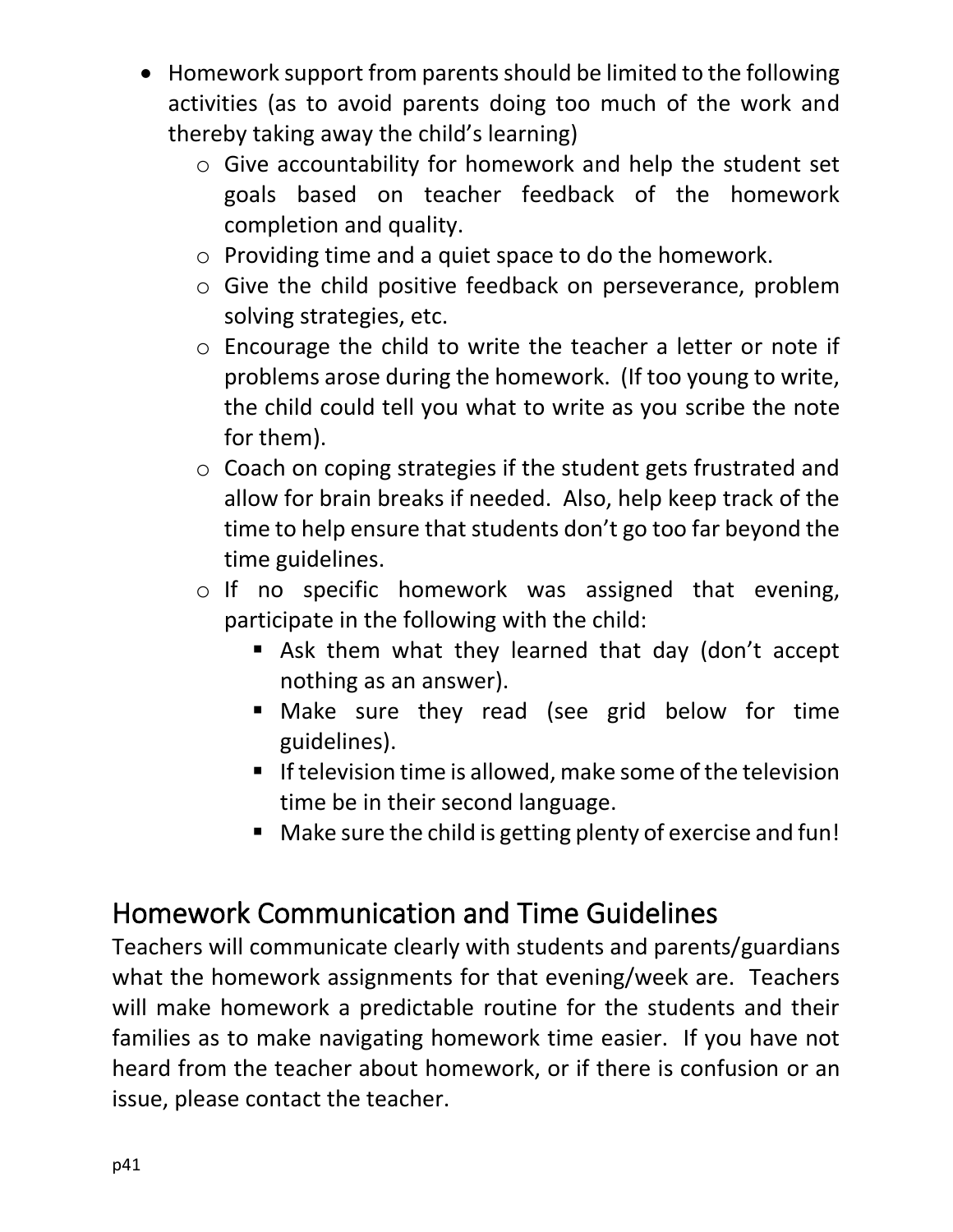*Time spent on homework and reading (reading can also be an adult reading to a child or vice-versa) should follow these guidelines approximately.* (If a child wants to read longer, great!!  $\circled{c}$ )

| <b>Grade</b>          | <b>Reading Time</b><br>(can be read to<br>the child) | <b>Other</b><br><b>Homework Time</b> | <b>Total</b><br><b>Homework</b><br><b>Time</b> |
|-----------------------|------------------------------------------------------|--------------------------------------|------------------------------------------------|
| Kindergarten          | 10-20 minutes                                        | 0-10 minutes                         | 20 minutes                                     |
| 1 <sup>st</sup> Grade | 20 minutes                                           | 10 minutes                           | 30 minutes                                     |
| 2 <sup>nd</sup> Grade | 20-25 minutes                                        | 10-15 minutes                        | $35 - 40$<br>minutes                           |
| 3rd Grade             | 30 minutes                                           | 15-20 minutes                        | 45-50<br>minutes                               |
| 4 <sup>th</sup> Grade | 30-45 minutes                                        | 20-30 minutes                        | $50 - 75$<br>minutes                           |
| 5 <sup>th</sup> Grade | 30-45 minutes                                        | 20-30 minutes                        | $50 - 75$<br>minutes                           |

It is the expectation that all students complete (or do their best to complete) the homework and reading requirement to the best of their ability. If the homework is taking longer than the time guidelines for that evening, the parent may sign the homework and indicate to the teacher that the student ran out of time (only if the child was truly engaged and trying to accomplish the homework during that time). Also, as the guideline time approaches, the parent can encourage the student to write the teacher a note as to why they feel they didn't finish in time or what further help they might need. If the child is frequently not finishing the homework within the guidelines, then parents are encouraged to contact the teacher to come up with a collaborative plan on how to make the homework more manageable for the student.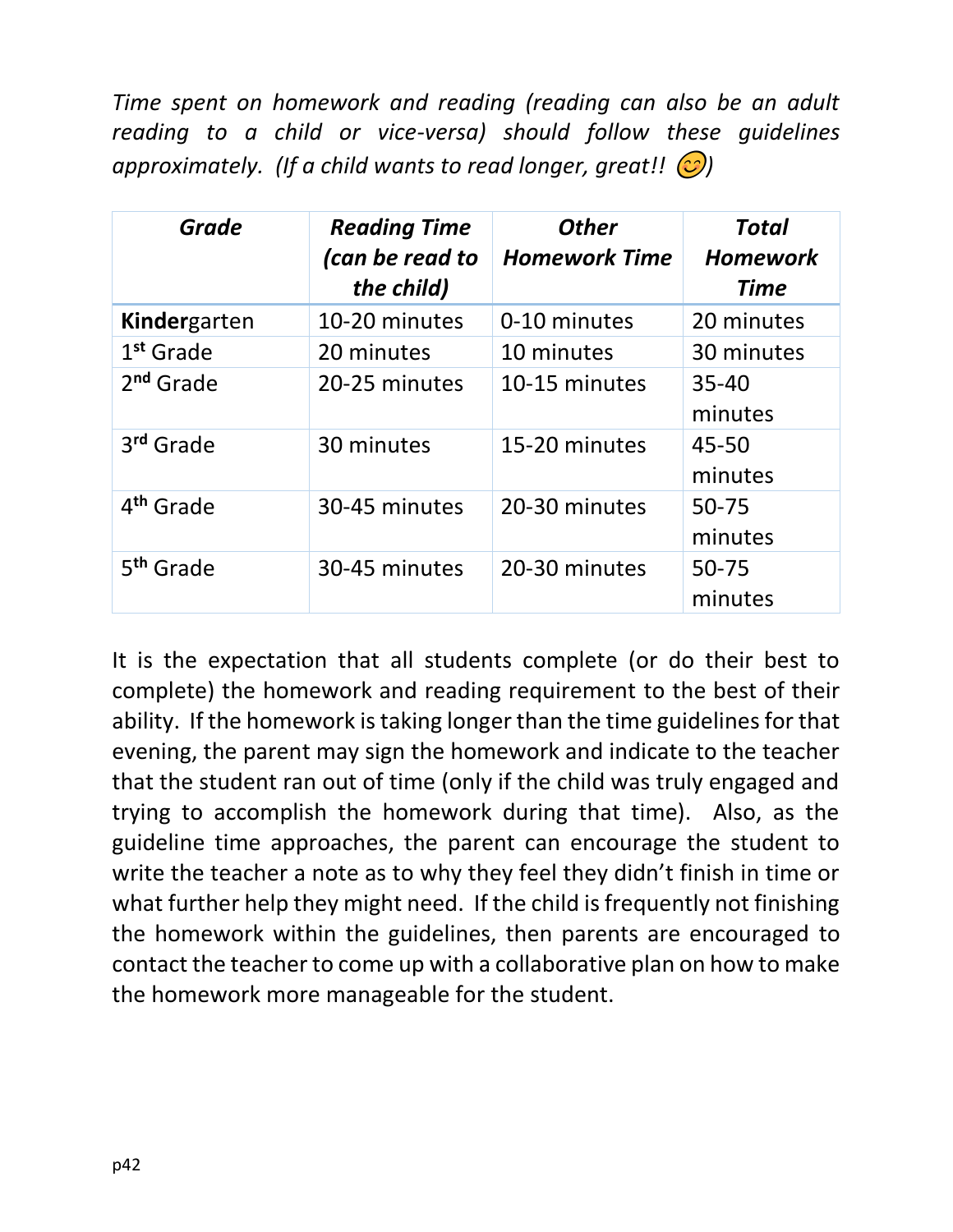## STUDENT RECORDS

It is essential for the school to maintain up-to-date family records. If any of the following items change during the year, please notify the school office immediately.

- person to contact in an emergency, people allowed to pick up your child in an emergency, etc.
- change of doctor
- change of custody or guardianship and/or restraining orders
- change of address and/or telephone (home, cell phone or work)

## STUDENT CLASSROOM ASSIGNMENT

During the third trimester, the staff completes a collaborative student placement protocol to determine a child's placement for the following year. If parents wish to request a specific teacher, they must do so in writing and submit the request by May 1 to the front office. These letters must be written in a positive, informational manner, and supported by rationale. The teams' goals are the following:

- To assign the student to the class where he/she will be the most productive and the full potential of the learner will be developed.
- To keep classes at each grade level balanced in terms of number, gender ratios, language program, and first language dominance.
- To have in each classroom various math and reading ability levels represented

We try to honor parent requests as often as possible, however, we do not guarantee that we will be able to place the student in the requested classroom due to one of the above reasons.

## Lost Textbooks, Damaged Laptops/Technology and School Materials

District policy requires parents to pay for any lost or damaged district books or computers. Examples include but are not limited to library books, textbook, or media resources. The cost of the material(s) will be determined according to the district fee schedule.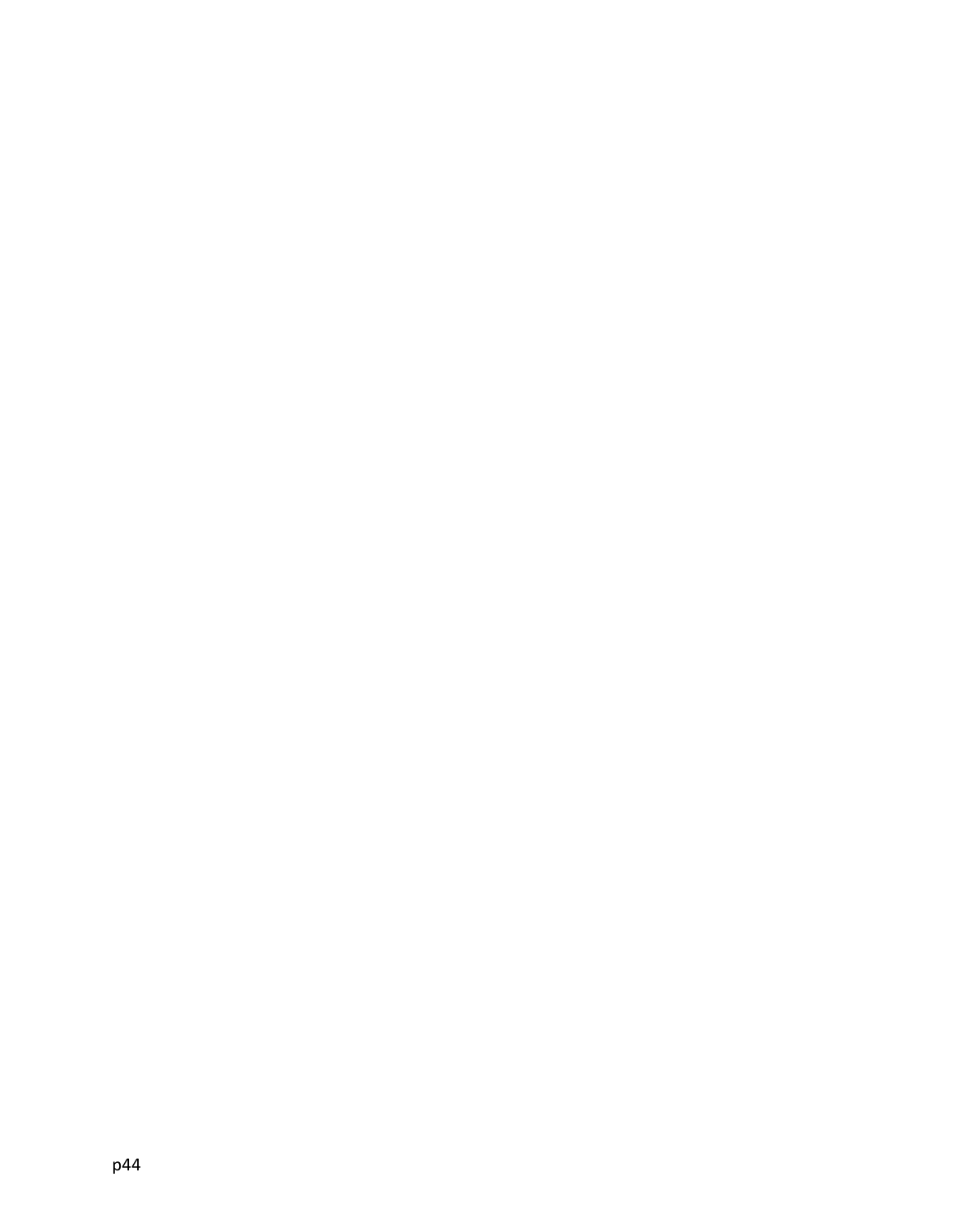# PROGRAMS

## DUAL LANGUAGE PROGRAM

#### What is a Dual Language Immersion Program?

- Dual Language is an instructional program in which students learn to read, write, listen, and speak two languages through content subjects and direct language instruction.
- 50% of the instructional minutes are in English, and 50% are in Spanish.
- Content subjects, such as math, science, social studies, and the arts change language to balance the time in both languages.
- Daily "bridging" time is taught bilingually to allow students to make connections and comprehension between languages. In addition, the "bridging" time increases students understanding of how both languages work linguistically and how bilingual individuals actually think about learning languages (metalinguistics).
- Students receive daily instruction in reading and writing in both English and Spanish.
- Teachers differentiate at all times, using visuals, gestures, vocabulary instruction, graphic organizers, and diagrams to ensure that students understand all content, whether it is in their first language or their second.

## What are the Benefits of a Dual Language Immersion Program?

- Learning bilingually helps children learn language, grammar, and vocabulary more completely. It allows them to use information in new ways, develop good listening skills, and increase problem solving and categorizing skills.
- Bilingual children have been proven to be better with high-demand cognitive tasks. They activate more areas of their brain through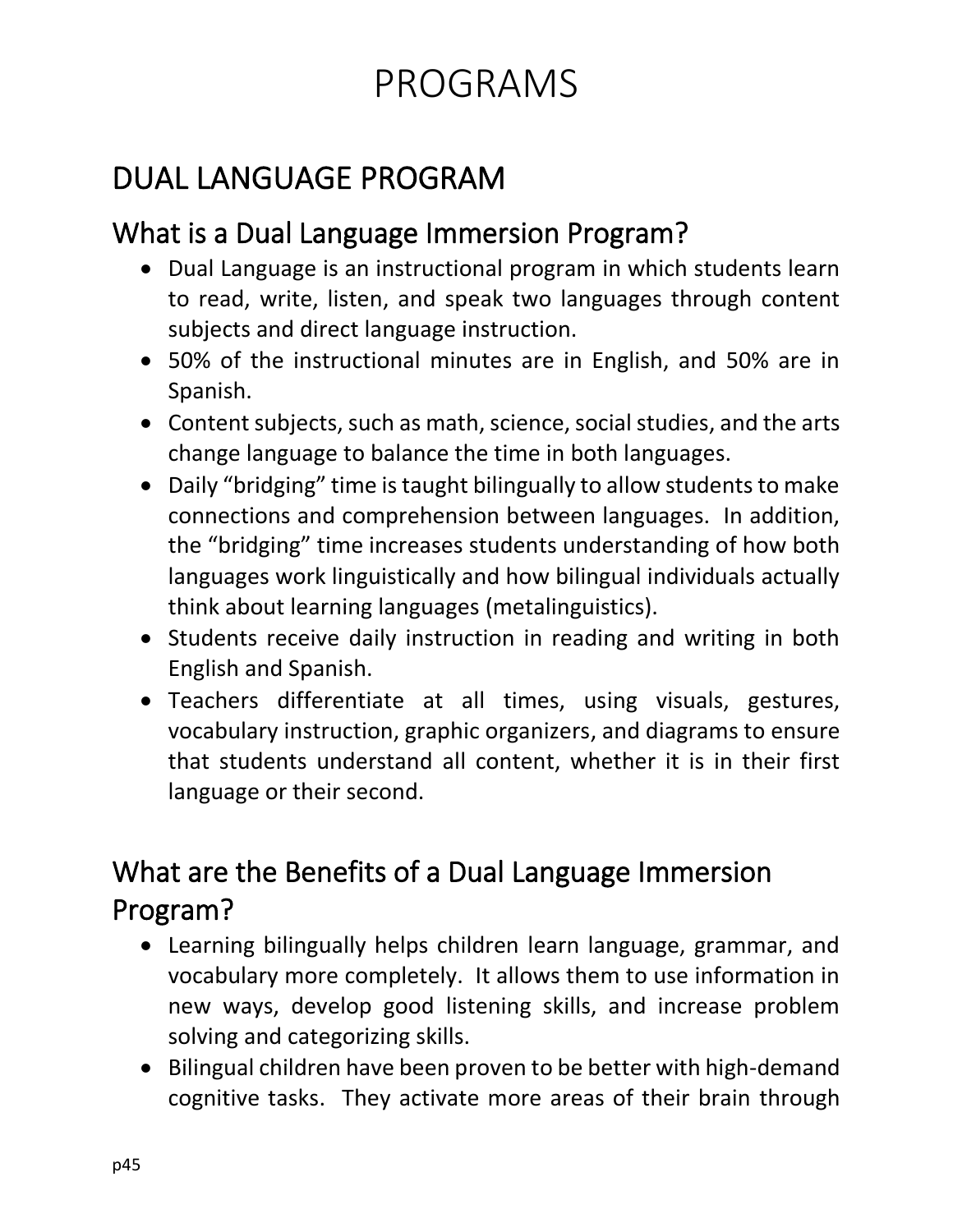difficult tasks, and have better memory skills than monolingual children.

- Studies show that students who learn to speak, read, and write two languages at an early age have greater success in high school.
- Dual Language students develop problem solving skills and coping strategies that then allows for greater success when presented with difficult problems later in their academic careers. In essence, they develop greater growth-mindset and resilience than students that did not go through dual language programs.
- Dual Language prepares them for foreign language requirements in high school and college.
- With a global economy, English is no longer the primary language in the world; 64% percent of the highest paid business executives in the United States speak more than one language.
- Speaking two languages can give students advantages with broader employment opportunities later in life; and employees who speak two languages typically make between 5-20 percent more than their monolingual peers.
- Students get to experience different cultures, customs and dialects that give them a worldly base. This encourages empathy and greater cultural sensitivity that they can then draw upon later in their lives.
- Speaking two languages opens doors of community, connection, opportunity, and success. \*

#### Dual Language FAQ's

- **Q: How does the English/Spanish instruction work?** 
	- o A: **The 50/50 model:** Students receive 50% of their instructional minutes in English, and 50% in Spanish. All specials classes (Art, Music, PE) are taught in English. To make up for the English minutes in specials, students will have longer periods of Spanish in Math, Science and/or Social studies.
	- o **Biliteracy:** Students receive two literacy blocks per day one in Spanish and one in English. One literacy block consisting of shared reading, read aloud and writing, and the other with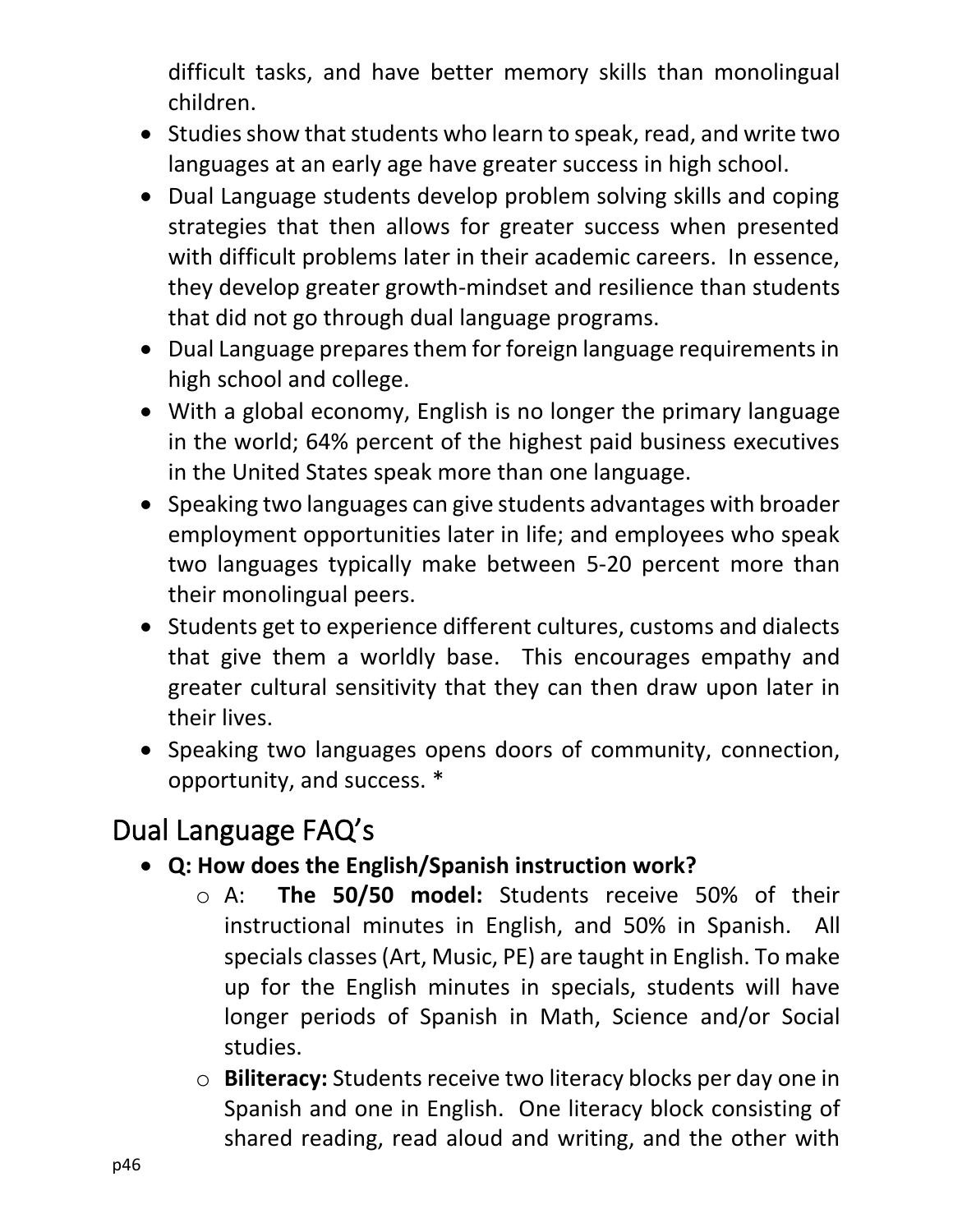guided reading and independent practice. The literacy components change languages after every unit. For example, for unit one, a student may receive shared reading and writing in Spanish, but guided reading and independent practice time in English. For Unit 2, they would switch— Shared reading and writing would be in English, guided reading and independent practice would be in Spanish. Standards and learning targets are *not* translated or repeated, but rather they are reinforced in both languages.

o **Bridging:** Each day, students have a block of time that is language neutral. This means it's taught in both languages at the same time. During this time, students learn how English and Spanish work together and how they compare/contrast with each other. They will learn how to identify cognates (like intelligent and inteligente), learn grammar and phonics unique to each language, and how to identify formal and informal register, purpose, and strategies for using both languages for greater comprehension.

#### • **Q: Won't learning Spanish hurt my child's growth in English?**

- $\circ$  A: The short answer is no. There is no research that supports that learning a second language for native English speakers or learning in Spanish for native Spanish speakers is detrimental to students' English language development. There is A LOT of research that supports that native Spanish speakers make the greatest growth in a dual language model than any other English language development model; and that native English speakers that come from a dual language program outperform their peers in high school and college. So, research shows that students in dual language programs make incredible growth in English in the long run (with best outcomes shown in middle and high school). The same research shows us that students' English growth might "start a little slower" in early grades to ultimately "go fast" in later grades. \*
- **Q: Is there anything unique about Irish's Dual Language Program?**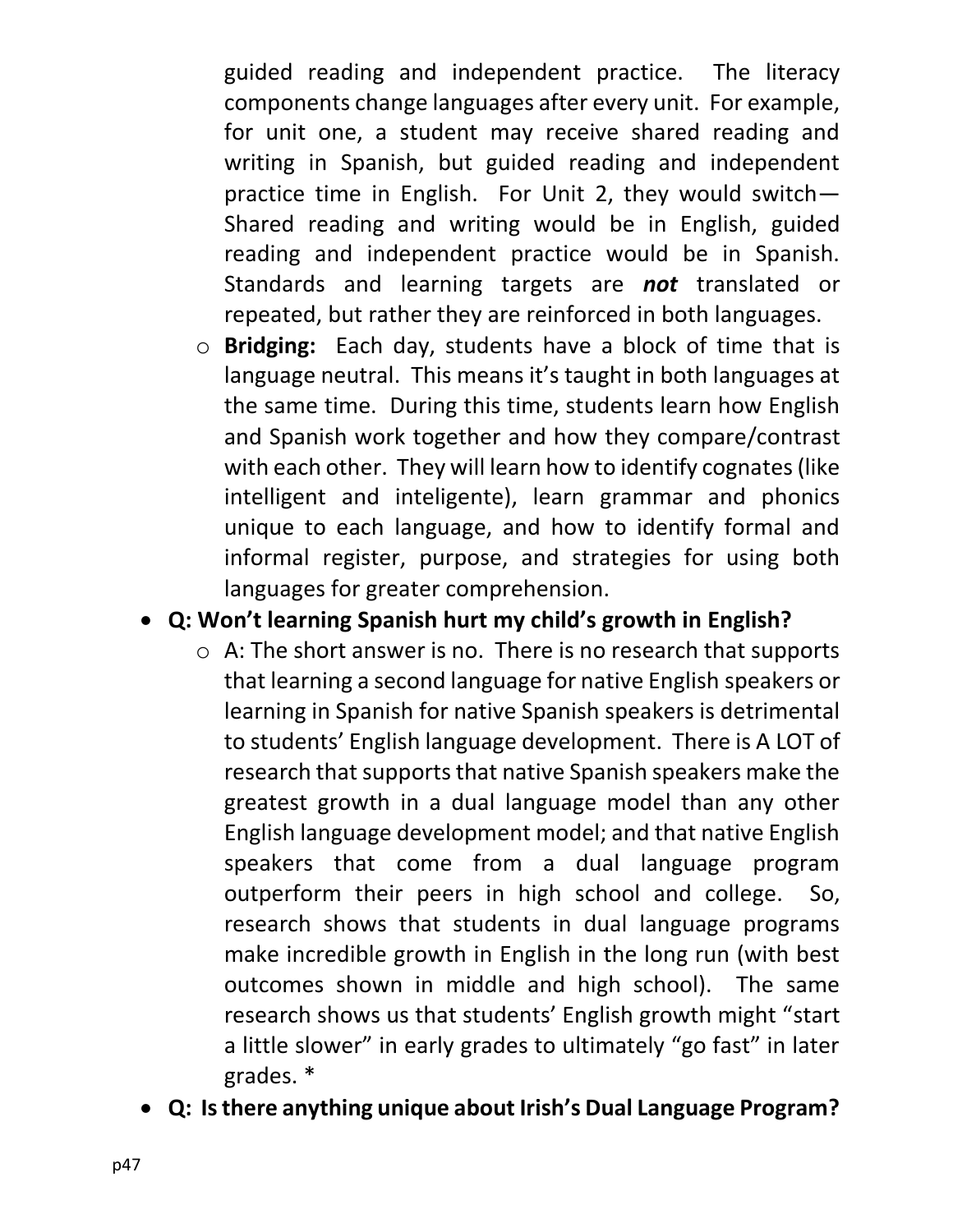- o A: Irish modified and updated its dual language model to match the newest research in dual language practice. Our first year of implementation of this model was the 16-17 school year. The highlight of the change is that we shifted to a biliteracy model. This means we teach literacy in both languages starting in Kindergarten (prior this wasn't done until  $3^{rd}$  or  $4^{th}$  grade). This shift has had incredible benefits. Our data shows that students are becoming more proficient in both languages. Students are in mixed language groups all day long allowing them to make connections and friendships with a beautiful diversity of children. Please let us know if you'd like more information about this change and/or its benefits.
- **Q: What if my child is getting frustrated or confused in their second language?** 
	- o A: As anyone who has ever attempted learning a second language knows, this feeling is normal, albeit uncomfortable. At Irish, we talk about these feelings every day with kids, and teach them how to cope with their uncomfortable feelings and persevere when things get tough. This kind of character building not only helps kids academically and with their language growth, but it also helps give them  $21<sup>st</sup>$  Century skills to problem-solve, collaborate, innovate, persevere, and follow through. The short-term additional stress of learning a second language is far outweighed by the great advantage of becoming bilingual, biliterate, and bicultural global citizens. Also, by having to find strategies for the additional demands of learning a second language, our students always come out strong in social emotional skills like: Growth-mindset, setting reasonable and achievable goals vs. perfectionism, resiliency, advocating for help, supporting peers, collaboration, and critical thinking skills.
- **Q: How can I help my child if I don't speak the other language?** 
	- o A: First of all, know that you are not alone. The majority of our parents are not yet bilingual, and all of our parents can (and do) support their students effectively every day. Here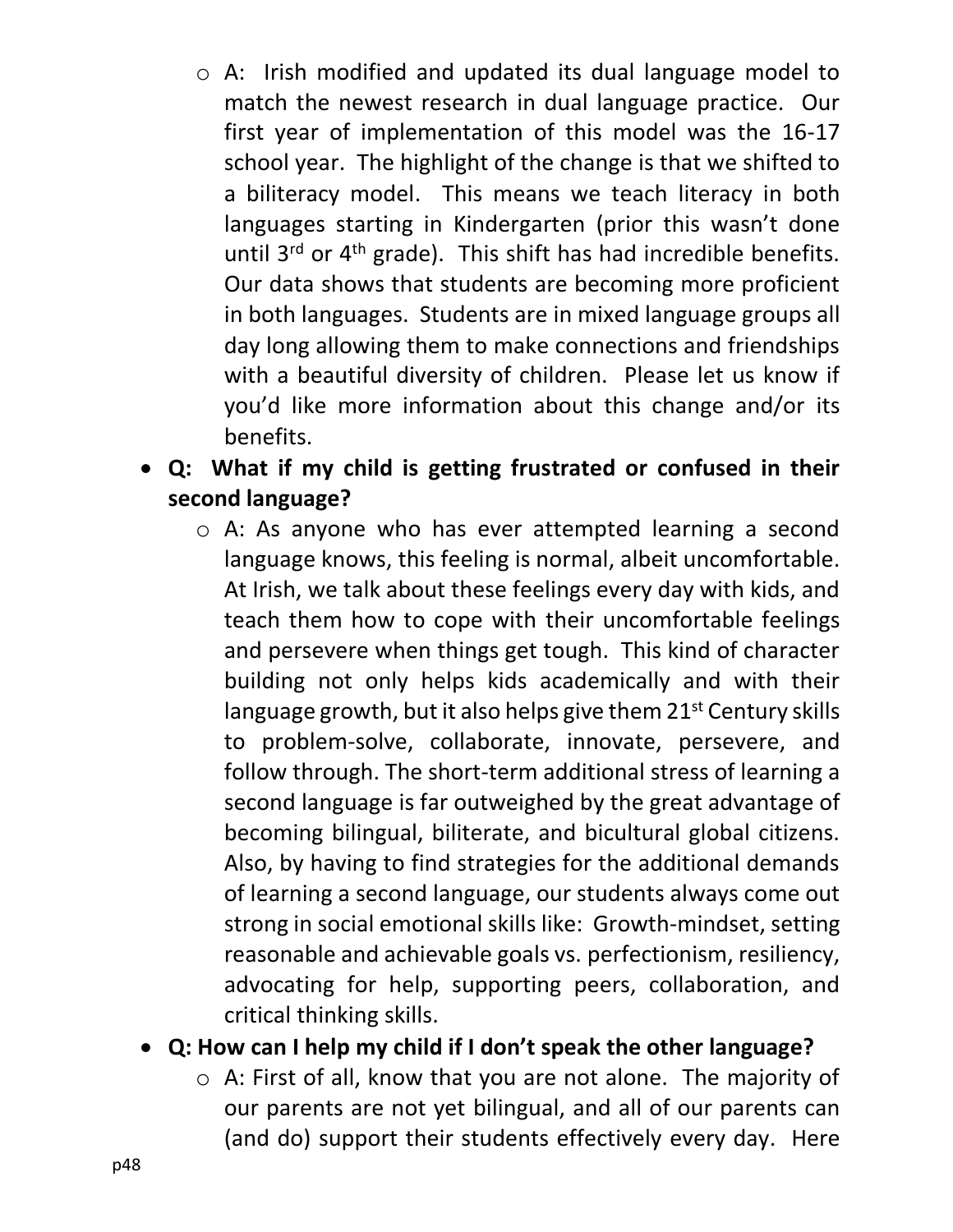are a few suggestions of things that you can do. 1) Support and encourage language development (talk, debate, tell stories, ask questions, etc.) in your home language. Building a strong foundation in a students' first language is very predictive of how easily/quickly they will pick up the second language. 2) Make sure they read every day. It doesn't matter which language, or if they read with you or independently. Giving them time and space for enjoyable reading will greatly benefit their academic growth. 3) Stay in close contact with the teacher. Always contact the teacher if you have questions or concerns about your child's academic growth. 4) Model language learning—ask your child about the new language they are learning. Let them be the teacher!

- **Q: I still don't understand, how can I get more information?** 
	- o A: No problem! Most of us did not attend a dual language school as a child, nor did we grow up in an era of standardized testing and common core standards. If you still have questions, please feel free to contact your child's teacher, our instructional coach, the assistant principal, or the principal. In addition, please continue to read our regular newsletters, website updates, and Facebook posts. Finally, come to our Padres en Acción meetings! They are announced in the newsletter and we'd love to have you! There you can learn more about how our school operates and what we are doing to continually improve. Also, it is a great place to meet other amazing parents and find out how the parent community can support us in our work. We hope to see you there!
	- o \*Please ask us if you are interested in a list of references or further reading to learn more about dual language instruction.

## Title I School

p49 Irish Elementary is a school-wide Title I school. According to the U.S. Department of Education the purpose of a school acquiring Title I status is to ensure that all children have a fair, equal, and significant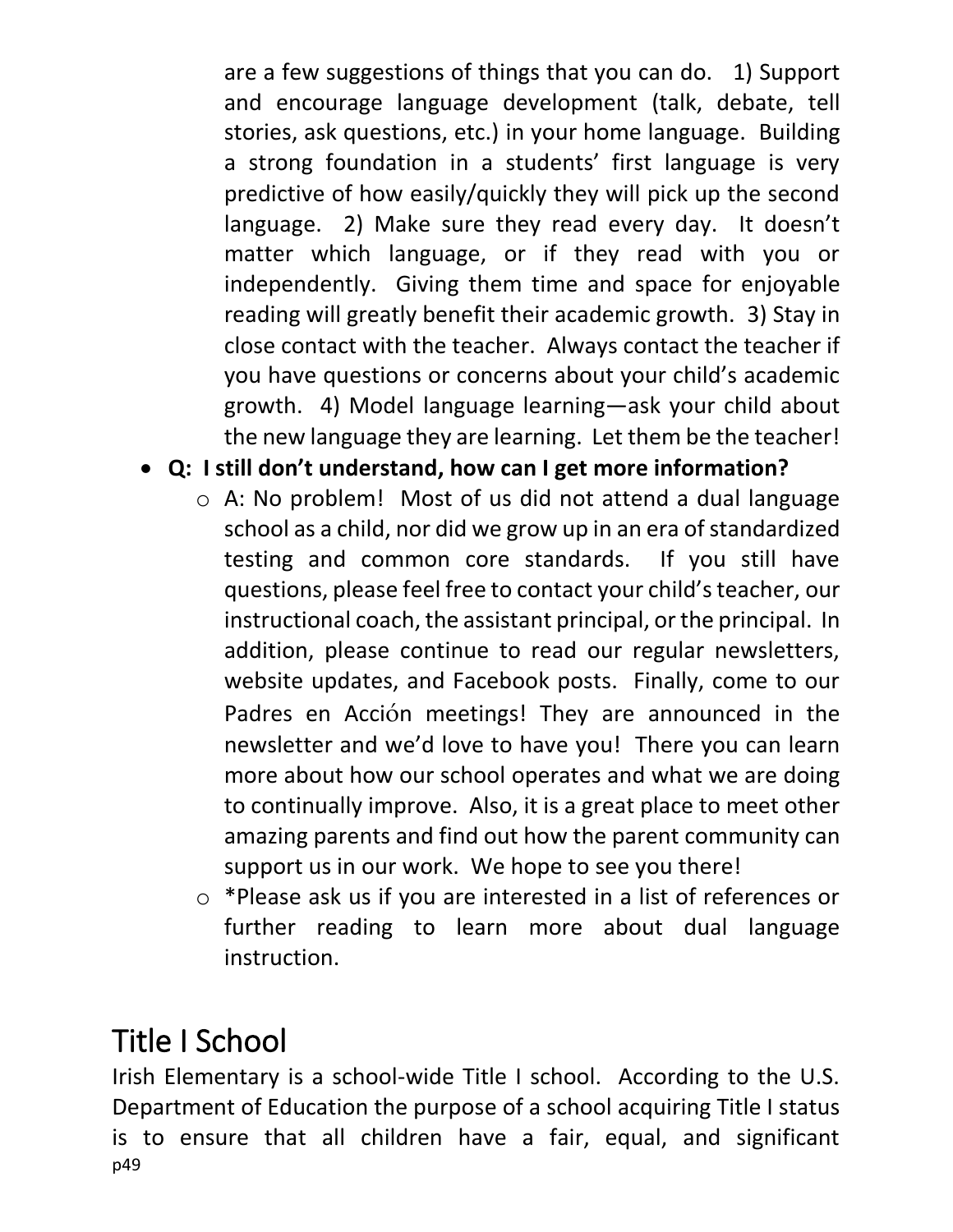opportunity to obtain a high-quality education and reach, at a minimum, proficiency on challenging state academic achievement standards and state academic assessments. If you have questions on how we are utilizing our Title I federal funds, please let us know.

#### Integrated Services

Integrated Services (Special Education) is offered at every grade level at Irish Elementary. Students on an Individual Education Plan (IEP) are placed in the least restrictive school environment in order to meet their academic and social needs. There are two Integrated Services teachers as well as a School Psychologist, Speech-Language Pathologist and Occupational Therapist on staff working as an integrated team along with the general education teachers to meet the needs of all students. If you have any questions about this program or your students Individualized Education Plan, please contact us.

## Gifted and Talented

The Gifted and Talented program at Irish Elementary is responsive to student needs and varies from year to year.

Curriculum enrichment and acceleration/compacting are used to meet the needs of students who may benefit from additional challenge in the areas of math, language arts, science, leadership, and creativity. We've also found that learning content in a second language offers challenge and excitement for our students who are Gifted and Talented. Our dual language program pushes them to even greater heights. One way our program supports them is that students learn it is impossible to be "perfect" and they learn coping strategies. Research shows that perfectionism is one of the biggest obstacles for students that are gifted and talented and that it is critical that they find material that challenges them at an early age. What better way to provide all of that than through the learning of a second language?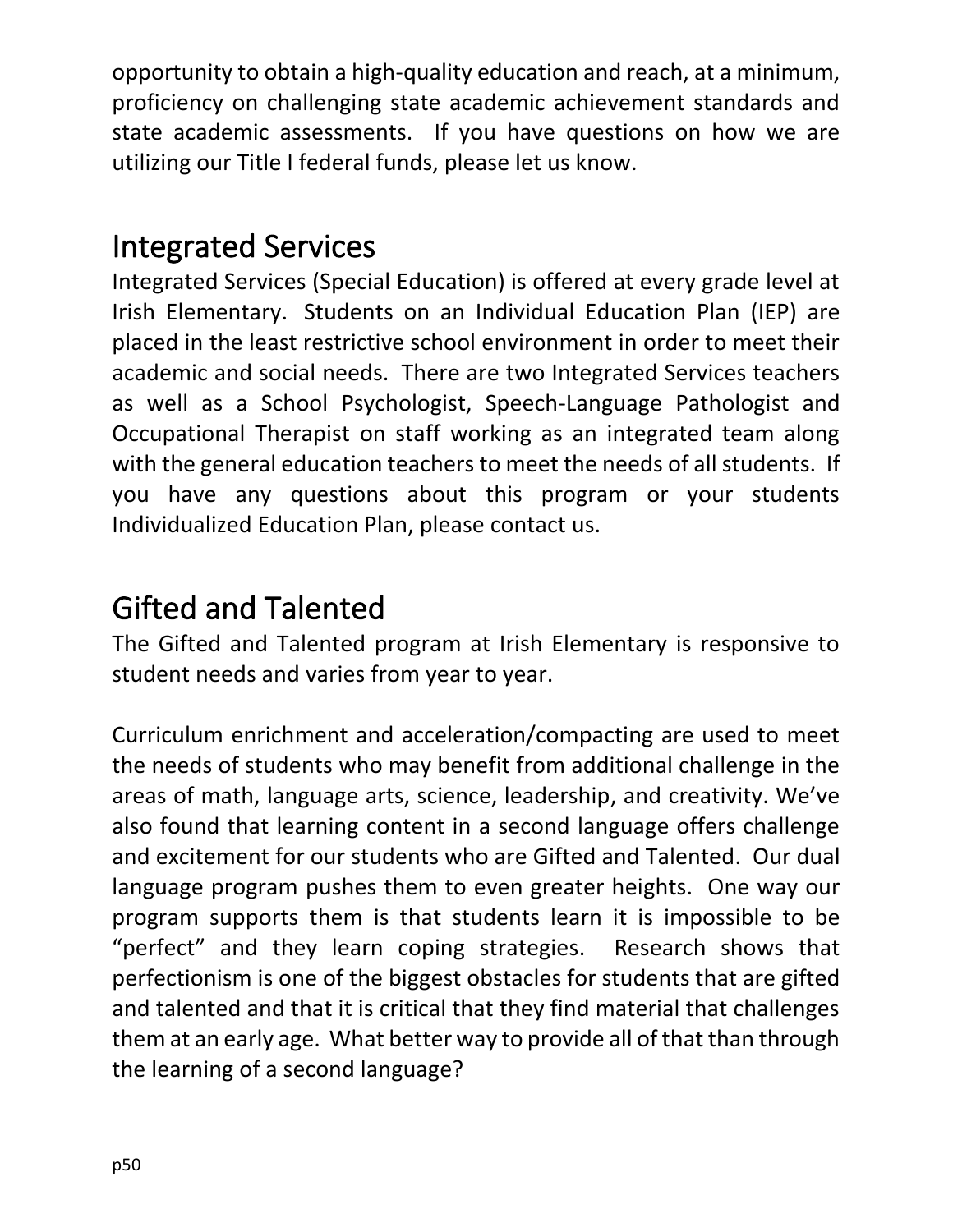# Multi-Tiered System of Support (MTSS)

The MTSS is a process that ensures that all students are progressing toward their goals and that individual student instructional needs are being met. At Irish, we have developed standards of practice that are Tier 1, or universal instruction, which is based on standards and on each student's individual needs, interests, and goals. For students that do not progress as expected at this level, we provide Tier 2 instruction which is above and beyond what is provided in Tier 1. This could be a double dose of instruction or instruction that targets a certain academic or behavioral difficulty. Tier 3 instruction is for students that are not yet successful at the Tier 1 or 2 levels. This instruction can include curriculum replacement or intensive time and frequency of instruction. To change a child's instructional program, the staff uses a decision-making process to ensure that all decisions are made collaboratively with the parents and all teachers that work with the child. These decisions are always based on data and a body of evidence. The process begins with weekly Professional Learning Community meetings in which teachers collaborate to discuss and improve on instructional practice and discuss classroom solutions for when students have not yet made their goals. After multiple meetings and strategies, and a student is still not making progress, the child may be referred to our Student Success Team (SST). These SST meetings consist of classroom teachers, interventionists, an integrated services team member, the parent, and an administrator. The Student Success Team makes decisions on the proper intervention for the student's instructional needs and will monitor the progress of the student closely to ensure effectiveness.

## Project Smile

It is unknown what Project Smile will look like this year due to the pandemic. In the meantime, the best thing you can do for the oral health of your child is encourage proper tooth brushing twice daily.

Project Smile is a community dental program developed by the North Fort Collins Business Association in partnership with other Fort Collins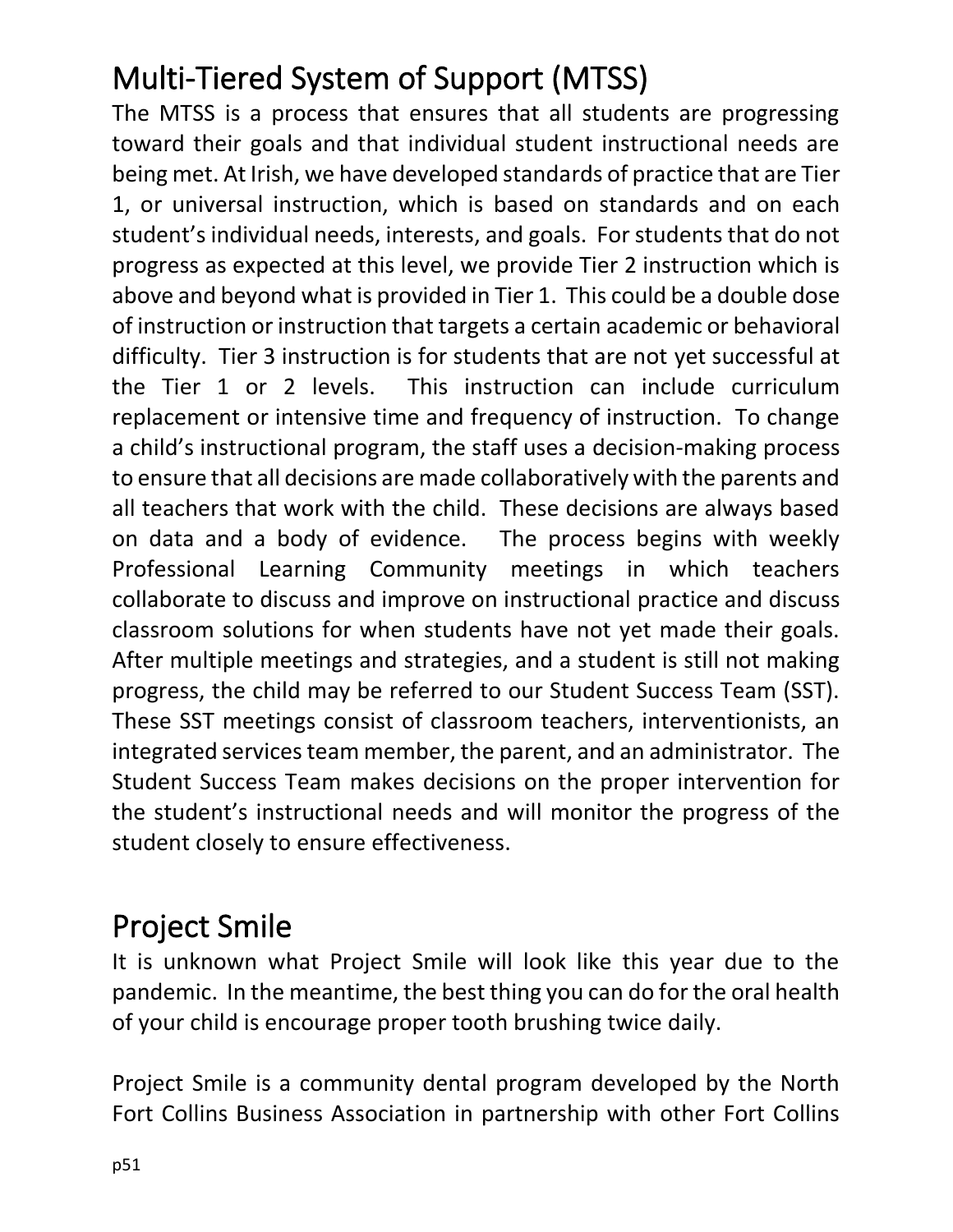area businesses, Irish Elementary School, PSD Partnership Center, the Health District of Northern Larimer County, area dentists and the Community Foundation of Northern Colorado. The program provides an opportunity for area businesses, organizations and individuals to sponsor children in serious need of dental care. Students with a signed permission form will receive a free dental screening. Parents of students identified as needing immediate dental care will be contacted and, if the student qualifies, the family will be offered some financial/logistical assistance in getting the follow up dental care.

## Book Trust

Book Trust enriches the literacy culture of families in need by providing children the opportunity to choose, own, and delight in books. Through donations and community partnerships, Book Trust establishes funds for designated schools, enabling qualifying children to choose and purchase books each month through Scholastic Book Clubs. Each student at Irish Elementary, that has parent permission, receives \$7.00 per month to spend on books of his or her choice.

Book Trust and Irish Elementary know that the desire to read is one of the greatest assets a child can have to succeed in school and beyond. Long-term access to a great selection of books is key to developing a love of reading. If you'd like to learn more about Book Trust and/or how to donate, please visit [www.booktrust.org.](http://www.booktrust.org/)

Finally, as you and your family outgrow certain books, please bring them in to donate as we can find new families to enjoy those books.

## Universal Breakfast

All students at Irish Elementary are eligible to receive free breakfast. This year the format has changed to where students will not be eating in their classrooms. Instead, they will go through the cafeteria to pick up their food and either eat there or they can choose to eat outside. For more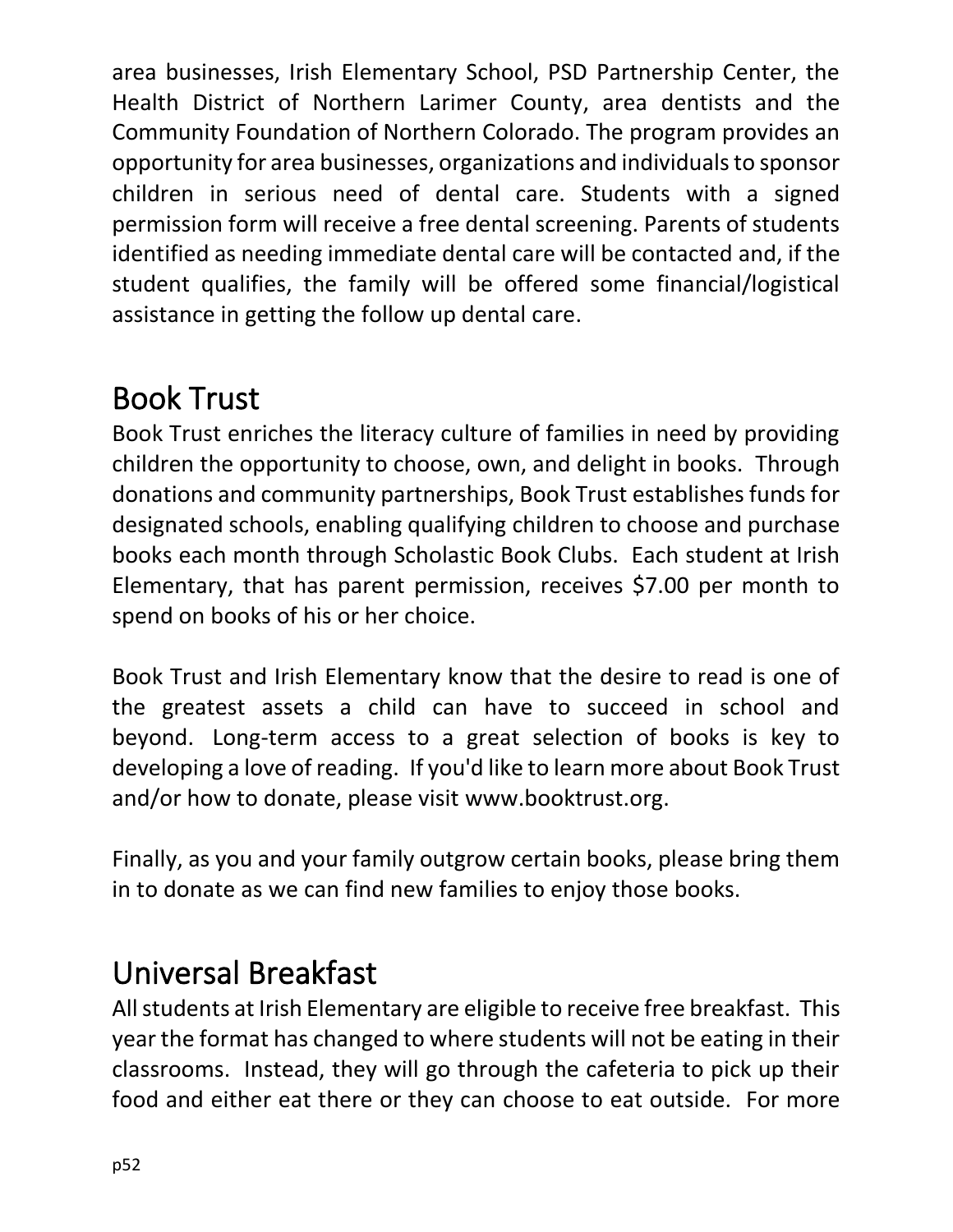information about universal breakfast, please visit our website at: [www.psdschools.org/irish.](http://www.psdschools.org/irish)

## Family Outreach

The Family Outreach program is here to serve the Irish Elementary community. The goal of this program is to increase family/school communication and collaboration as well as find ways to overcome any obstacles that a family or student might face in their education. For any assistance you might need, please call Ana Ordonez-Velasco on her direct line at 488-6906 or on her cell phone at 218-4476. MaryLou Velez also helps with family outreach and serves families that might be having financial hardships that have led to qualifying for our McKinney-Vento program. You can reach her at 488-6912 or her work cell phone 970- 889-3791: You can also stop by to receive any assistance you might need in the Irish Elementary office during office hours 8am to 4:30pm.

## PSD After 3 (Formally Known as Club TRES)

PSD after 3 is a program that provides students with engaging academic enrichment, and/or sports/exercise related programs that occur after school. Students can receive one-to-one assistance, small group learning, and meaningful academic enrichment. The programs offered in PSD After 3 are a lot of fun and benefit all students that participate academically, socially, emotionally, and artistically.

We will keep you updated on PSD After 3 information as it evolves during the pandemic.

For more information, contact the Irish office at 970-488-6900.

# AlphaBEST

AlphaBEST is a program available to supervise students before and after school. Please call 972-632-6573 or write to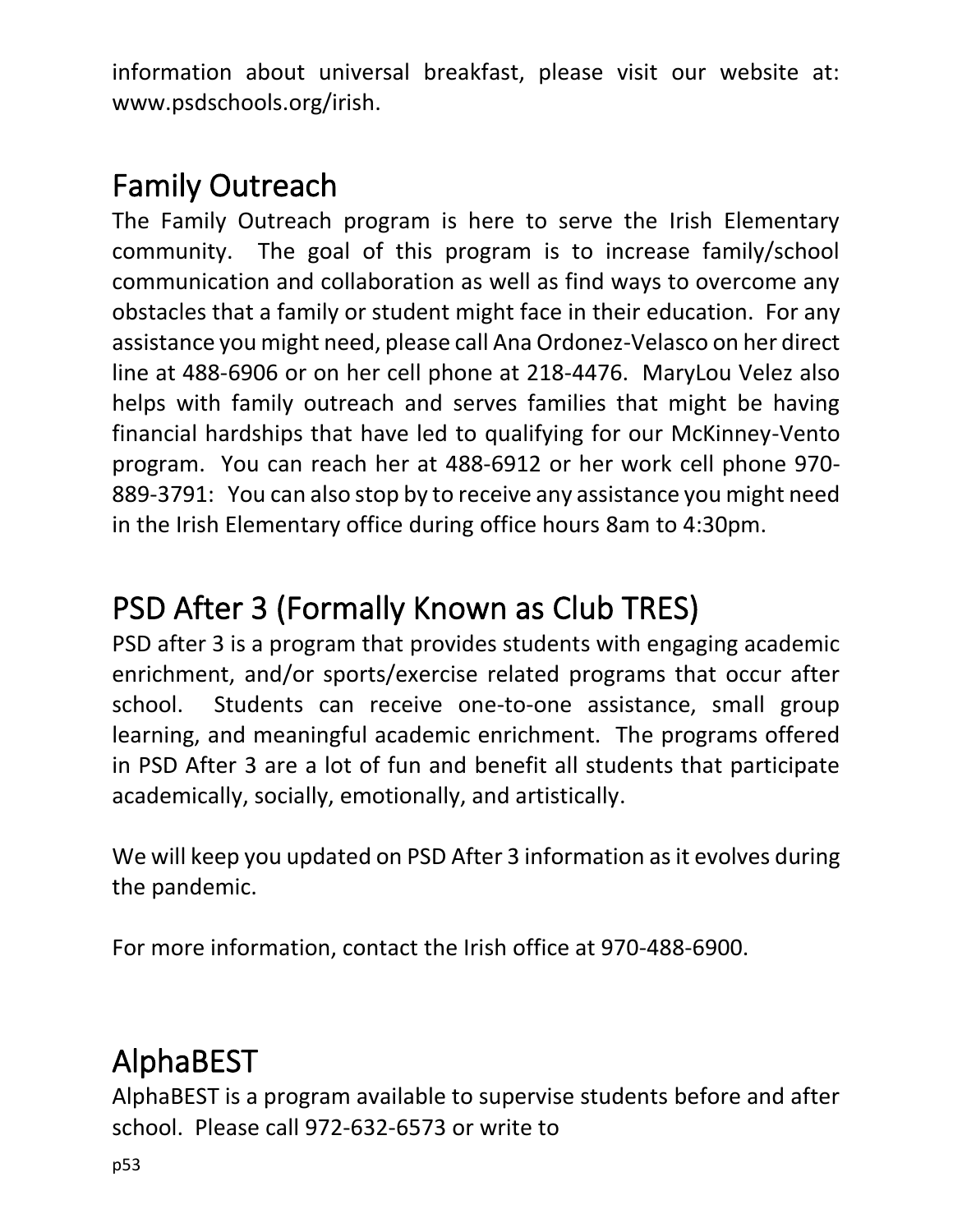[poudreco@alphabest.org](mailto:poudreco@alphabest.org) for more information. You can also visit this website for more information: <https://www.psdschools.org/AlphaBest>

# BEHAVIOR

#### PBIS

PBIS stands for Positive Behavior Intervention Support. It is a program designed to explicitly teach the positive academic behaviors and social skills that students need to be successful learners. It is based on the understanding that this type of explicit teaching is the most important and successful part of comprehensive behavior support. There is more intense small group and one-on-one support available for students that need extra help in showing successful learning behaviors. Another cornerstone of PBIS is that all teachers and staff at Irish continually look for the good behaviors that students demonstrate throughout the day. Our educators constantly praise and reinforce the amazing good that we see students doing daily.

#### Irish Agreements

#### *We are respectful. We are responsible. We are safe and healthy.*

We teach these school agreements as they should look and sound in each area and situation in the school: the lunchroom, the hallways, the playground, the bus, the office, the gym, the media center, and in different situations in the classroom. Parents are encouraged to familiarize themselves with those positive behavior expectations and reinforce them at home. To see our teaching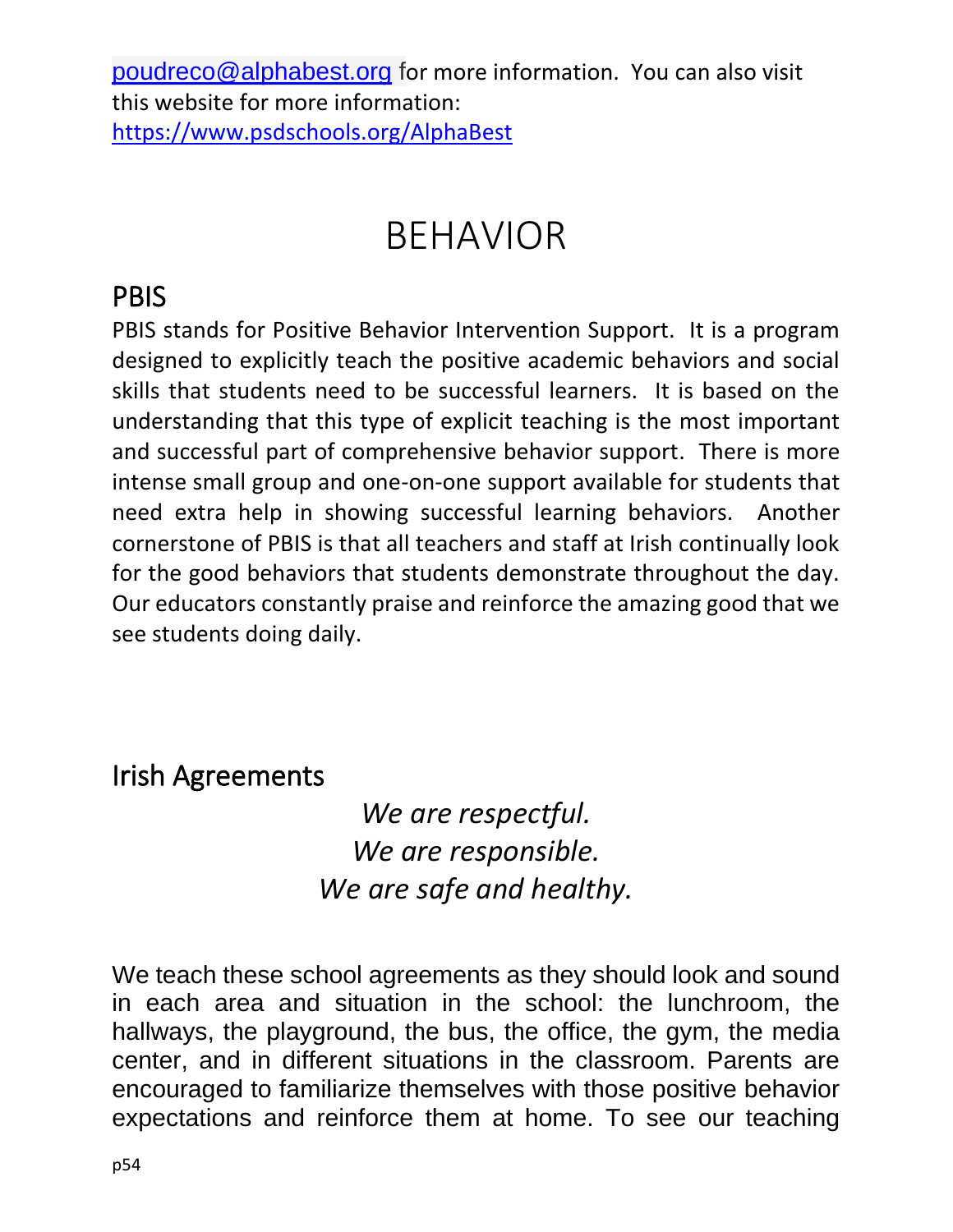matrix that explains the behavior expectations for each setting please see: <https://sites.google.com/psdschools.org/lrish-teaching-matrix/home>

#### Student Behavioral Mistakes and Learning Opportunities

Making mistakes is part of life, and certainly it's a part of growing up. When a student inevitably makes a mistake, teachers and/or staff have a conversation with that student in private to reflect on that behavior and to make a plan on how to make it right. When behaviors are minor in nature and if the student is able to correct the behavior, there is no documentation or parent communication about the incident (unless otherwise requested by the parent). This allows students the time and space to become more independent and responsible for their own socialemotional learning and growth.

If a student's behavior becomes repetitive, and/or if the student does not seem able yet to fix the behavior with reasonable support from teachers/staff, then the adult working with the child on this behavior will contact parents for assistance in making a plan to help the student.

#### Major Behavior Office Referrals

If a problem or behavior becomes a pattern, or the student was not able to independently problem-solve how to remedy any harm done, parents will be informed and included in the problem-solving process. "Major Office Referrals" are serious violations of the Poudre School District code of conduct, and usually require administrator response. Parents will always be contacted if a Major Code of Conduct Violation occurs. If the code of conduct violation results in suspension, the parents or care givers will be required to pick up the student as soon as possible and no longer than 1 hour after contact is made. In addition, parents/guardians will need to attend a "re-entry" meeting prior to the student being able to return to classes. At this meeting a plan for addressing any behavioral or safety issues will be made with the parents, staff, and student. If determined that a student may need Tier 2 or 3 behavior supports, the staff and parents will convene for a Behavior Student Success Team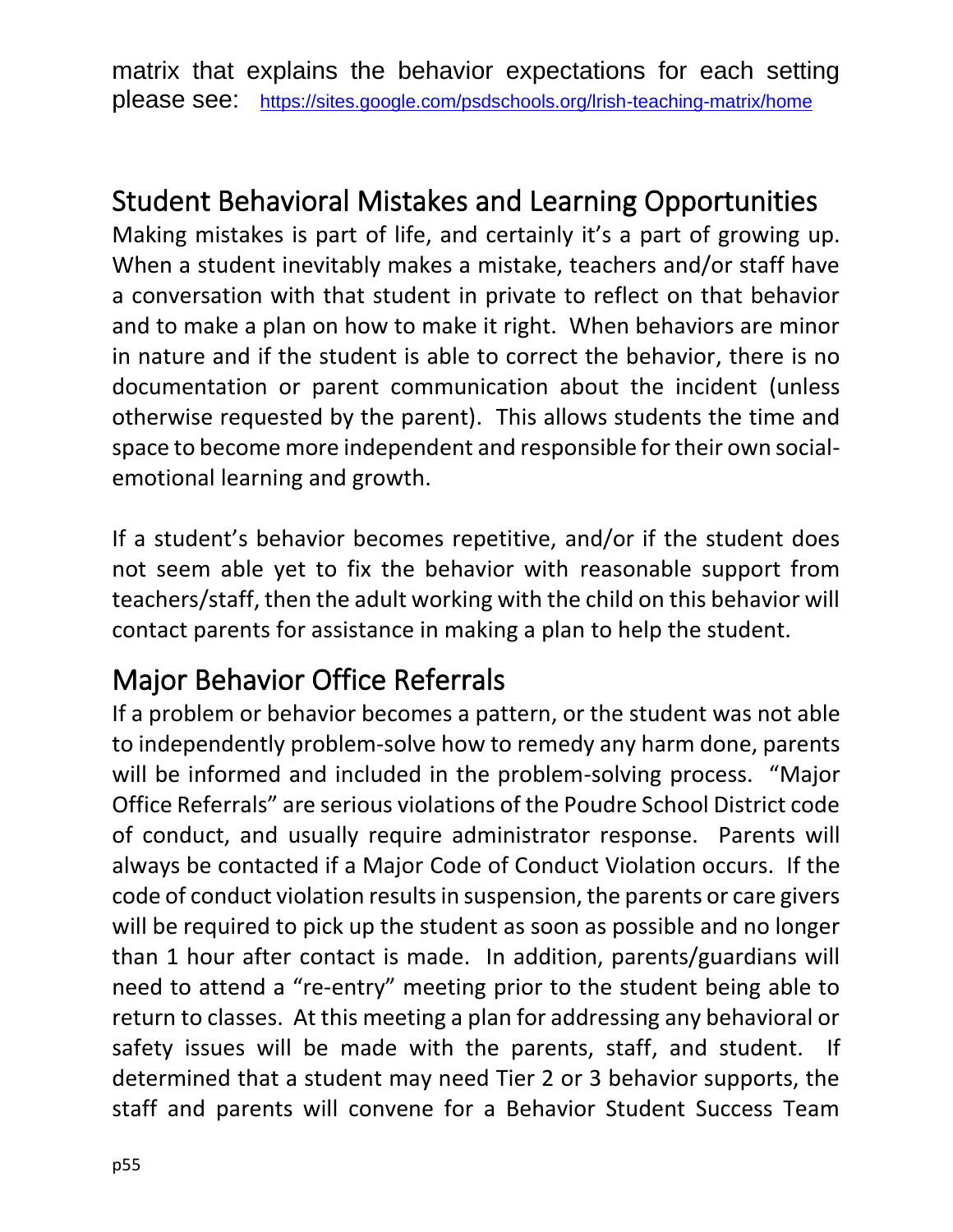Meeting to build a formal intervention plan along with a progress monitoring plan.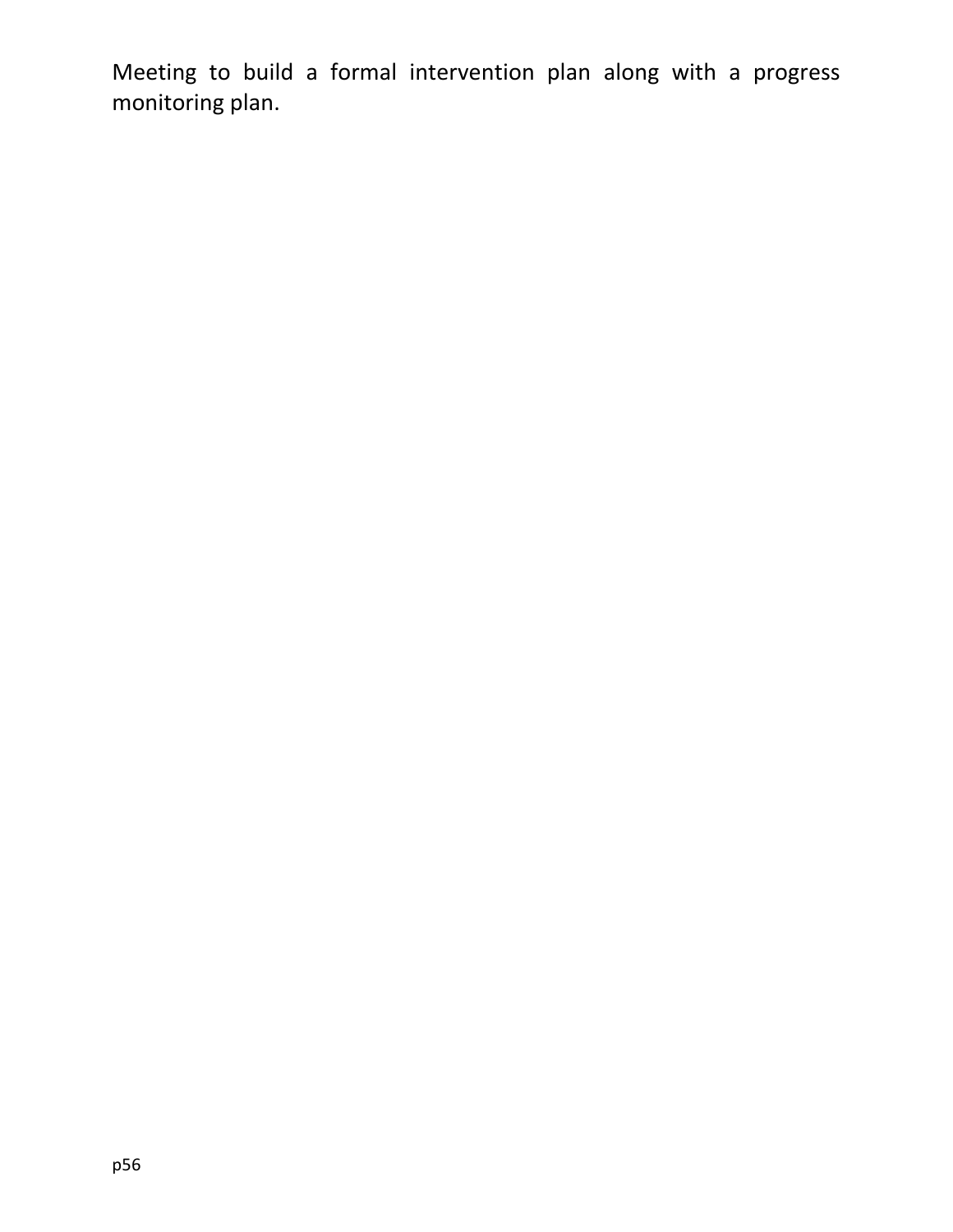# STANDARDIZED TESTING

Standardized testing is used throughout the year to assess student performance and growth. The district and state require several different types of standardized tests throughout the year. As a data-driven school, we use this information to make important decisions about the students' education. In addition, we also rely on the teachers' frequent evaluation of class performance through varied formative assessment.

As a partner in your child's education, we encourage you to ensure that the students get adequate exercise, sleep, and a well-balanced breakfast during assessment windows (and really throughout the year). As a staff, we will not impose undue pressure on the students. Over emphasis on the importance of standardized testing can result in anxiety for the students and may negatively impact the student's performance and mental wellbeing. Together with parents, we want to message that simply doing their best and using their problem-solving skills for when they encounter hard questions is the best strategy and that they shouldn't worry about the test. The results of these assessments are used as part of our Response to Intervention Program which focuses on specific skills with which the child may need extra support.

Results from CMAS tests are sent home in the fall. ACESS results are sent in late spring. Results for all other types of assessments can be obtained from the student's teacher and will also be shared at parent teacher conferences.

#### MAP (Measures of Academic Progress)

MAP tests in reading and mathematics are administered electronically three times a year. Typically, students are assessed in August/September, January and May. This assessment is used to assess performance and growth. At the end of the year, we can determine if the student made a year's growth in each subject.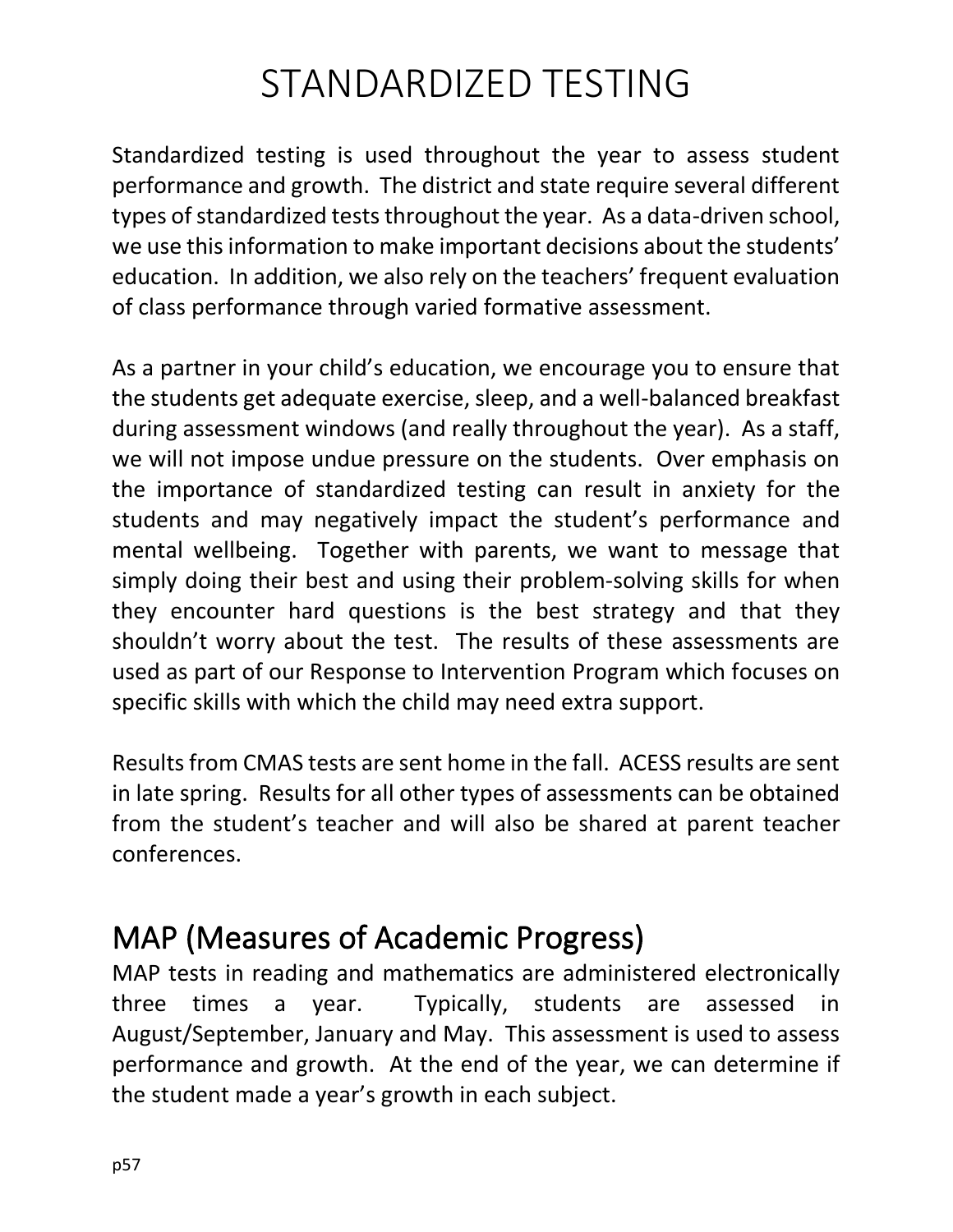## Star Reading

Star Reading is a reading assessment given up to five times a year to assess a student's reading level. It is an electronic assessment with immediate results. It is typically administered at the beginning of the year, and then at the end of each quarter. The results of this assessment are used to determine the student's reading level as well as set appropriate reading targets for that student.

#### Accelerated Reader

Accelerated Reader (A.R.) is a component of the Renaissance Learning programs. At Irish Elementary we use this program to help make essential reading practice more effective for students. After students read a book at their reading level, they take a short quiz (usually 5 to 10 questions) about the book to assess reading comprehension. The program also keeps track of how many books the student has read, the percentage of questions the student answers correctly, the average book level the student is testing at, and much more. We use this program in both English and Spanish.

## Acadience Reading Assessments (Formally DIBELS/IDEL):

The Colorado READ Act requires that students in kindergarten through third grade be assessed on their reading ability. The assessment chosen by Poudre School District is Acadience. The Spanish version is the IDEL. All kindergarten through third graders are assessed in the fall, winter and spring. Students that do not meet benchmarks will have a READ plan to monitor progress and ensure effective instructional interventions for growth. Students in fourth and fifth grade are assessed in the fall and spring if they have a READ plan from a previous grade, are new to the district, or are not proficient on both the previous year's reading CMAS and the current year's reading MAPs. Acadience is used not only to assess if a student is on grade level in reading, but also to diagnose the areas that may be preventing the student from performing at grade level.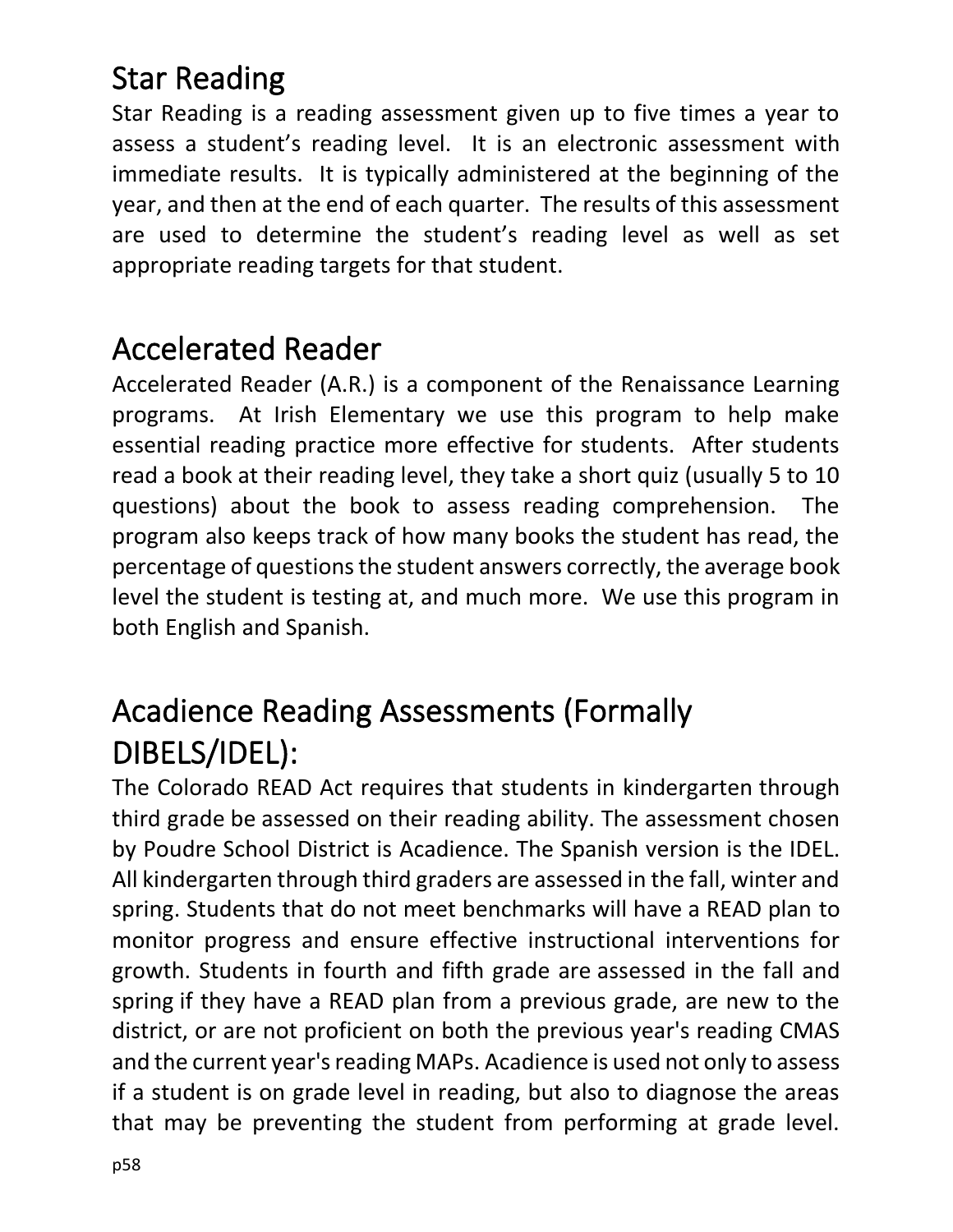Further testing can then be done with the DIBELS DEEP and other screeners to indicate areas a teacher can target for intervention.

## CMAS (Colorado Measurement of Academic Success) and PARCC (Partnership for Assessment of Readiness for College and Careers)

During the months of March and April the state of Colorado, in order to comply with the requirements of the ESSA (Every Student Succeeds Act), requires every student in third grade through tenth grade take comprehensive standardized tests. Students in third grade through fifth grade take an English Language Arts (ELA), and Math test. Students in fourth grade take an additional social studies test (on alternating years), and fifth graders take an additional science test. Results from these exams are distributed at the beginning of the following school year. Each February, we hold a "town hall meeting" at Irish to go through what parents and students can expect from these assessments and how to prepare for them. For more information on these assessments, please visit <http://www.parcconline.org/> or you can visit our website at [https://iri.psdschools.org/.](https://iri.psdschools.org/) Know that in 19-20 CMAS was canceled and last year it was given one subject only, therefore we will not have as much information from this assessment as in prior years.

#### W-APT

All students new to Poudre Schools fill out a Home Language survey as part of their registration. If the survey indicates that another language is spoken in the home, the student is given the W-APT test. The W-APT is an initial screener for students K-12. They are assessed in the four domains of the English language: listening, speaking, reading and writing. If the results of the test indicate that the student does speak a language other than English parents are notified and the student is placed in the English Language Acquisition Program. Please inquire with the office for further information of what this means for your child's education.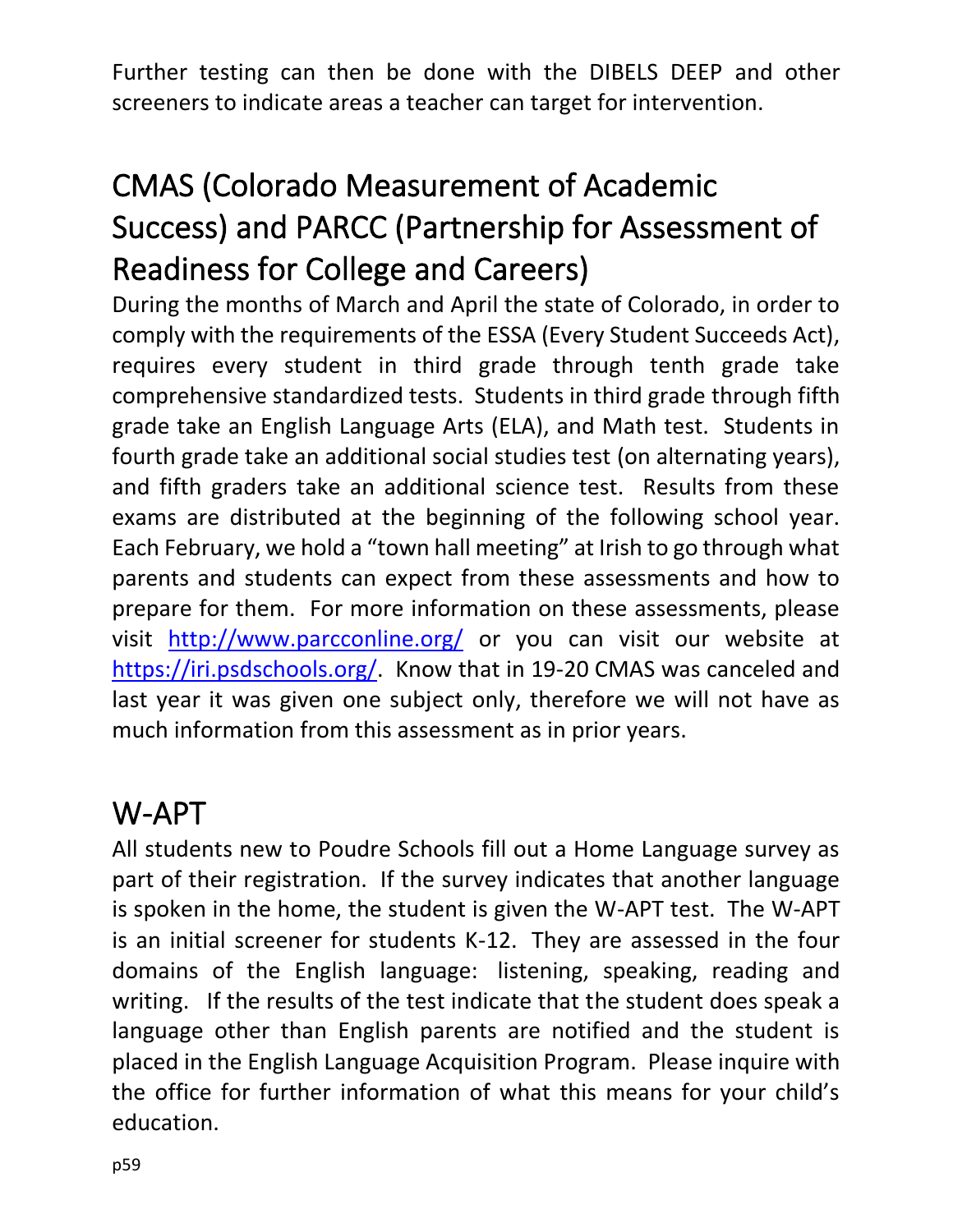## **ACCESS**

ACCESS is an annual test that is administered in January statewide to students who are in an English Acquisition program. The test is designed to provide a picture of the students' English Language Development in the four domains. The results identify and track individual student's progress in the acquisition of English. Teachers are able to use this information to target instruction. Spanish learners are given a Spanish version of this assessment while English learners are taking the state version. Parents are given a report of their child's progress in their second language at report card and conference times.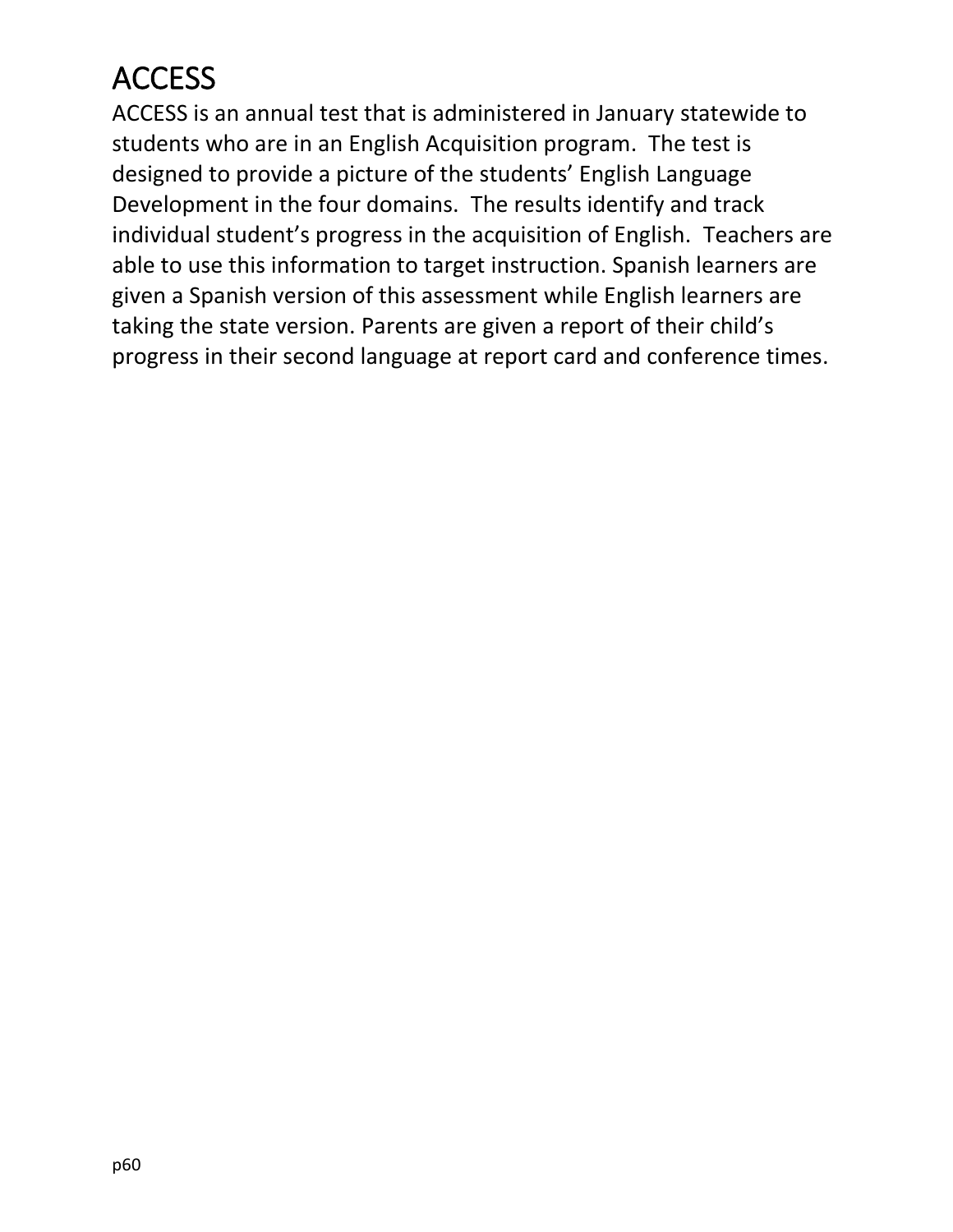# SPECIAL EVENTS

## School Pictures

School pictures are taken by Tom Skillman, a local photographer. An individual picture is taken in the fall and a group picture is taken in the spring. Students are occasionally photographed or videotaped at school for television or newspaper articles. A non-permission form will be available to parents if they do not wish their child to participate.

## Field Trips

Please note: The status of if field trips will be allowed this year is unknown and could change at any moment. If field trips are allowed this year, they will follow these guidelines, and may include further health and safety requirements.

Your child may participate with his/her class on an excursion to a destination beyond the immediate school campus. In order for him/her to be allowed to do this, parent/guardians must sign a required permission slip which the child will bring home and return to school. If the student does not bring back the permission form, the child will remain in school doing schoolwork. If the child is absent from school because they were not allowed to go on the field trip, it will be considered an unexcused absence. Parents may not give verbal permission over the phone to substitute the permission form.

- Student responsibilities include returning the signed permission slip and demonstrating appropriate behavior both on the bus and at the field trip destination. All students are required to ride the bus.
- Chaperone responsibilities include riding the designated school bus with the students and keeping track of your students at all times. All chaperones must have been approved as a volunteer prior to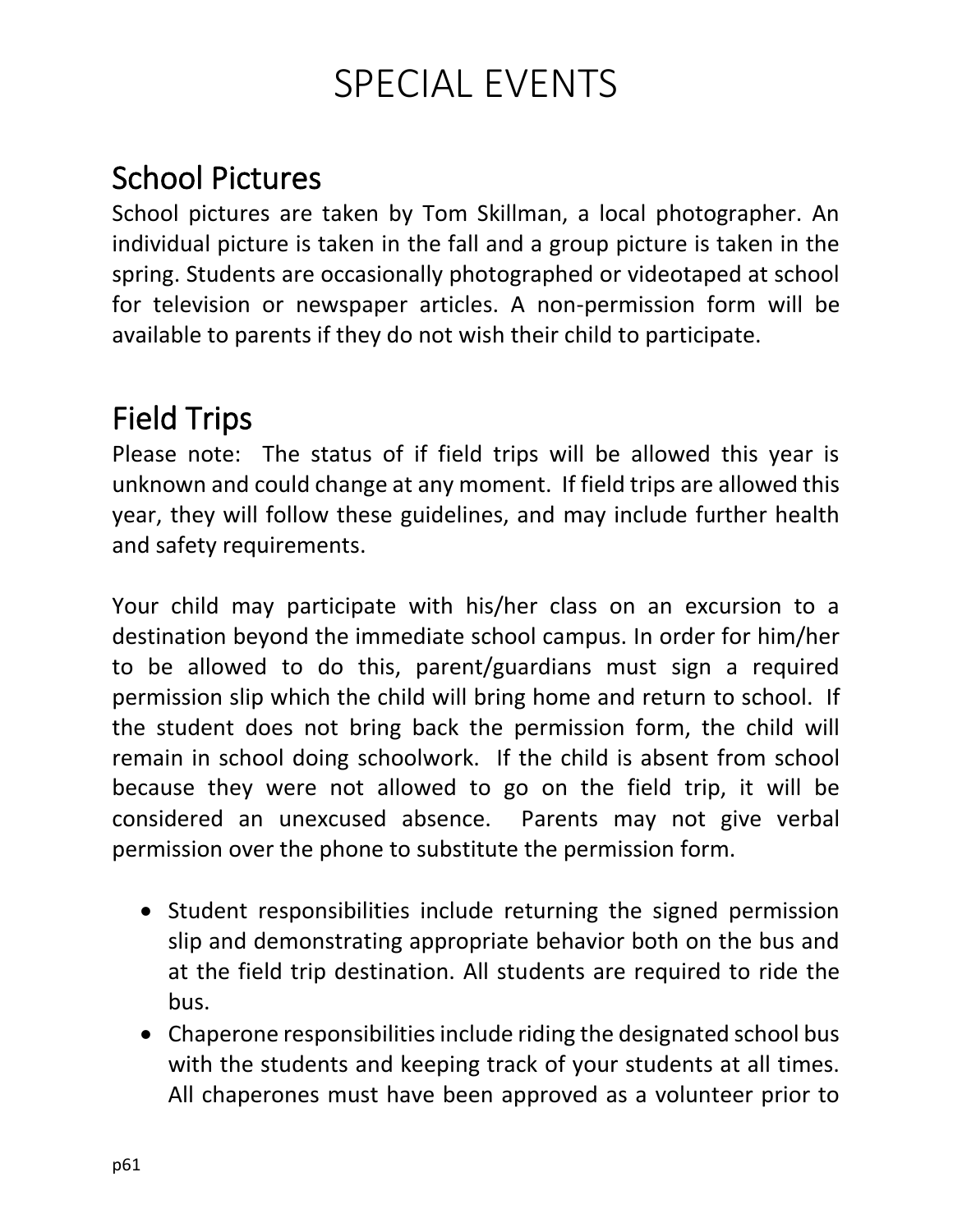the field trip. Please see contact the office 2 weeks prior to fill out the volunteer registration form.

- Staff responsibilities include providing the bus driver and themselves with a student roster and chaperone names, providing chaperones with a list of students for which they are responsible and accounting for all students and chaperones before departure time.
- To maintain an educational focus for field trips, we ask that students and chaperones not bring additional money for gift shop purchases.
- **Due to liability reasons, we cannot bring younger siblings on field trips.**

## Parties, Invitations, and Staff Gifts

If children want to bring a treat on their birthday, the parents should confer with the teacher beforehand. Please support our academic time by providing only a short celebration and very simple and healthy treats. By request of the Larimer County Health Department, no homemade foods are allowed at school during parties/celebrations due to potential known or unknown allergies of the students. Party invitations will not be passed out in school. This is not fair to children not invited. Please take care of your invitations from home. Students giving gifts to teachers and other school staff is not encouraged by the school staff. We do not wish to place anyone in a situation where he/she feels he/she must give the teacher or other school staff a gift. At times, students may want to give a gift, and it will be accepted in an understanding way, however, every effort will be made to encourage the child not to give a gift and that they know this is not necessary.

## After School Events

Please note that all events are subject to modification due to COVID requirements.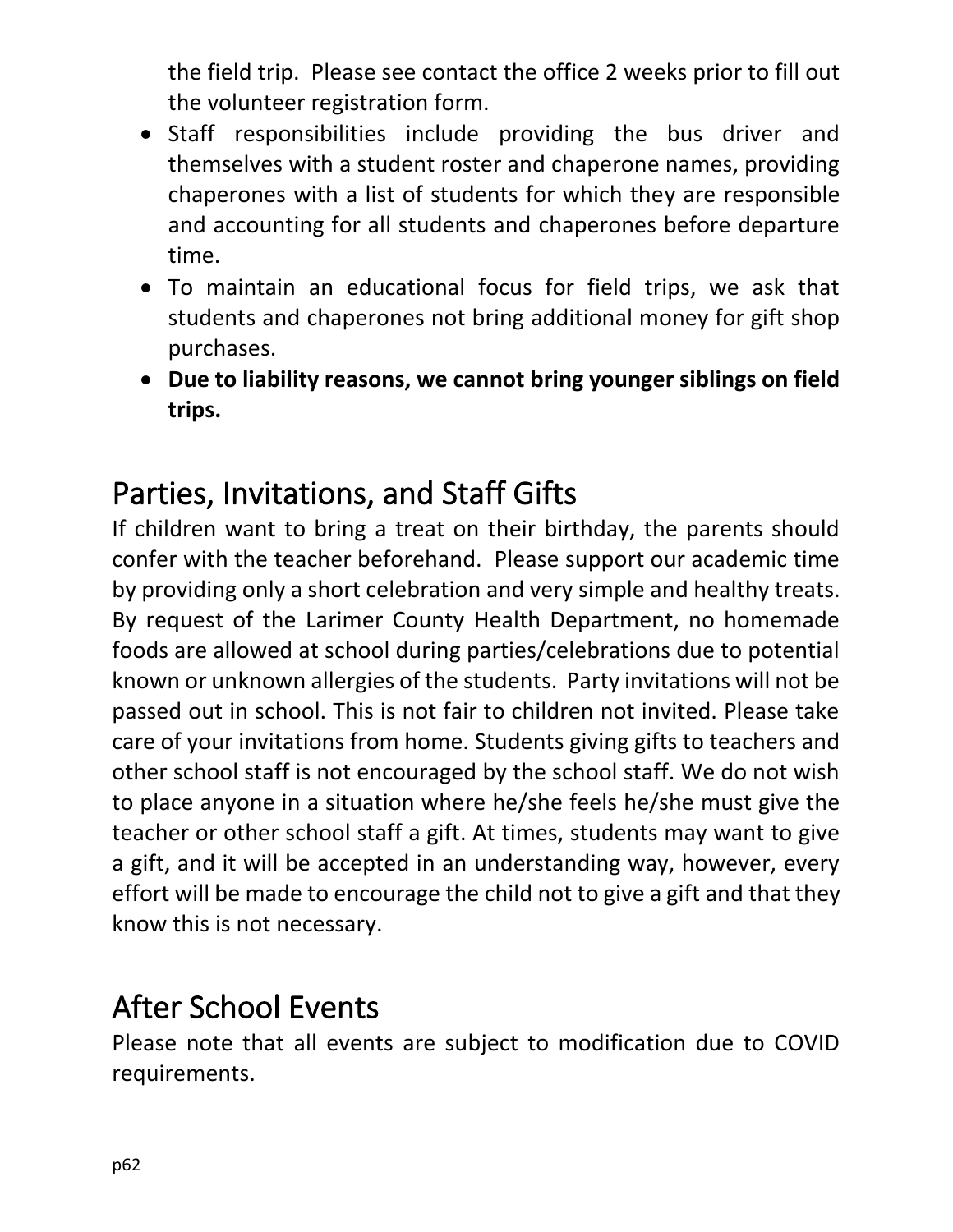## Back to School Night

Back to School Night is Irish's first family event of the school year, typically occurring within the first month of school. This is a wonderful opportunity to meet your child's teacher and learn about the different topics that they will learn throughout the school year. Expectations for student behavior are also explained. In addition, thanks to the wonderful congregation of Redeemer Lutheran Church, we are able to provide food and entertainment throughout the evening for all members of the family. (This plan will be modified and adapted to meet all current health code and COVID requirements at the time of Back-to-School Night. Know that regardless of COVID conditions, we will have an event (virtual or in person) to ensure you have a chance to meet your teacher, ask questions, and make community connections with other parents in your child's classroom).

## Holiday Night

Each year in December, we come together as a community to simply celebrate our school, our families, and the diversity of our cultures during the holiday season. Come enjoy a community dinner, an optional visit from Santa, free books, a gift shop, and family games and activities.

# Día del Ni**ñ**o (Day of the Child)

Children's Day is an international tradition celebrated by many cultures. Each April, we celebrate our students' individual talents, spirit, and academic success. Students audition to perform in a school-wide talent show (performed at the end of the school day), families sell cultural foods, and our parent organization raises funds through a silent auction.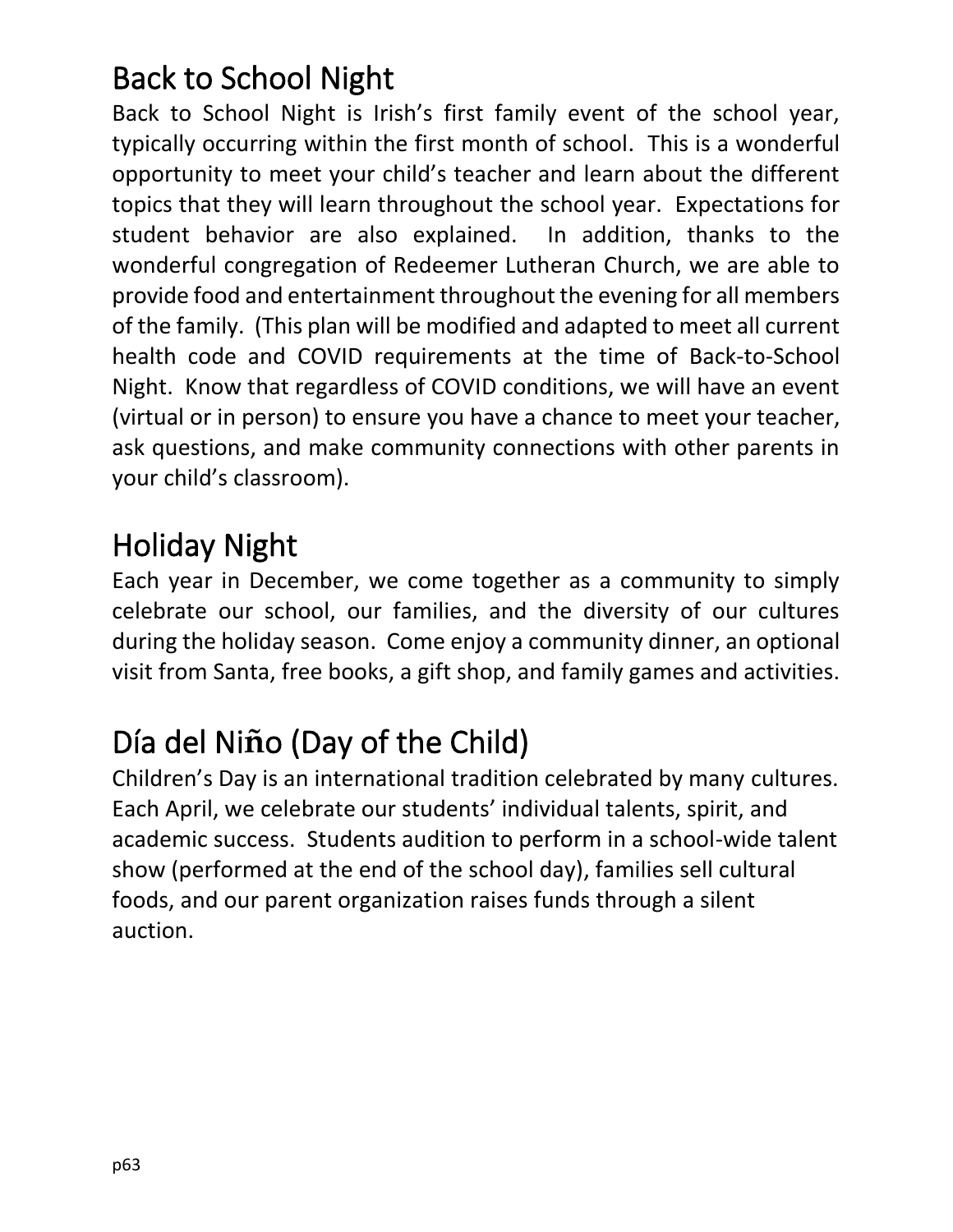# PARENT-SCHOOL COMMUNICATION

At Irish we welcome and encourage open communication between parents, teachers and students. If you need to reach a teacher, feel free to call and leave a message, and your call will be returned. We are not able to interrupt teachers during class time for phone calls and messages but your messages will be returned in a timely fashion. If urgent information needs to be given to the teacher during school hours, that information must be given to the main office so we can let the teacher know as they do not have time to check phone messages during the school day. Conferences can be scheduled at a time that suits both parents and teachers. We encourage parents to review the work their children bring home. Occasionally, teachers will send home a note with your child. Please feel welcome to respond with a note or phone call. In an effort to conserve paper, the bulk of our communication will now be virtual. Also, Thursdays is our "Thursday Folder" day (again, primarily virtual), where you can expect extra communication from the school and your teacher on this day.

## Communication and in Person Meeting Norms

In the spirit of open, respectful, effective, and professional communication, we ask that all Irish community members abide by the following norms around communication.

- Maintain open and frequent communication. Only through open and timely communication can school staff and parents have all the information to best meet the needs of the child.
	- o Voicemails, emails, notes, and other messages will be responded to within 2 business days. If a message needs a more immediate response, you must give that message directly to a staff member in the office.
- Make an appointment for a meeting. Except for emergencies that involve the safety or well-being of a child, we ask that you please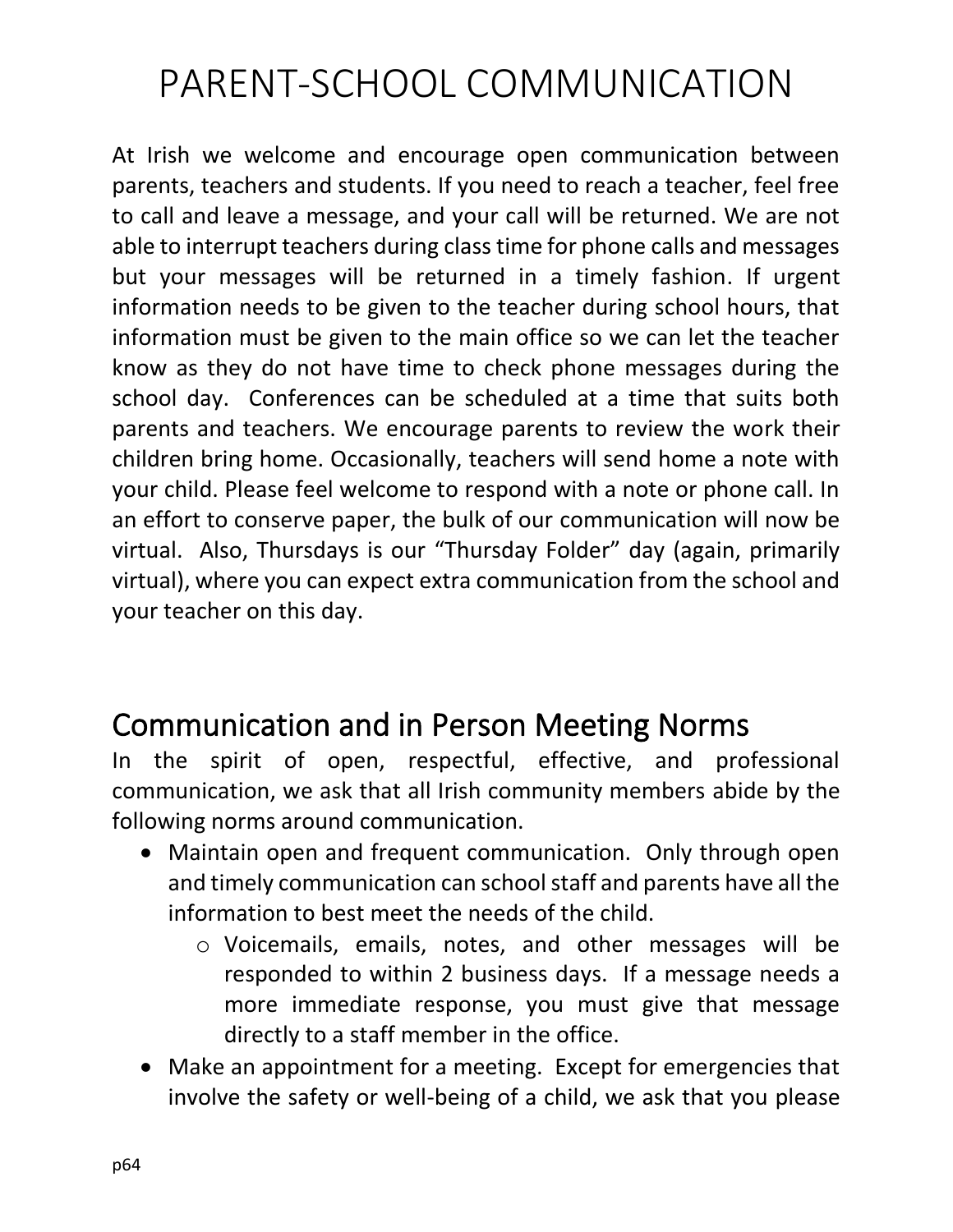make an appointment beforehand with whomever you want to meet with. Educators are incredibly busy professionals, and it is hard for them to get ready for a day of instruction when they are presented with unexpected meetings.

- Speak to the person most immediately involved (or most immediately able to assist) with whatever issue may have arisen. (E.g. If you are confused with an assignment a teacher gave, contact that teacher vs. contacting the principal. If you believe your child was not given due process before a consequence was given, talk with the person that gave your child the consequence vs. contacting the principal).
	- $\circ$  If you have had conversations with the staff member that was most immediately involved and were not able to come to a solution, please feel free to contact building administration and we will be happy to assist.
- Problem-solving in person whenever possible. If not possible, please call. Avoid problem-solving over electronic communication. Phone calls and in-person meetings always have better outcomes, especially when there is a problem needing to be solved.
- Initiate concerns with inquiry. We, as human beings, almost never have all the information or all the perspectives of a given situation. Ask the person involved about what happened and why they think it happened that way. Gaining more information almost always brings clarity to the conversation.
- Keep in mind that we all want what is best for your child and when we work collaboratively with each other to educate and problemsolve, it leads to the best outcome for your child and our school.

## How to Communicate a Problem

At Irish Elementary we strive to educate our students into being problem solvers. As part of conflict-resolution, we teach them strategies that can help them solve a problem. We have developed some guidelines that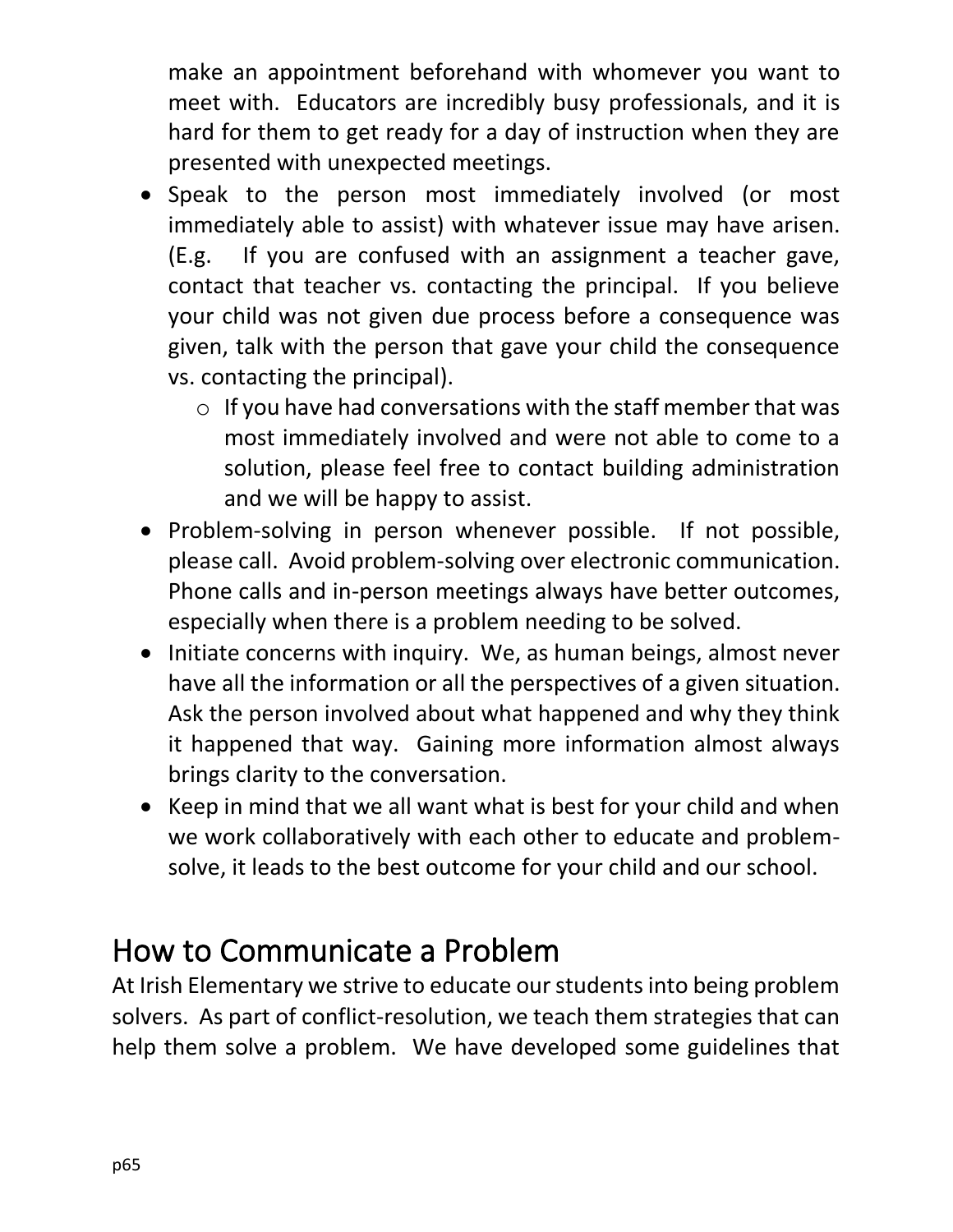you may follow (hopefully in the order listed as to best address the problem in the most efficient way possible).

Problems with other students

- Whenever appropriate, we like students to solve problems with other students themselves in person using their conflict resolution skills. If that doesn't work…
- Contact child's teacher (first)
- Contact the counselor (second)
- Contact the assistant principal or principal (lastly if problem has not been resolved)
- Do not contact other students' parents directly unless you know the parent or if the problem happens outside of school grounds. If communication with another child's parent needs to happen, the school will facilitate that communication.

Concerns with a staff member

- Contact that staff member (first)
- Contact the principal or assistant principal (only if after conversation with that staff member the problem is not resolved)

Concerns with building policies and procedures

- Contact the principal
- Contact a School Accountability Committee representative
- Contact the Assistant Superintendent of Elementary Schools (only if after conversation with the principal the issue is not resolved)

#### Concerns about district policies and procedures

- Contact the principal (first)
- Contact the Assistant Superintendent of Elementary Schools (only if after conversation with the principal the issue is not resolved)

#### Concerns with the principal

• Contact the principal (first)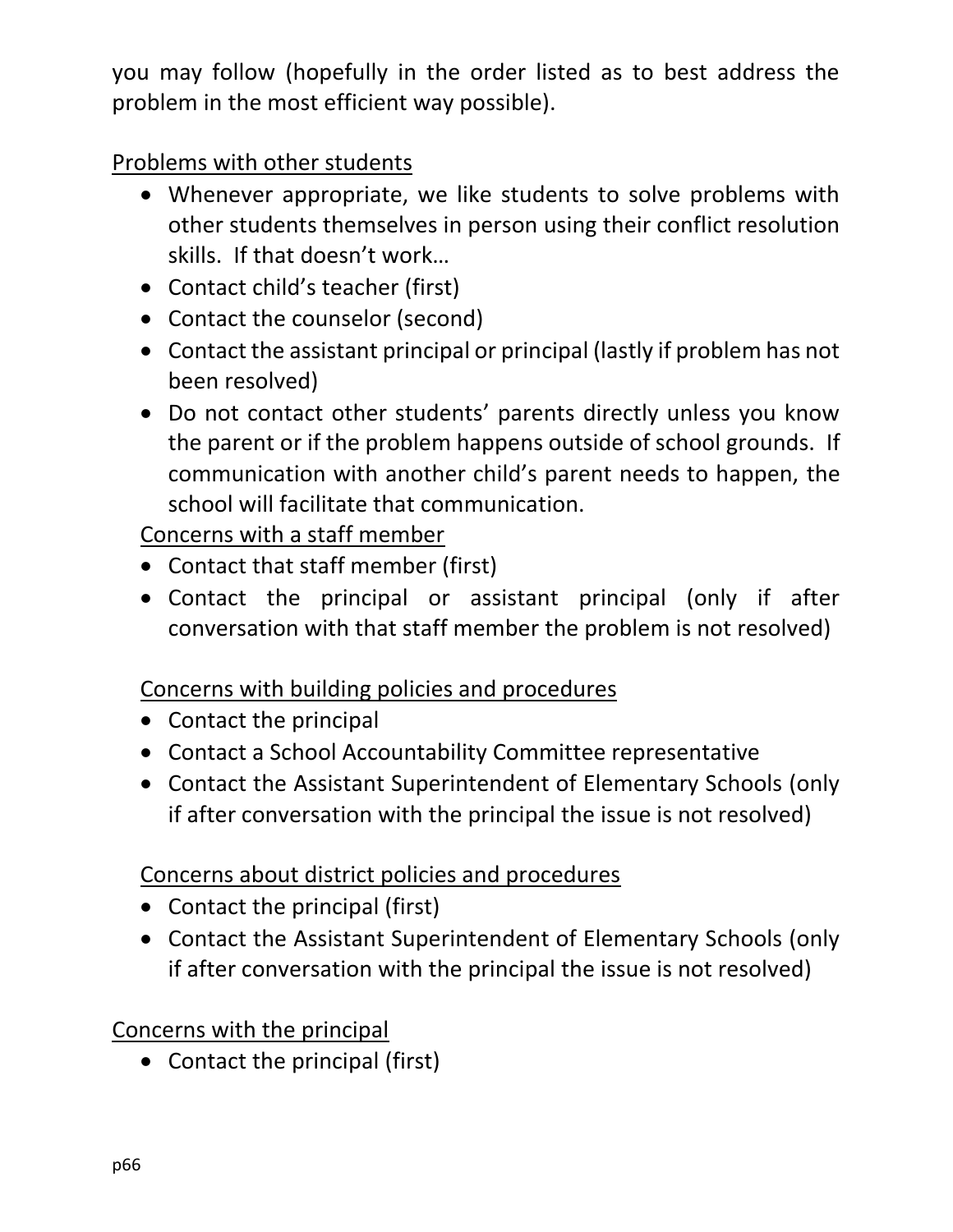• Contact the Assistant Superintendent of Elementary Schools (only if after conversation with principal the issue is not resolved).

## **Newsletters**

School newsletters are sent home with every student the last Thursday of the month. They include a letter from the principal as well as important school activities that are coming up. A calendar of important dates for the month is also published. The newsletter provides highlights and accomplishments that have occurred in the previous month. This publication will be electronic as to save resources and the environment, however, you may request a printed version of any school communications at any time by calling the office.

## Classroom to Home Communication

You can expect home communication via SeeSaw. If you need more information about anything, please contact your teacher. If you need a particular communication style, frequency, or specific requests for information, please let your teacher know. You may reach your teacher via email, SeeSaw, or telephone for anything you need. Teacher contact information and learning pages are available here: <https://iri.psdschools.org/learning-pages>You may also call the office at 488-6900 and they can always transfer you to who you need to talk to.

#### Handbook

This handbook is to be updated every three years. We will distribute the handbook to every student every time it is updated. Information contained in the handbook will also be available on the website. New students will receive the handbook with their registration packets.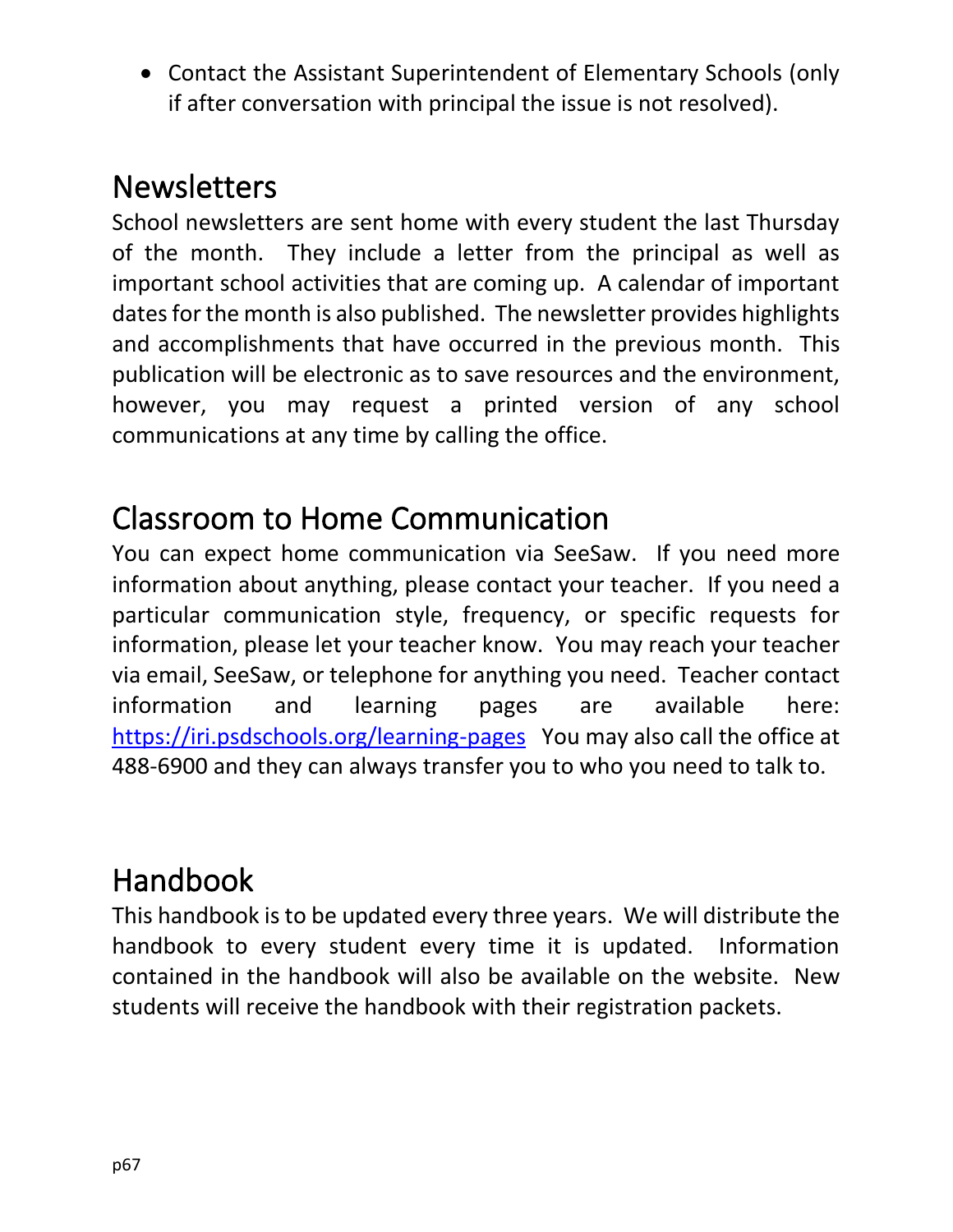## Webpage

The school website is <https://iri.psdschools.org/> . This website is maintained by staff at Irish Elementary. We encourage parents to submit requests for items to be placed on the webpage. Currently, one can find information regarding school programs, newsletters, schedules, activities, and much more.

## Thursday Folders

Irish Elementary has adopted a system for organizing important papers that need parent attention. We are in the process of transitioning to ever more digital communication systems, so much of the "Thursday Folder" communication will now be done electronically. Regardless, you can either count on a blue folder or a virtual communication every Thursday. This folder and/or electronic communication might include information such as field trip permission forms, school assembly flyers, all school activities, fundraising opportunities, newsletters, information about community activities, and often you'll find your child's graded work. The Thursday following the end of the semester, you will find your child's report card. Inside the front cover of the folder, there is a form for parents to sign each week signifying that they have indeed seen the Thursday Folder. Parents also have room to write any comments or questions to the teacher. If ever you feel like you are not receiving these important pieces of information, please contact your teacher or the office.

#### Parent Teacher Conferences

We strongly value the relationship with parents where we can create a constructive learning environment both at school and at home in order to better meet the child's academic needs. The fall conferences are typically scheduled in October, prior to the end of the first trimester. Our objective is to meet with every parent during this conference time. However, communication between the home and school is a two-way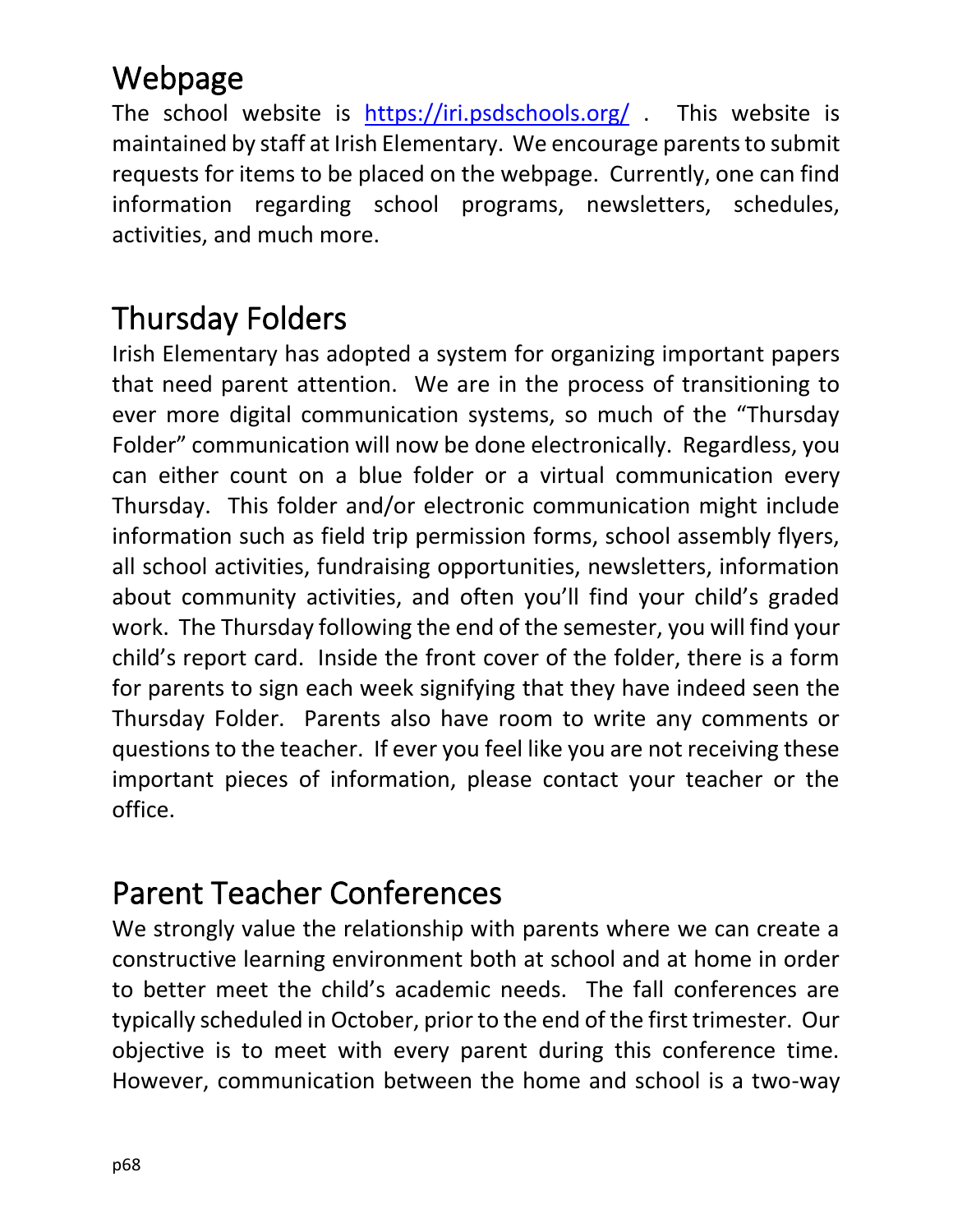continuous process. During fall conferences parents and teachers will talk about how the child has been doing and the possible grade they will receive at the end of the semester. Spring conferences typically occur around February – March and are less formal than the fall conferences. Teachers are required to make a parent contact either by phone or in person to discuss the educational needs and achievements of their students.

Parents can request a conference with a teacher at any point during the school year. Parents should feel free to schedule a conference whenever a concern arises. At the same time, teachers appreciate good news/feedback as well.

## Report Cards

Report cards for kinder through fifth grades are given out the Thursday following the last day of the first semester and at the last day of school. You can also access report cards via ParentVue <https://www.psdschools.org/ParentVUE> .

you have questions about your son/daughter's report card, please contact your teacher.

# SECOND LANGUAGE RESOURCES FOR PARENTS

#### Websites to Learn Spanish

*Academic Vocabulary Quizzes* <http://freerice.com/#/spanish/16062>

*Free Online Spanish Stories* <http://www.childrensbooksforever.com/childrenpages/Spanish.html>

*A Learning Spanish Website Hub:*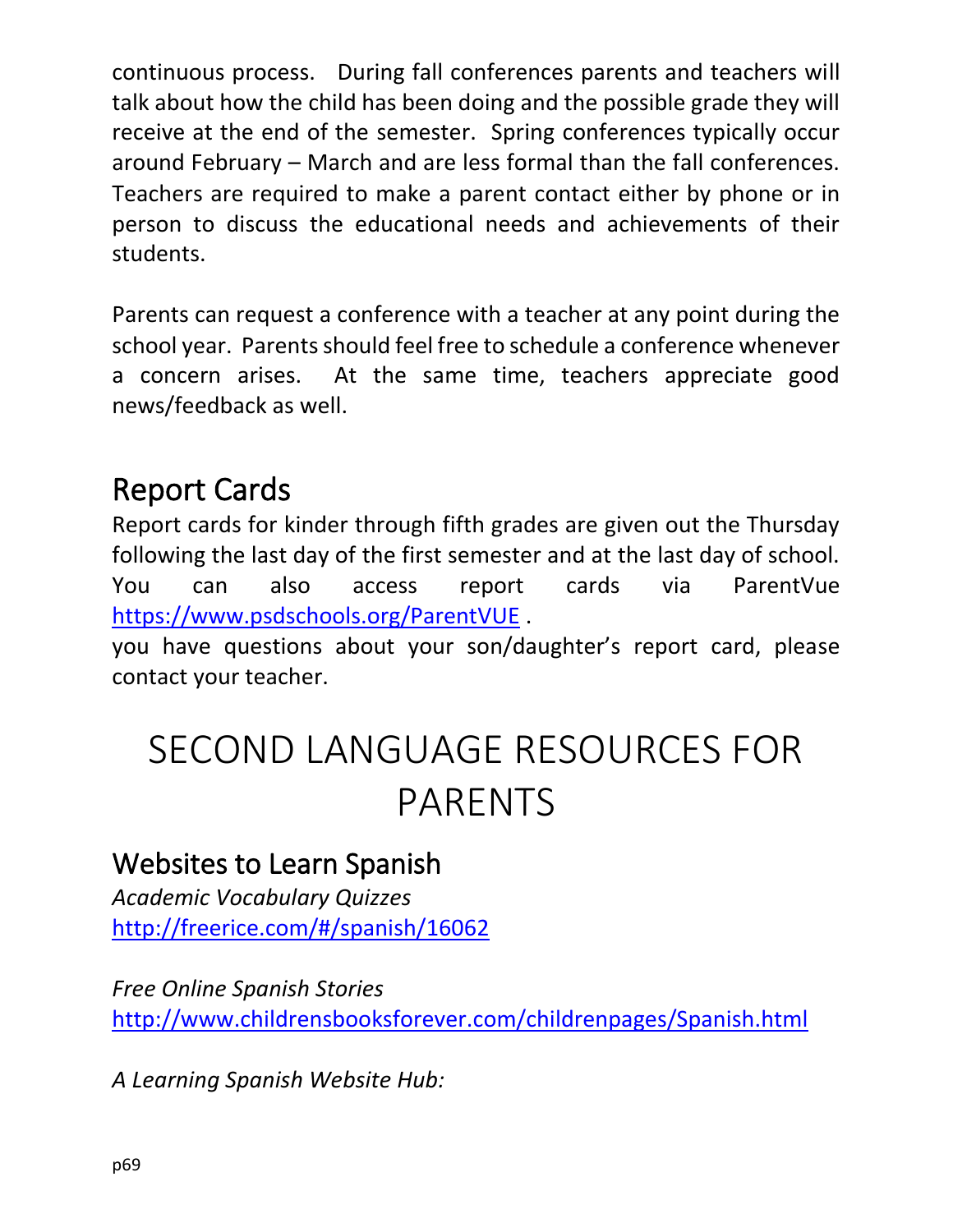[https://www.spanish.academy/blog/11-best-free-spanish-language](https://www.spanish.academy/blog/11-best-free-spanish-language-learning-websites/)[learning-websites/](https://www.spanish.academy/blog/11-best-free-spanish-language-learning-websites/)

#### Sitios para aprender inglés

*Sitio bilingüe con juegos y vocabulario [https://www.colorincolorado.org](https://www.colorincolorado.org/) [/](https://www.colorincolorado.org/)*

*Juegos de palabras* <http://www.vocabulary.co.il/> [http://freerice.com](http://freerice.com/) 

*Juegos de palabras famosas, ortografía y rompecabezas* <http://www.abcya.com/>

*Juegos de ingles* [www.manythings.org](https://poudreschools-my.sharepoint.com/personal/dautenri_psdschools_org/Documents/Important%20Office%20Documents/www.manythings.org)

*Vocabulario académico*

*Tons of great resources from home: [https://www.psdschools.org/academics/academic-resources/library](https://www.psdschools.org/academics/academic-resources/library-search-online-databases)[search-online-databases](https://www.psdschools.org/academics/academic-resources/library-search-online-databases)*

*(Access from home: username is* poudre (username)*, password is* poudre (password)

# EQUAL OPPORTUNITY

**"The Poudre School District is committed to the policy that no otherwise qualified person shall be denied access to, be excluded from participation in, be denied the benefits of, or be subjected to unlawful discrimination under, any District program or activity on the basis of race, color, religion, national origin, ancestry, sex, sexual orientation, marital status, veteran status, age or disability. District compliance**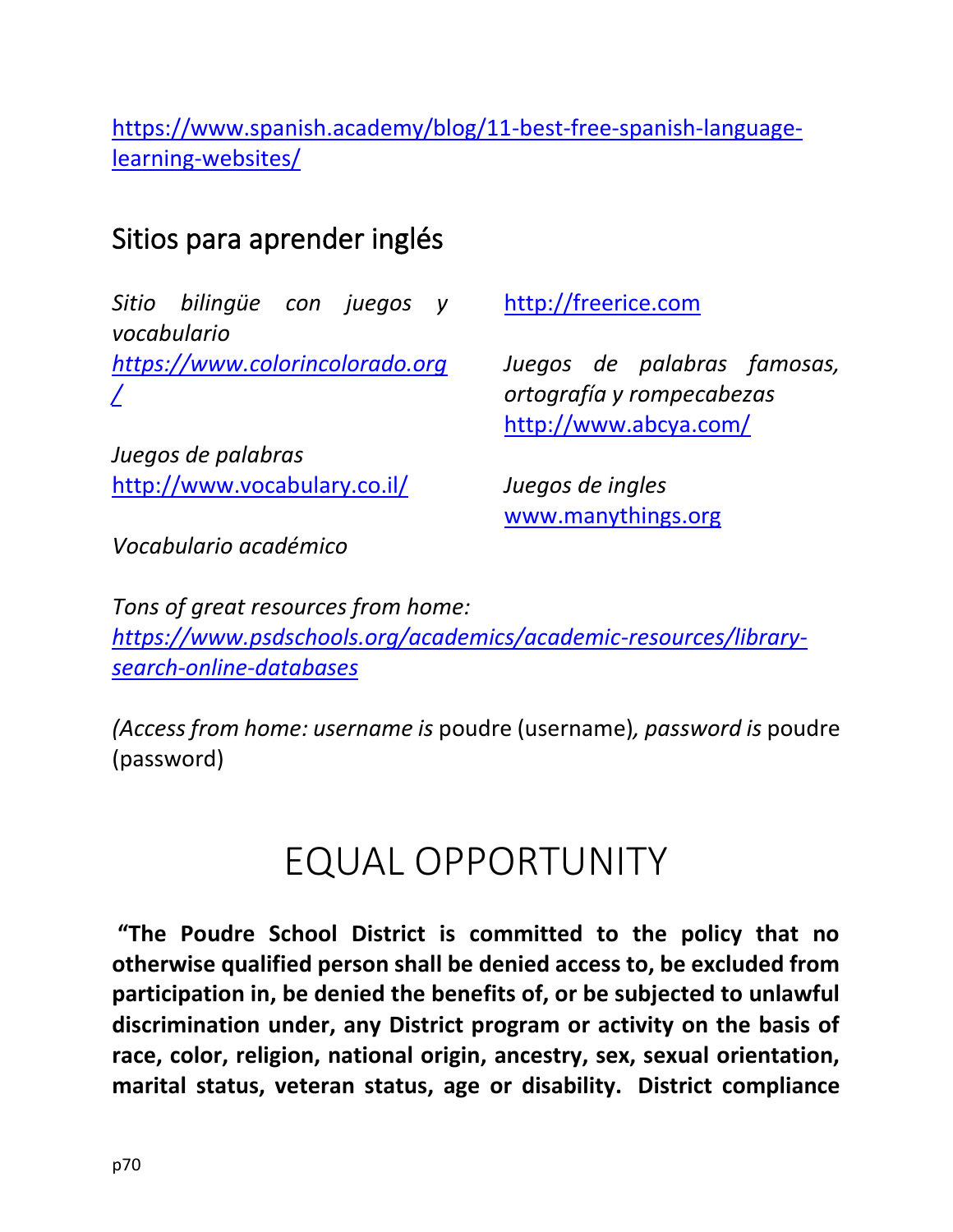**with this policy shall be the responsibility of, and reports and complaints of discrimination based on these protected classifications should be directed to: For District students and community members: Director of Student Services, 1630 South Stover Street, Fort Collins, Colorado 80525, phone: 970-490-3033; For District employees: Executive Director of Human Resources, 2407 La Porte Avenue, Fort Collins, Colorado 80521, phone: 970-490-3620."**

# ACADEMIC GROWTH

#### School Performance Framework (SPF)

Every year the Colorado Department of Education creates a report for each school that highlights their overall academic performance and academic growth of students according to their PARCC scores. To determine academic performance for elementary schools the ELA, and Math PARCC scores; as well as ACCESS are used. Ratings are Performance, Improving, Priority Improvement, and Turnaround. The growth measure compares each student's performance to students in the same grade throughout Colorado who had similar PARCC and ACCESS scores in past years and calculates a growth percentile. A school can be categorized as Exceeding, Meeting, Approaching, or "Does not Meet" expectations in growth. You can learn more about Irish's School Performance Framework on the state website, by attending Padres en Acción meetings or by contacting school administration. <https://www.cde.state.co.us/accountability/performanceframeworks>

#### Individual Student Growth

Your child's teachers will be informing you of his/her growth during conferences. You will be presented with their summative assessment data in the form of graphs and your teacher will inform you of their growth and progress in the other many programs and subjects that your child is working on. It is important to reinforce your child's goals, how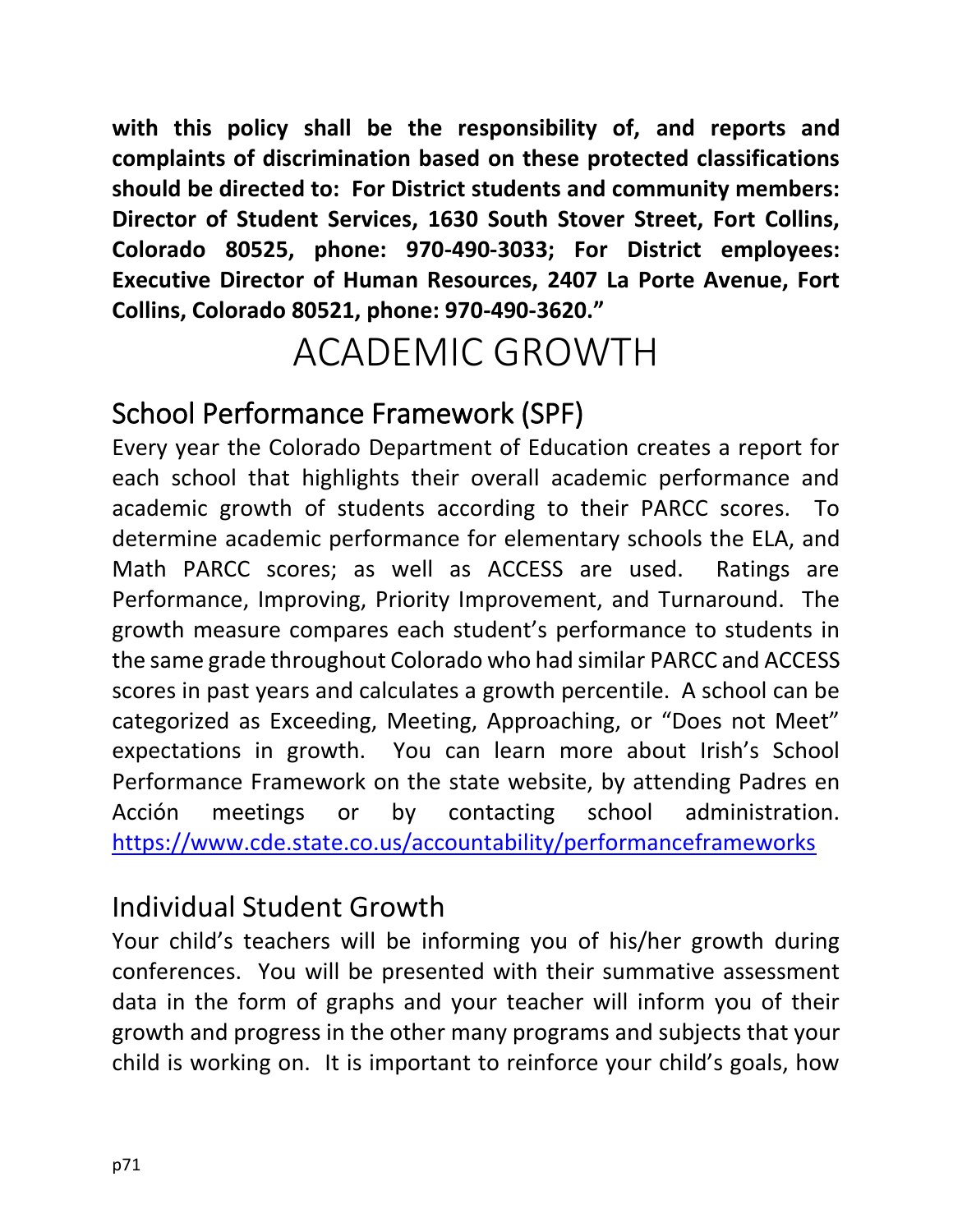they can achieve them, and what steps can be taken if the child is not yet meeting their goals.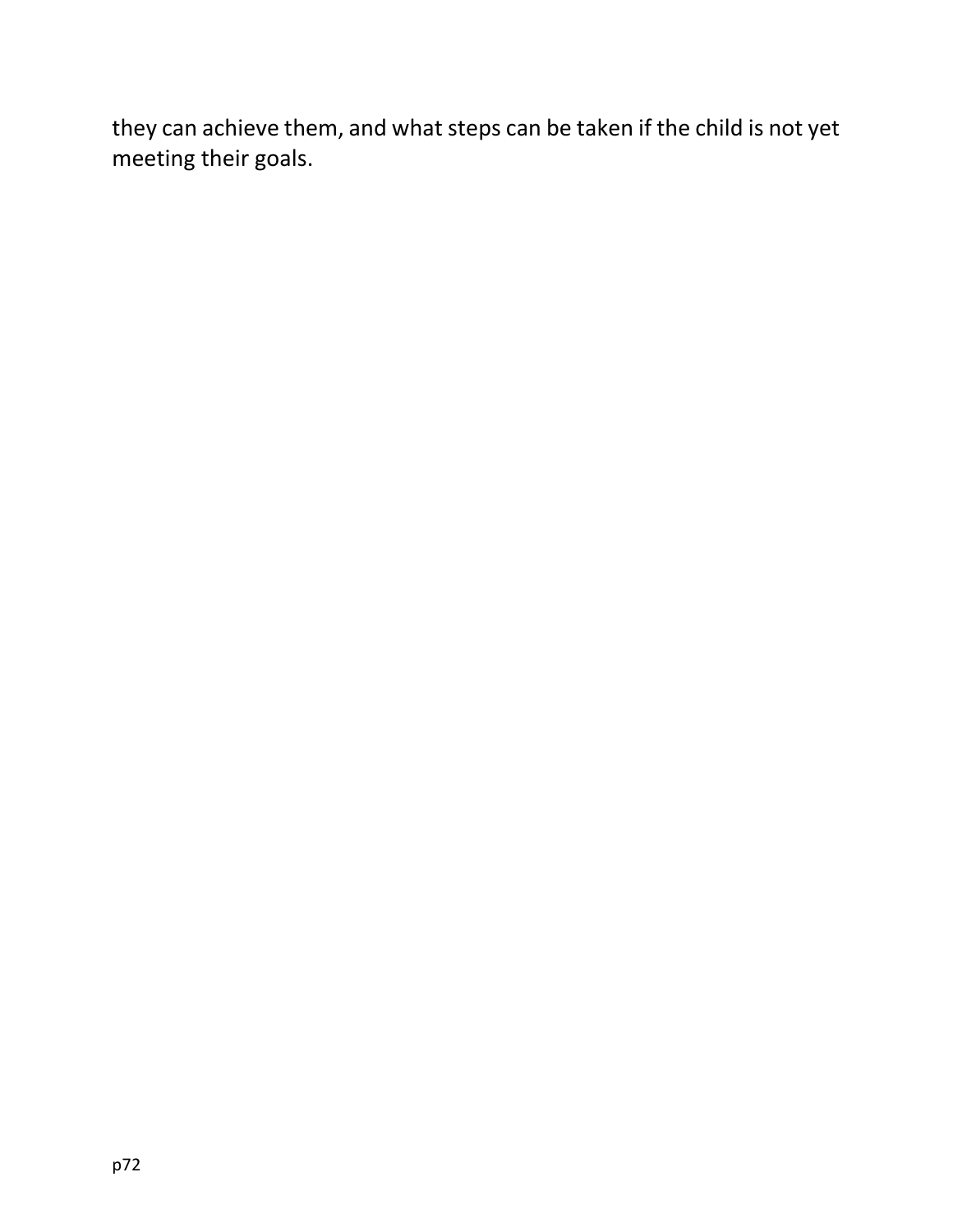## PARENT ORGANIZATIONS

#### Padres en Acci**ó**n

#### See our introductory video!:

All parents at Irish Elementary are encouraged to join the Padres en Acción. This group combines the Parent Teacher Organization (PTO), with the School Accountability Committee (SAC). Parents, teachers, and the principal will meet at least quarterly, and the exact time and dates will be in the newsletter. The meetings run from 5:00 pm to 7:30 pm. The PTO portion of the meeting is responsible for organizing all-school activities such as the family nights, sponsoring scholarships for students for field trips, as well as providing funding for special classroom projects. We also will provide parent trainings in areas of interest on how parents can best support the academic and social/emotional success of their children.

In addition, according to Colorado law, all schools are required to have a School Accountability Committee made up of a diverse representation of parents, community members, and teachers. The purpose of this committee is to advise the principal on school improvement efforts, budget, staffing, and school policy. While not a decision-making entity, this group is an important voice in decisions that affect the school and student achievement.

### Volunteers in Poudre School District (VIPS)

The VIPS program provides support to the staff and students of Irish Elementary. Volunteers help in many different and exciting capacities, such as helping in your child's classroom, reading with students, serving as a chaperone on field trips, helping in the office, or being a friendly face in the lunchroom or playground. All volunteers are required to fill out a district volunteer application. <https://www.psdschools.org/community/volunteers> This application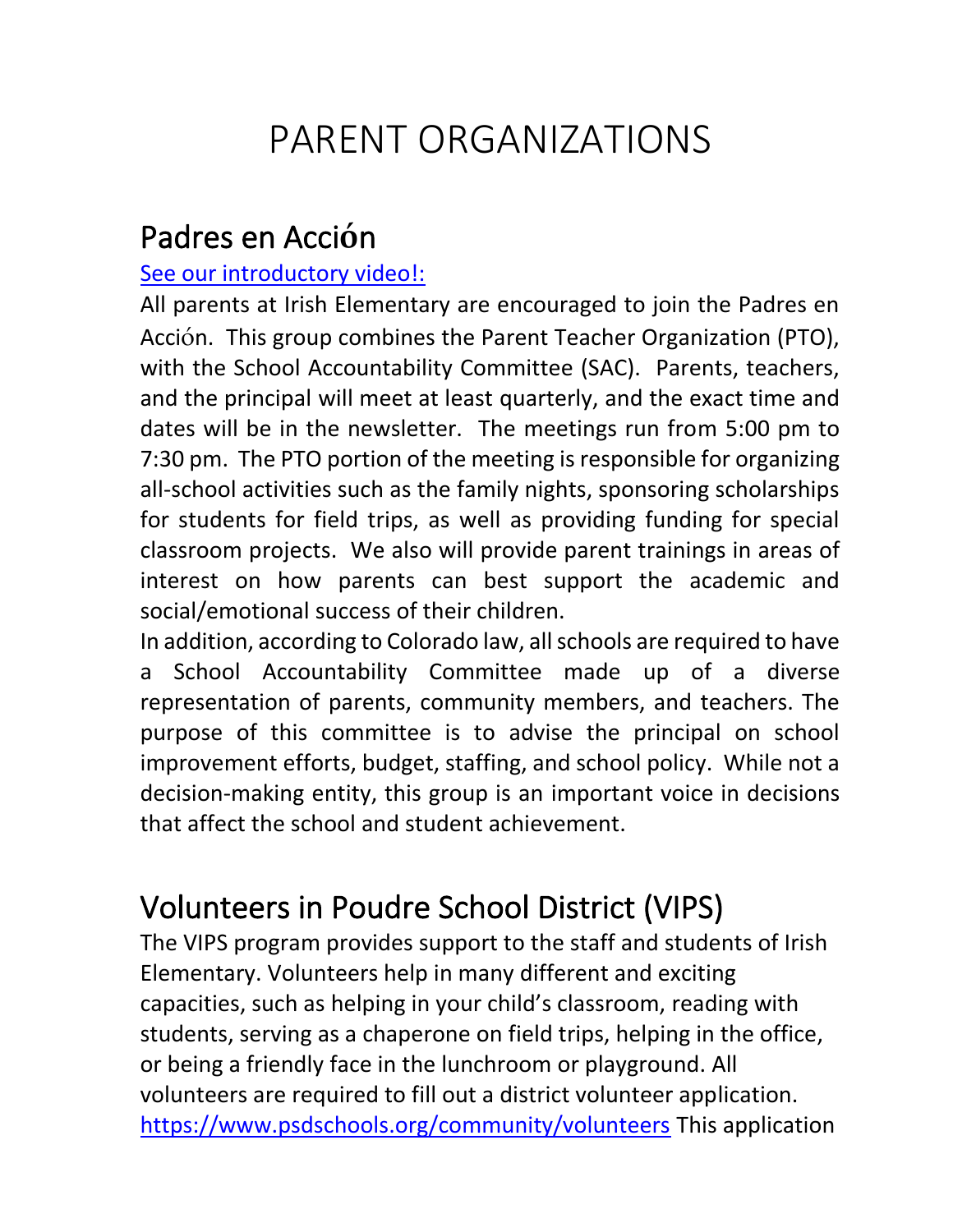is available on the internet or a paper copy can be filled out in the office and we will upload it for parents without internet access. There is a two-week waiting period between when the application is submitted and reviewed, and when we are notified if it's been approved. Please check the Irish Newsletter for details. Volunteers are required to log in at the entrance and wear a volunteer nametag to identify themselves to the staff and students. We also ask our volunteers to keep a record of their hours spent at Irish. If you are interested in becoming a volunteer, please call Irish Elementary (488-6900) or visit Cindy Baca in our front office for assistance. Thank you for considering being an Irish Volunteer!

#### Need for Irish Volunteers

- PSD After 3 enrichment classes
- classroom support
- office support
- media support

We would like to see more volunteers in other areas

- website maintenance
- social media presence
- computer-lab support (A.R. testing)
- fund raising or grant writing

# A HEARTFELT THANK YOU

Thank you so much for the time and hard work that you devote to the education of your children. Parents are a child's first teachers, and we greatly appreciate everything that you do to support your child's educational journey. At Irish, we firmly believe in building a strong community with parents, students, and staff for the benefit of all our children. Raising a child truly does take a village, and by working together we can help all of Irish's students reach their true potential. We have a saying that reflects our belief about us all coming together